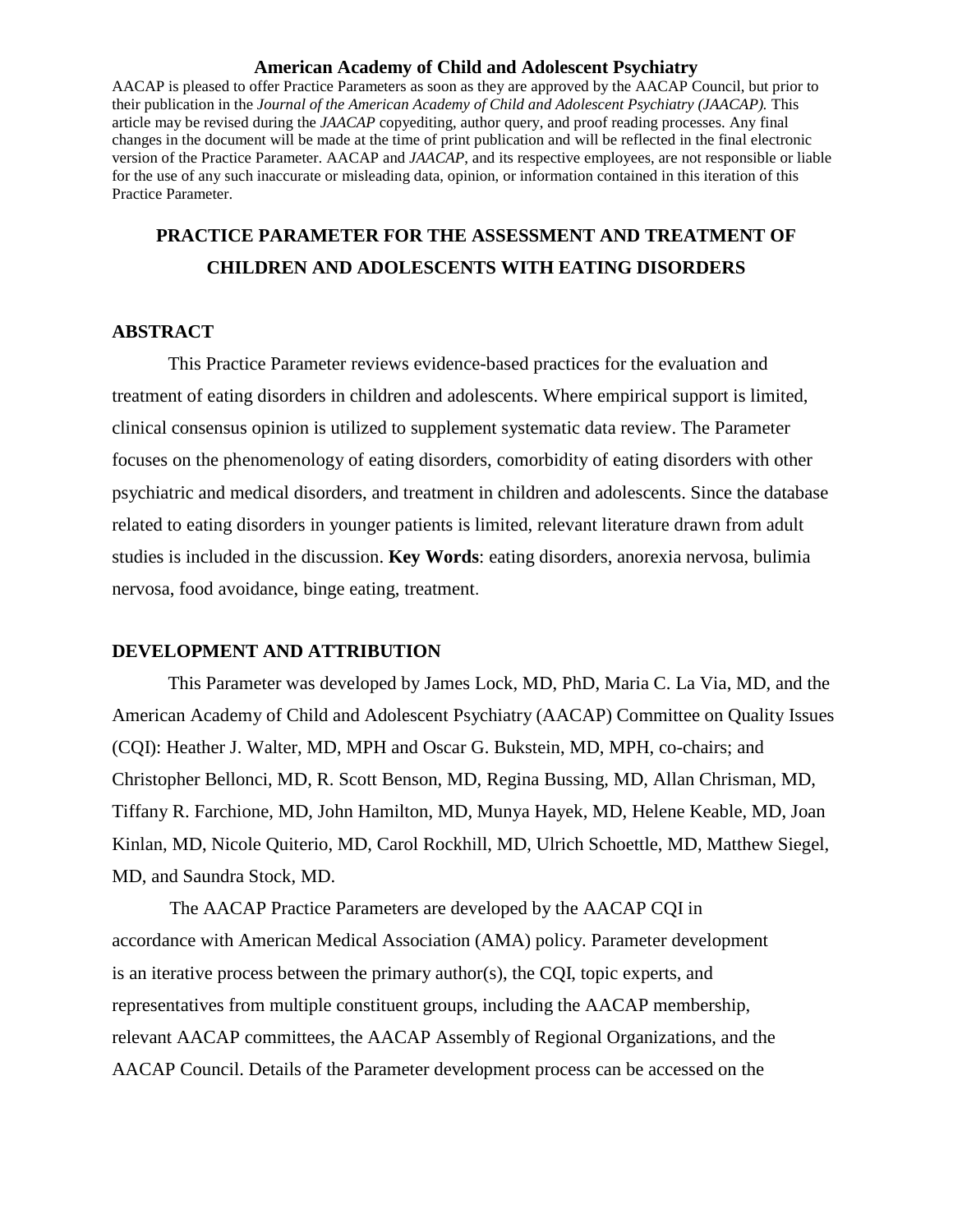AACAP web site. Responsibility for Parameter content and review rests with the author(s), the CQI, the CQI Consensus Group, and the AACAP Council.

The AACAP develops both patient-oriented and clinician-oriented Practice Parameters. Patient-oriented Parameters provide recommendations to guide clinicians toward best assessment and treatment practices. Recommendations are based on the critical appraisal of empirical evidence. when available. and clinical consensus, when evidence is unavailable, and are graded according to the strength of the empirical and clinical support. Clinician-oriented Parameters provide clinicians with the information, stated as principles, needed to develop practice-based skills. Although empirical evidence may be available to support certain principles, principles are primarily based on clinical consensus. This Parameter is a patient-oriented Parameter.

The primary intended audience for the AACAP Practice Parameters is child and adolescent psychiatrists; however, the information contained therein may also be useful for other medical or mental health clinicians.

The authors wish to acknowledge the following experts for their contributions to this Parameter: Deborah Katzman, MD; Guido Frank, MD; Daniel Le Grange, PhD; Jennifer Hagman, MD; Jennifer Couturier, MD; and Wendy Spettigue, MD.

Jennifer Medicus served as the AACAP staff liaison for the CQI.

This Practice Parameter was reviewed at the Member Forum at the AACAP Annual Meeting in October 2012.

From November 2013 to February 2014, this Parameter was reviewed by a Consensus Group convened by the CQI. Consensus Group members and their constituent groups were as follows: Heather Walter, MD, MPH, co-chair; Christopher Bellonci, MD, Regina Bussing, MD, and R. Scott Benson, MD (CQI); Jennifer Couturier, MD and Wendy Spettigue, MD (topic experts); Adelaide Robb, MD (AACAP Committee on Research); Timothy Brewerton, MD and Michael Enenbach, MD (AACAP Assembly of Regional Organizations); and Jennifer S. Saul, MD and Laurence L. Greenhill, MD (AACAP Council).

This Practice Parameter was approved by the AACAP Council on July 1, 2014. This Practice Parameter is available on the Internet [\(www.aacap.org\)](http://www.aacap.org/).

Disclosures: James Lock, MD, PhD serves or has served on the Advisory Board for the Center for Discovery, the Global Foundation for Eating Disorders, and the National Eating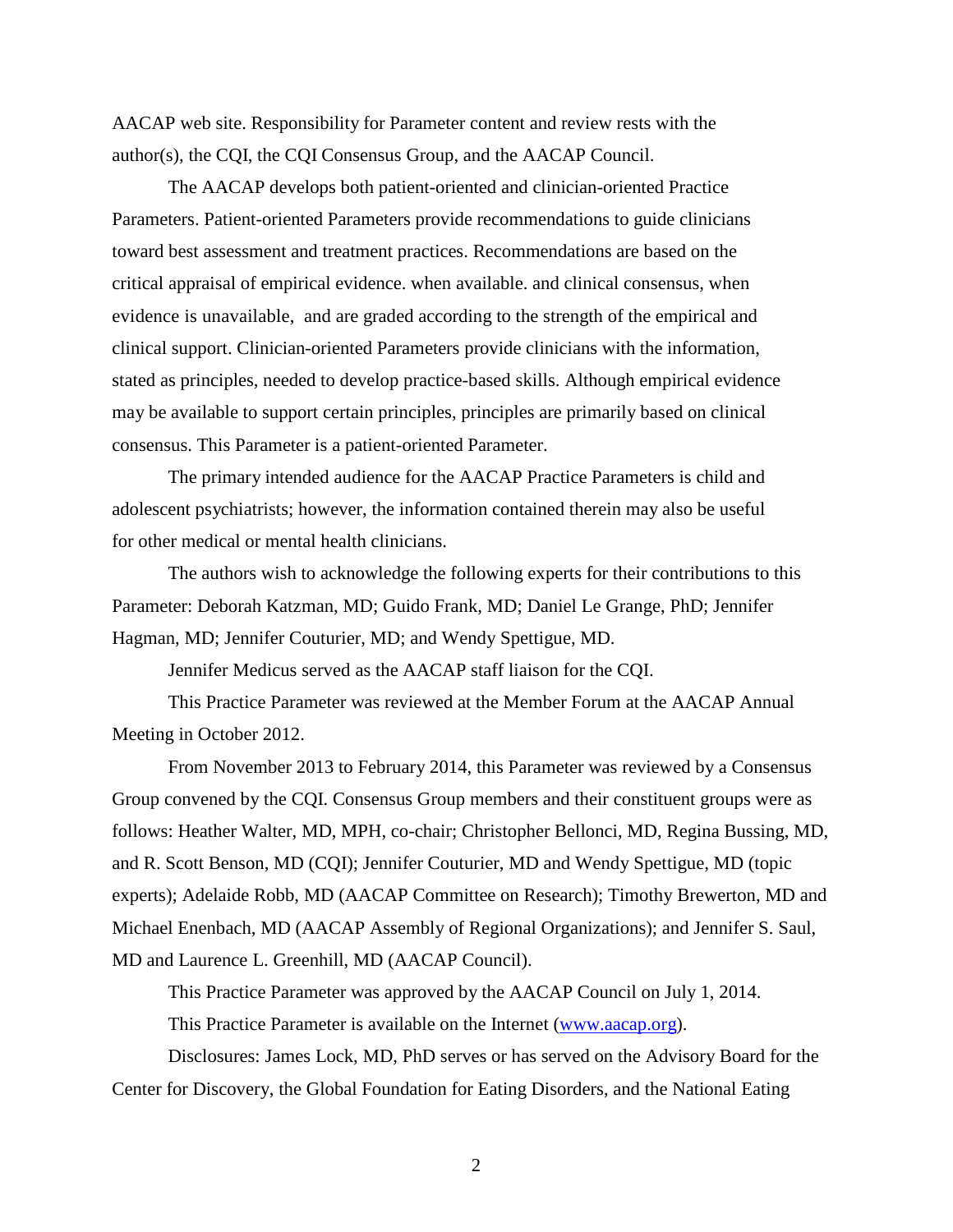Disorders Association; serves or has served as a consultant for the Training Institute for Eating Disorders in Children and Adolescents; receives or has received grant support from the Davis Foundation, the Global Foundation for Eating Disorders, and the National Institutes of Health; and receives or has received royalties from Guilford Press and Oxford University Press. Maria La Via receives or has received grant support from the National Institute of Mental Health. Oscar Bukstein, MD, MPH, co-chair, receives royalties from Routledge Press. Heather Walter, MD, MPH., co-chair, has no financial relationships to disclose. Disclosures of potential conflicts of interest for all other individuals named above are provided on the AACAP web site on the Practice Parameters page.

Correspondence to the AACAP Communications Department, 3615 Wisconsin Ave, NW, Washington**,** DC, 20016**.**

© 2014 by the American Academy of Child and Adolescent Psychiatry**.**

## **INTRODUCTION**

This Practice Parameter provides an evidence-based approach to the evaluation and treatment of eating disorders in children and adolescents, including specifically Anorexia Nervosa (AN), Bulimia Nervosa (BN), Binge Eating Disorder (BED), and Avoidant Restrictive Food Intake Disorder (ARFID). The parameter will not address feeding problems in infancy (e.g., failure to thrive), Pica, Rumination Disorder, Purging Disorder, or the evaluation and treatment of obesity. Evaluation and treatment of eating disorders in children and adolescents is complex and often requires specific expertise and relevant clinical experience. This Practice Parameter is designed to help child psychiatrists to accurately assess and effectively treat children and adolescents with eating disorders. This parameter may also provide useful information for other medical and mental health professionals because the treatment of eating disorders commonly requires consultation and involvement with other experts in addition to child psychiatrists.

## **METHODOLOGY**

The recommendations in this practice parameter were developed after searching literature including PubMed/Medline and employing the relevant medical subject headings (MeSH terms) "eating disorders", adding limits "child: 6 – 12 years" and "adolescent: 13-18 years", "clinical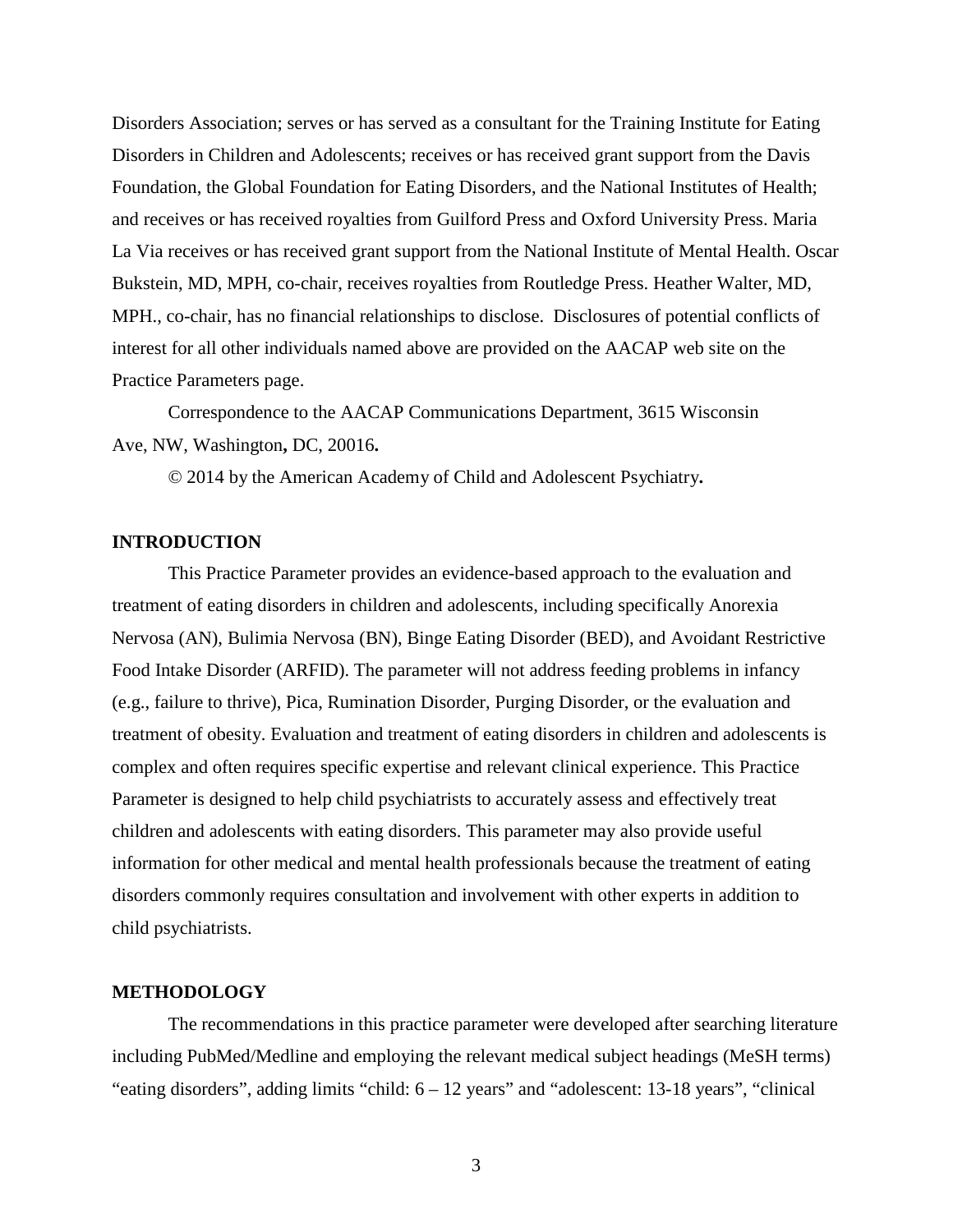trial", and a time period from 1985 to 2011 inclusive (yields 497 citations); Cochrane, employing the relevant medical subject headings (MeSH terms) "eating disorders", adding limits "clinical trials" (yields 646 citations); and PsycINFO, employing the term "eating disorders", adding limits "child:  $6 - 12$  years" and "adolescent: 13-17 years", "clinical trial", and a time period from 1985 to 2011 inclusive (yields 112 citations). In addition, the bibliographies of book chapters and treatment guideline articles were reviewed; and lastly, colleagues were asked for suggested source materials.

The online search was narrowed on PubMed/Medline using delimiters and filters such as English language only, human subjects, and using the Boolean operator 'AND', 'OR', and 'NOT' to include the following search terms: family therapy, comorbid, treatment outcome, psychopharmacology, and eating disorder not otherwise specified to reduce citations to 141. Similarly, the online search was narrowed on Cochrane by searching clinical trials, and using the Boolean operator 'AND' and 'OR' to include the following search terms: anorexia, bulimia, child, adolescent, and family based therapy to reduce citations to 17. Finally, the online search was narrowed on PsycINFO, by using the Boolean operator 'AND' and 'OR' to include the following search terms: anorexia and bulimia. The subject of this search was further specified by including treatment outcomes, family therapy and clinical trials to reduce citations to 69 results.

For this practice parameter, we hand culled 91 publications for examination based on their relevance to clinical practice. In addition, 19 more recent references for 2012-13 were identified by expert and member reviews.

## **HISTORICAL REVIEW**

The first comprehensive description of a condition resembling AN was provided by Richard Morton in 1689, which he called *nervous consumption.* [1](#page-27-0) While there is evidence in ancient history, usually in the context of religious beliefs, of clinical problems similar to AN,<sup>2</sup> it was not until 1874 when Sir William Gull in England and Charles Lasegue in France coined the terms *Anorexia Nervosa* and *Anorexia Hysterique,* respectively, to describe the symptoms of self-starvation and weight preoccupations associated with  $AN<sup>3</sup>$ . It was not until this time that theories related to etiology and treatment began to evolve. Both Gull and Lasegue suggested that families likely contributed to the disorder, but Jean-Martin Charcot directly blamed families and advocated complete separation of affected individuals from their families whose influence he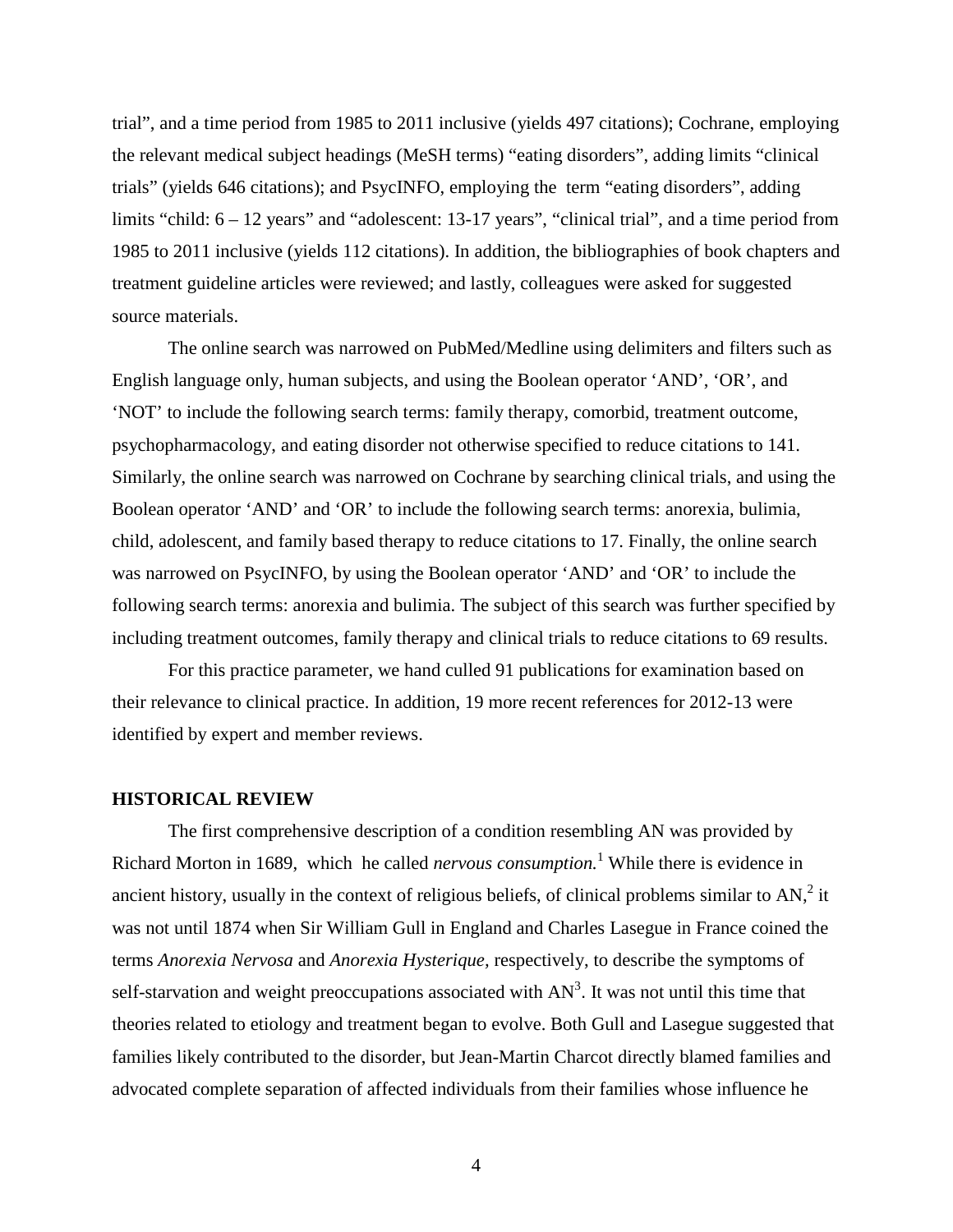viewed as "pernicious.["4](#page-27-3) Thus, treatment for AN from the late nineteenth century to the present has often included hospitalization and long separations from family members, where patients are treated exclusively by professionals.<sup>5,[6](#page-27-5)</sup> Psychoanalytic approaches suggested that affected individuals suffered from a range of unconscious problems including pregnancy fears, primary narcissism, and confusion between body and emotion.<sup>[7](#page-27-6)</sup> Hilde Bruch conceptualized AN as a disorder of suppression and neglect in childhood, leading to food refusal and the formation of AN symptoms for self-assertion. She advocated for individually-oriented psychodynamic therapy for the patient to promote autonomy and independence from parents and families.<sup>8,[9](#page-27-8)</sup> Patients were often treated in psychiatric hospitals and in the 1980's until the 2000's, inpatient hospitalbased and specialized residential treatment programs became more prevalent for patients with AN.<sup>10</sup> Salvador Minuchin's pioneering work in structural family therapy with psychosomatic disorders suggested that families could be important in treatment, despite the prior practices.<sup>[11](#page-27-10)</sup> Subsequently, researchers at the Institute of Psychiatry and Maudsley Hospital in London developed a form of family therapy that was specifically designed to utilize parental skills to disrupt the maintaining behaviors of AN.<sup>[12](#page-27-11)</sup> Over the past 10 years a substantial database supports including families in the treatment of adolescents with AN.<sup>13</sup>

BN was first included in DSM-III in 1980 following clinical descriptions of patients with binge eating and purging by Boskand-Lodahl (bulimarexia)<sup>14[,15](#page-27-14)</sup> and Russell who called it "an ominous variant" of AN.<sup>[16](#page-27-15)</sup> Although, few studies have investigated treatment for BN in adolescents, many intervention studies of adults with BN have demonstrated the effectiveness of cognitive behavioral therapy (CBT) for this disorder.<sup>[17](#page-27-16)</sup> In addition, antidepressant medications and interpersonal psychotherapy (IPT) are effective in adults with  $BN<sup>18</sup>$ . The diagnosis of Binge Eating Disorder (BED) is now included in DSM-5.<sup>19</sup> BED is understudied in children and adolescents, but appears to be rarer in younger patients than in adults.<sup>20</sup> Effective treatments for adults with BED include CBT, IPT, and medications.<sup>21[,22](#page-28-0)</sup> Pilot studies support the use of IPT for adolescents with BED.<sup>[23](#page-28-1)</sup> Another new diagnosis in DSM-5 is ARFID.<sup>19</sup> This is a disorder found principally in children. In ARFID, food or eating is avoided usually leading to low weight, but is not associated with shape or weight concerns, or intentional efforts to reduce weight.<sup>24</sup>

## **ANOREXIA NERVOSA (AN)**

Clinical Presentation and Course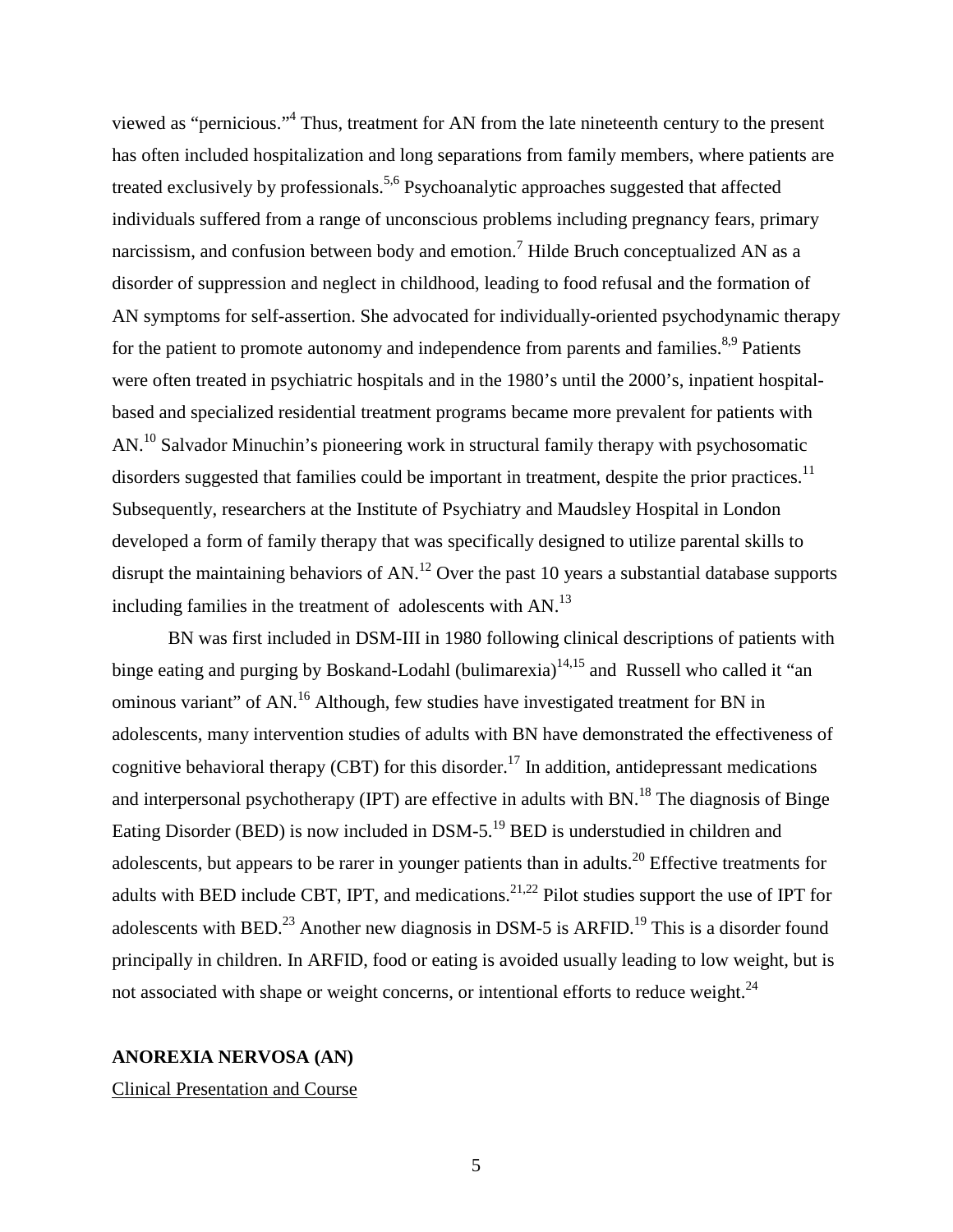DSM-5 criteria for AN include: restriction of energy intake leading to low body weight; fear of gaining weight or behavior that interferes with weight gain; and self-evaluation unduly influenced by weight and body shape.<sup>[25](#page-28-3)</sup> Denial of the seriousness of malnutrition is also a common symptom, especially in younger patients.<sup>26</sup> There are two subtypes of AN, a restricting type and a binge-eating/purging type. In DSM-5, amenorrhea is no longer required to meet diagnostic criteria.<sup>27</sup> DSM-5 suggests that clinicians rate the level of severity of AN (mild to extreme) in adults based on current BMI; in children and adolescents, severity is based on age and gender norms according to BMI percentiles.<sup>26,[28,](#page-28-6)[29](#page-28-7)</sup> A BMI below the  $10<sup>th</sup>$  percentile is considered to be consistent with the degree of malnutrition associated with AN.<sup>30[,31](#page-28-9)</sup> Alternatively, if longitudinal growth charts are available, deviations from individual growth trajectories can be observed.<sup>[32](#page-28-10)</sup> At present, there is little scientific basis for using weight as a marker of severity in children and adolescents so it remains to be seen how useful this approach will be in defining severity.

There is evidence that AN symptoms may be expressed differently in childhood and adolescence, as compared to adulthood.<sup>[33](#page-28-11)</sup> Children and adolescents are often incapable of verbalizing abstract thoughts; therefore, behaviors such as food refusal that leads to malnutrition may manifest as non-verbal representations of emotional experiences. As a result, parental reports about the child's behavior are critical, as self-report is often unreliable due to a lack of insight, minimization, and denial by the child or adolescent.<sup>[34](#page-28-12)</sup> Children and adolescents with AN are less likely than adults to engage in binge eating and purging behaviors.<sup>[35](#page-28-13)</sup>

Children and adolescents with AN most often present for psychiatric evaluation after a pediatrician or other medical provider suspects an eating disorder based on the patient's unexpected weight loss or failure to gain expected weight. Patients with AN often develop weight concerns and subsequent behavioral change directed toward weight loss 6 -12 months prior to the full clinical diagnosis. The rate of weight loss typically escalates in the last few weeks prior to referral, prompting parents to seek a medical evaluation.<sup>[36](#page-28-14)</sup> Patients sometimes report initial drive for thinness, but often claim that they are is trying to eat less, avoid fattening foods, and exercise more for health reasons. Other young patients deny body image or weight concerns at assessment and insist they just "aren't hungry," or complain of abdominal discomfort. It is important, however, not to infer fear of weight gain or weight and shape concerns on the basis of developmental immaturity alone; instead, the presence of behaviors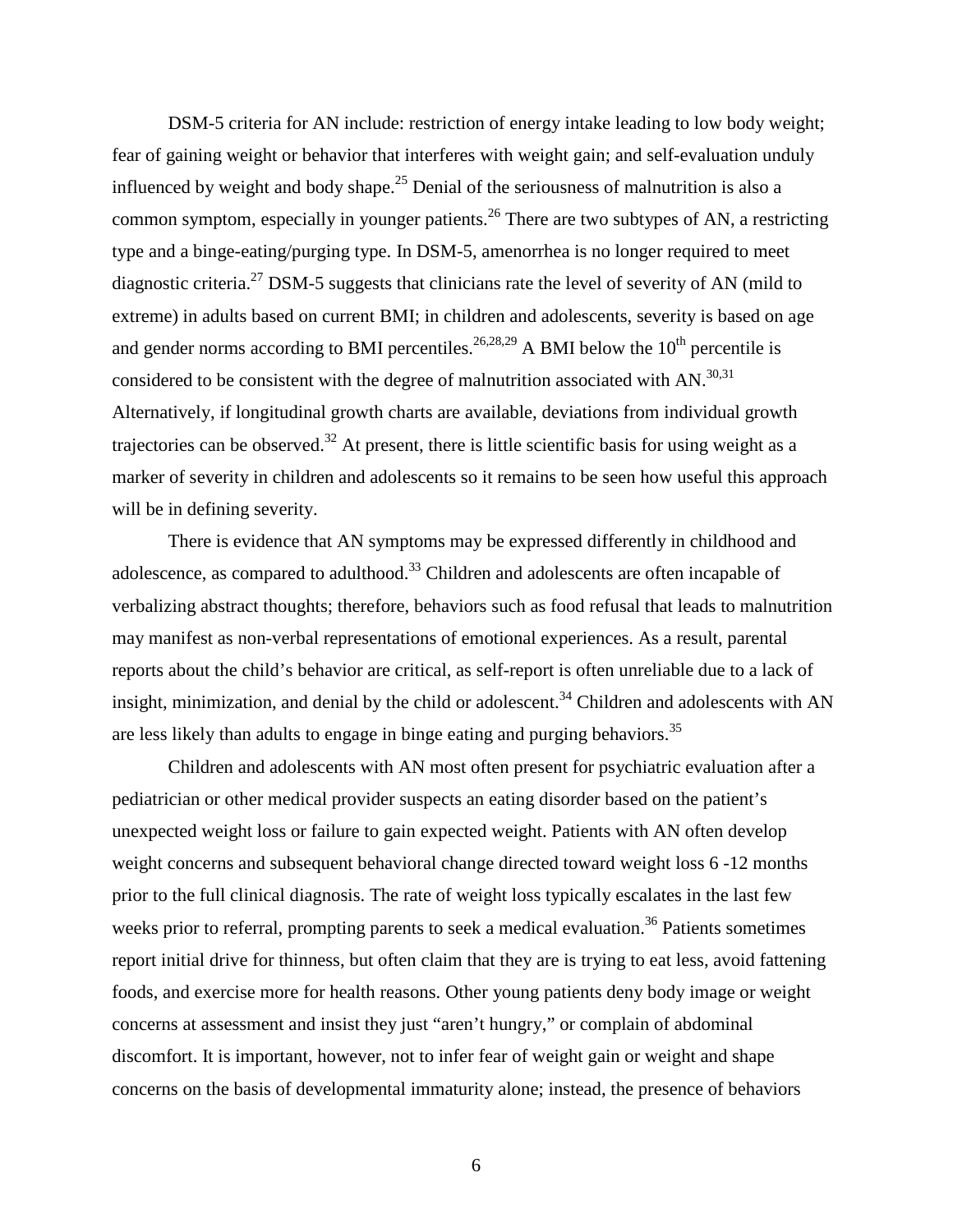indicating avoidance of "fattening" foods or indicating fear of weight gain (such as repeated weighing, pinching skin) may confirm the diagnosis. Typically, caloric reduction increases over time as food choices become more limited (usually elimination of protein, fats, and sweets). As these dieting behaviors persist, the patient focuses more exclusively on weight and dieting to the exclusion of friends and family. Academic and athletic pursuits usually continue and sometimes become more compulsive and driven. Patients may have a compulsion to stand or move, and may be exercising secretly, or may no longer have the energy to over-exercise. They may dress in baggy clothing or layers, and complain of feeling cold. Some patients may drink water excessively, while others may restrict fluid intake. Patients often appear withdrawn, depressed, and anxious. They, usually, remain cognitively intact until more severe malnutrition develops. In some instances, compensatory behavior such purging develops, but this is usually later in the course of the disorder in younger patients.<sup>35</sup>

Long-term adult follow-up studies of AN suggest rates of chronicity, defined as having AN greater than five years, of 7-15% and mortality of 5-7%, although mortality as high as 18% has been reported in some samples.<sup>[37](#page-28-15)</sup> Death is most often secondary to medical complications of starvation (50%) or suicide (50%).<sup>[38](#page-28-16)</sup> The prognosis for adolescents with AN is better than in adult populations. [39](#page-28-17)[,40](#page-29-0)

## Epidemiology

The prevalence of AN in the United States is reported to be 1-2% among females, while the prevalence in teenage girls has been reported to be between 0.3-  $0.7\%$ <sup>41[,42](#page-29-2)</sup> One study examining the rates of AN between 1939 and 1984 found evidence that the incidence of AN increased in females age  $10-24$ <sup>[43,](#page-29-3)[44](#page-29-4)</sup> Little is known about the prevalence of AN in males, although a ratio of one male case to every ten females is commonly cited, <sup>[45](#page-29-5)</sup> while some estimates are as high as  $1:1.^{46,47}$  $1:1.^{46,47}$  $1:1.^{46,47}$  Studies of males with eating disorders are limited, though some studies suggest that incidence or detection rates of AN in males are increasing.<sup>46[,48](#page-29-8)[,49](#page-29-9)</sup> The prevalence of sub-threshold AN is estimated to be 1.5% in adolescent females and 0.1% in adolescent males.<sup>[42](#page-29-2)[,50](#page-29-10)</sup> There are also only sparse data related to the racial and ethnic distribution of AN, but recent studies suggest that the disorder may be less common in persons of African origin.<sup>51</sup> Further, only three studies have assessed the incidence rates of AN in children 14 years old or younger[.43,](#page-29-3)[52](#page-29-12) The first study reported incidence rates of 9.2-25.7 females per 100,000 per year in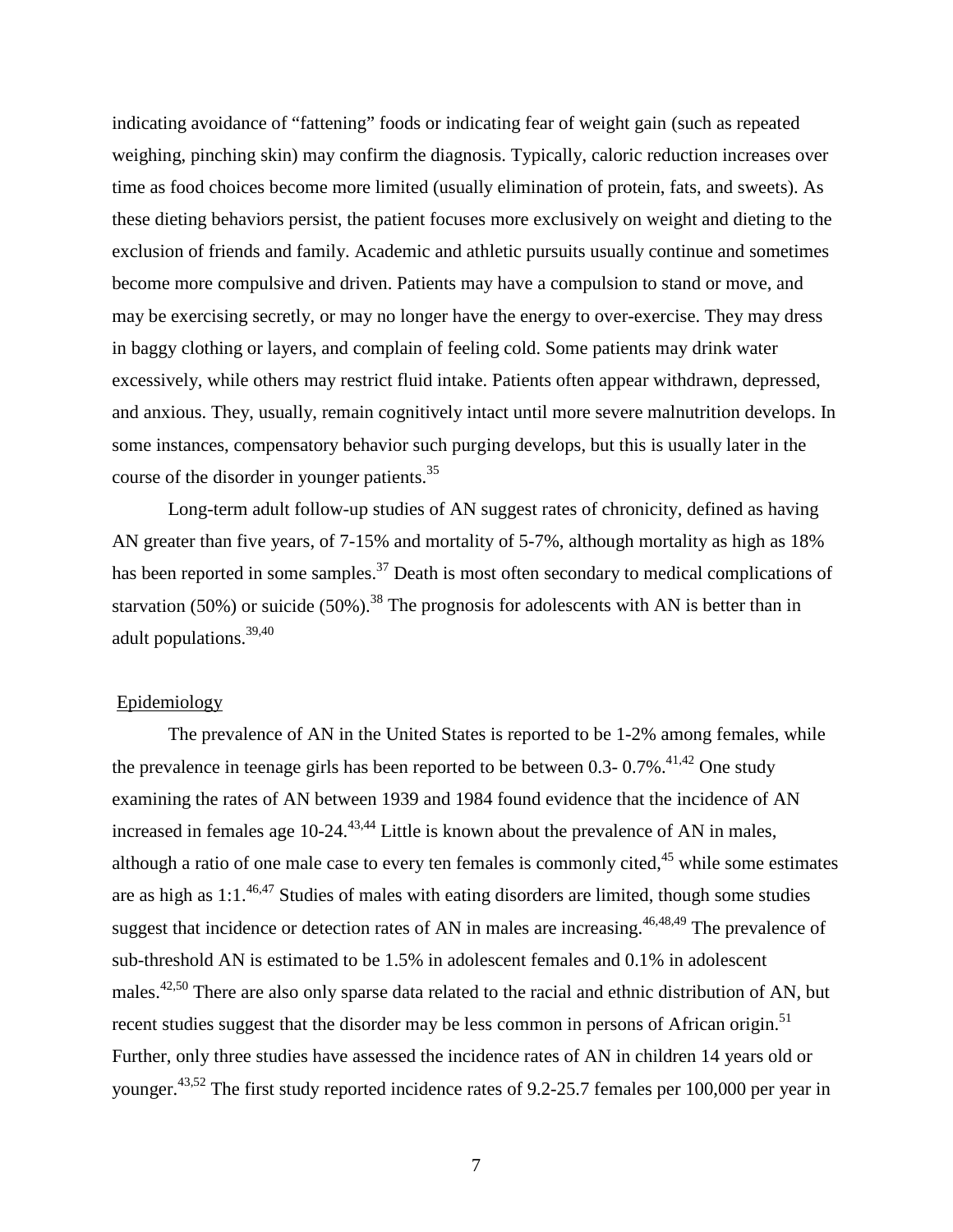10-14 year olds and 11.9-69.4 females per 100,000 per year in 15-19 year olds. The second study reported incidence rates of 25.7 females and 3.7 males per 100,000 of the population per year in 10-14 year olds and 69.4 females and 7.3 males per 100,000 of the population per year in the 15- 19 year old range.<sup>[43](#page-29-3)</sup> Peak incidence occurs at 14-18 years of age,<sup>[53](#page-29-13)</sup> with rare cases presenting after 25 years of age.<sup>[43](#page-29-3)</sup> The third study found an overall incidence of eating disorders of 3:100,000 between 5-13 years of age. Incidence rates were found to rise with age to 4.5:100,000 by age 11 and to 9.5:100,000 by age 12. Of these, 80% had AN or a restrictive eating problem similar to AN, but not meeting full diagnostic criteria.<sup>[54](#page-29-14)</sup>

## Etiology and Risk Factors

The etiology of AN is likely multifactorial and precipitated by the interaction of several risk factors including biological, psychological, environmental/cultural, and sociological. Family aggregation studies demonstrate that AN occurs at about five times the expected rates in affected families. Twin studies find heritability estimates ranging from approximately 30% to 75% in AN.<sup>55</sup> Recent twin studies show an interaction between genes and developmental processes in children and adolescents who develop AN. One study<sup>56</sup> found that for 11-year old twins, genetic influences were marginal, but in 17-year old twins, heritability was high.<sup>[57](#page-29-17)</sup> One possible explanation for this finding is that hormonal changes during adolescence could mediate gene expression during puberty.<sup>58,[59](#page-30-0)</sup>

Temperament and personality type are also risk factors associated with AN,  $55,60$  $55,60$  and perfectionistic, obsessive, and avoidant personality features are likely heritable.<sup>61,[62](#page-30-3)</sup> Studies also suggest that specific cognitive features are associated with AN, including cognitive rigidity and a bias toward detail information processing  $63,64$  $63,64$  Some have characterized these cognitive features as an endophenotype because they are present in patients after recovery and in unaffected siblings.<sup>65-67</sup> Picky eating early in life has also been associated with later development of AN.<sup>68</sup> Developmental challenges associated with adolescence such as autonomy, self-efficacy, and intimacy are found in patients with AN, though it is uncertain whether this is a cause or a result of the disorder.<sup>8,[69](#page-30-8)</sup> Psychosocial factors associated with the development of AN include societal pressures related to thinness and appearance that can trigger extreme dieting in vulnerable individuals.<sup>70-72</sup> In addition, some studies suggest that certain activities such as ballet, gymnastics, wrestling, and modeling may increase risk for eating disorders because of the role of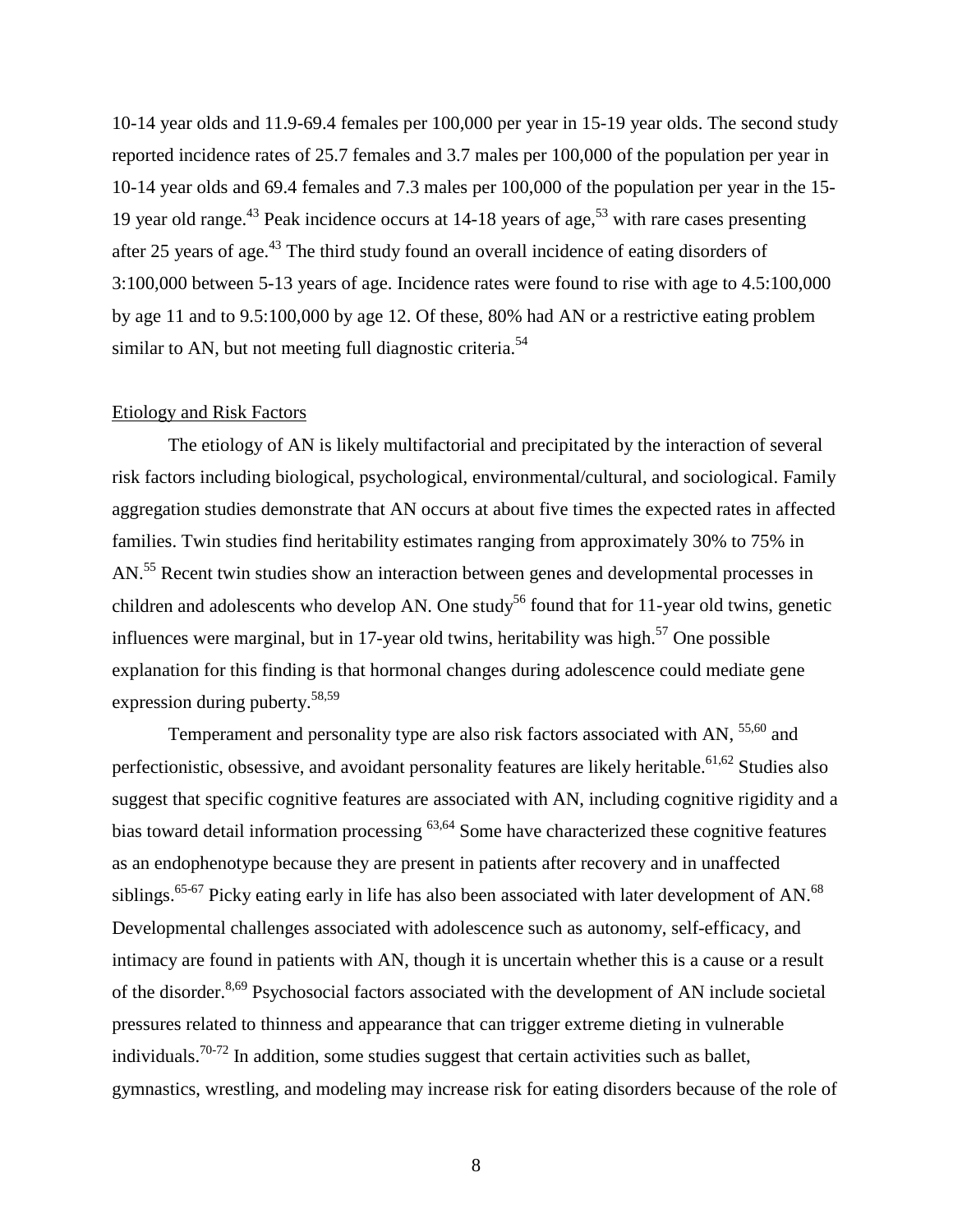appearance and/or weight in performance.<sup>[73](#page-30-10)[,74](#page-30-11)</sup> The westernization of culture, with an emphasis on the "thin ideal," is also associated with AN in some studies, particularly in Asian culture and immigrants to Europe and the Americas.<sup>75-77</sup>

## Differential Diagnosis and Comorbidity

There are many possible causes of weight loss, loss of appetite, and refusal to eat. Differential diagnosis for AN includes ARFID and Rumination Disorder when these disorders have resulted in low weight. Any medical or psychiatric illness that leads to changes in appetite, weight loss, or changes in food intake likely increases the risk for the development of an eating disorder. In addition, chronic infection, thyroid disease, Addison's disease, inflammatory bowel disease, connective tissue disorders, cystic fibrosis, peptic ulcer disease, disease of the esophagus, celiac disease, infectious diseases, disease of the small intestine, diarrhea, diabetes mellitus, and occult malignancies can lead to weight loss, appetite loss, and refusal to eat.<sup>78</sup> Many of these can be ruled out with a thorough history and physical exam along with laboratory studies.

Further complicating the diagnosis of AN is the potential presence of other significant psychiatric comorbid conditions. In adolescents with AN, results from the National Comorbidity Survey Replication Adolescent Supplement (NCS-A) found that the lifetime rate of comorbidity with at least one other psychiatric disorder is  $55.2\%$ .<sup>[79](#page-31-1)</sup> Psychiatric comorbidity in adults with AN includes depression, social anxiety, separation anxiety, obsessive compulsive disorder (OCD), generalized anxiety and substance abuse; while avoidant, dependent, obsessive-compulsive or passive-aggressive personality disorders are also often diagnosed.<sup>80-82</sup> AN and OCD share obsessional preoccupations, such as over eating, food, weight, and shape obsessions, and compulsive behaviors, such as restricting and counting calories, over exercising, checking behaviors, meal time rituals, making it difficult to differentiate these two disorders. When the preoccupations and compulsions emerge at the same time and are focused on food, eating, and weight, the diagnosis, however, is likely to be AN. Additionally, comorbid conditions, particularly anxiety disorders, are often present before AN develops and persists after recovery[.83-85](#page-31-3) Specific phobias, particularly those such as fear of swallowing, can lead to weight loss and be confused with AN. Similarly, dysphoric thoughts, low self-esteem, and guilt are found in both depression and AN. With depression these features encompass common aspects of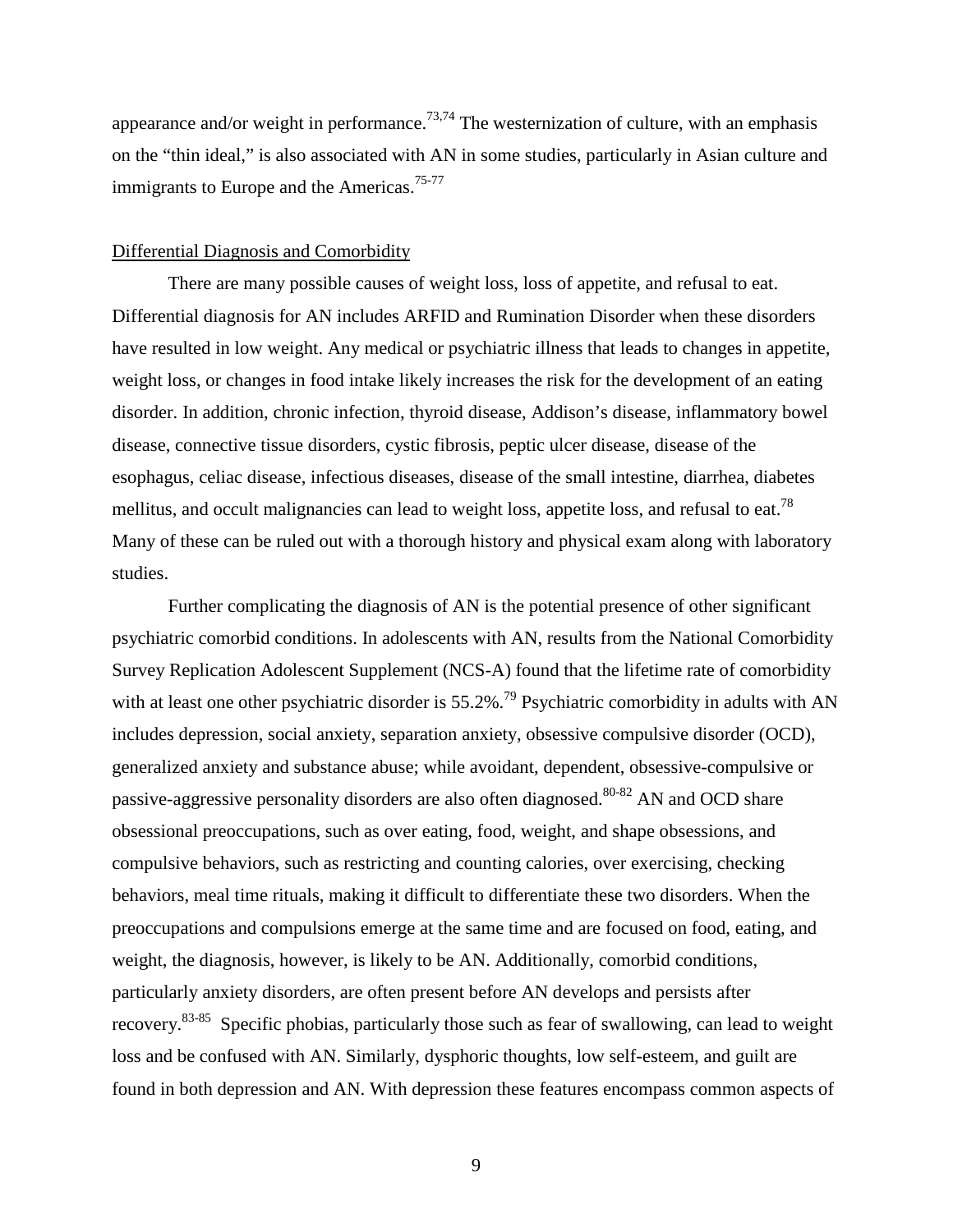life, while in AN these thoughts are focused more specifically on eating and weight-related concerns. [86](#page-31-4)

#### **BULIMIA NERVOSA (BN)**

## Clinical Presentation and Course

DSM-5 criteria for BN include: recurrent binge-eating where a binge is defined as consuming a very large amount of food in a discrete period of time, such as within two hours, and a sense of loss of control over eating during that episode; recurrent compensatory behavior, such as vomiting, fasting, exercise, laxative use, diuretic use, taking diet pills; and selfevaluation unduly influenced by weight and body shape. The binge-eating and compensatory behaviors both occur, on average, at least once a week for three months, and do not occur exclusively during AN.<sup>[19,](#page-27-18)[25](#page-28-3)</sup> The severity of BN, mild to extreme, is based on the frequency of compensatory behaviors. Compensatory behaviors distinguish BN from BED. Patients with BN are often within a normal or high normal weight range for age, gender, and height. Secrecy, shame and guilt tend to accompany BN in adolescents, and in turn, these emotions may negatively impact the age-appropriate development of adolescents by interfering with social and interpersonal processes.  $87,88$  $87,88$  Males with BN appear to be more likely than females to present with over exercise and steroid use.<sup>89</sup> Risk for BN is increased in males who participate in sports such as wrestling, gymnastics, diving, and long distance running where weight and appearance can affect performance[.49](#page-29-9) There is also a limited database suggesting that homosexual males may be more at risk than their heterosexual peers for the development of BN.<sup>90[,91](#page-31-9)</sup>

There are challenges in diagnosing BN in childhood and adolescence because of developmental differences between younger patients and adults.<sup>33</sup> Data suggests that loss of control may be a more valid marker than calories consumed in terms of determining if an eating episode should be characterized as binge eating.<sup>92</sup> Binge-eating may also occur less frequently in younger patients because children do not have access to, or control over, foods in the same way that adults with BN do.<sup>[33,](#page-28-11)[35](#page-28-13)</sup> Similar limitations on abstract thinking, self-expression, and minimization as described for adolescent AN are relevant for adolescent BN as well; thus, parental interviews and other collateral reports may be essential to obtain an accurate history.<sup>33</sup>

The short-term course of BN is marked by fluctuating symptoms with varying cycles of remission and exacerbations. Typically individuals with BN have exhibited symptoms for nearly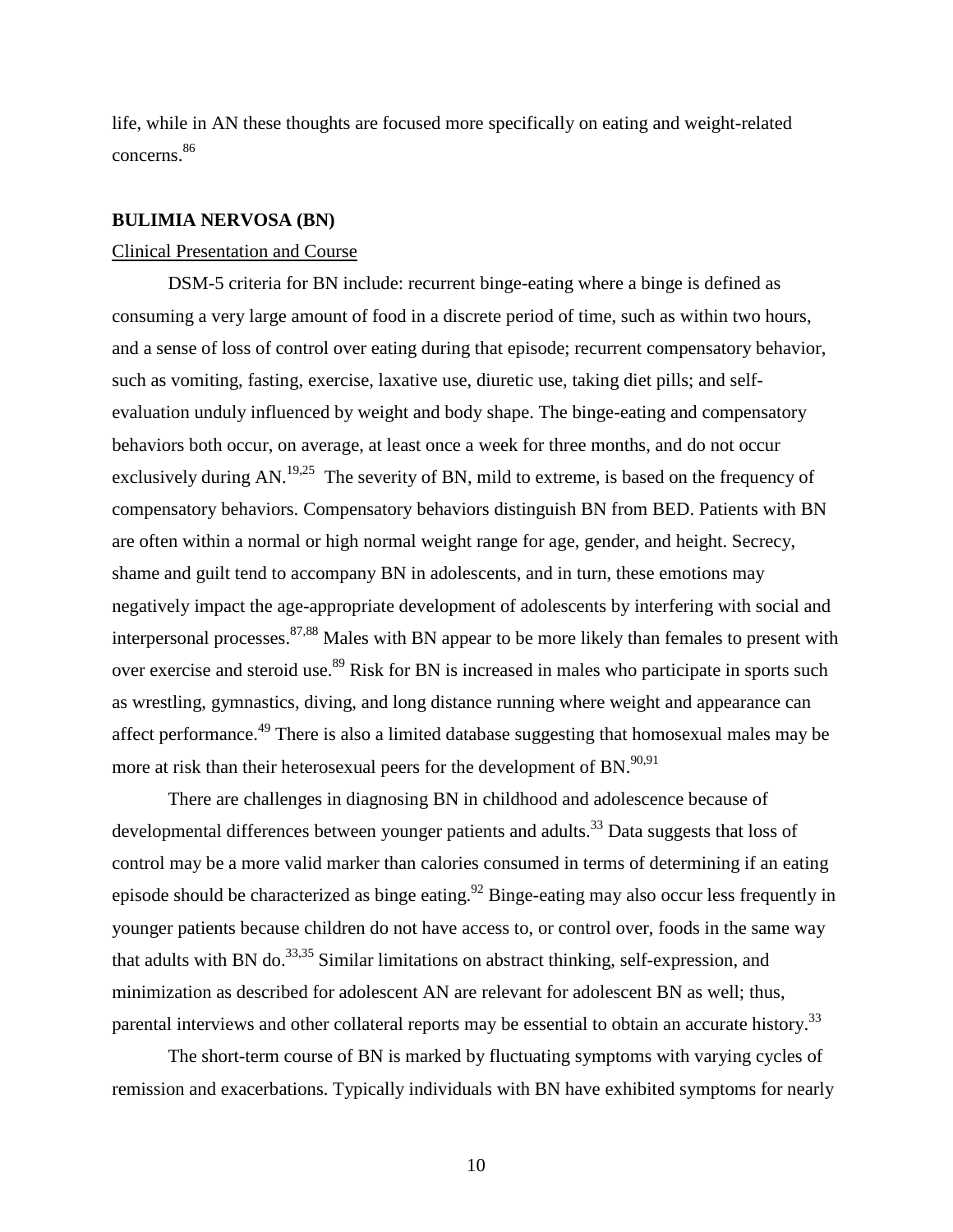five years before seeking treatment.<sup>93</sup> Outcome in BN is highly variable. 50% of those with BN who receive treatment are symptom free 5-10 years later, while the other 50% continue to exhibit eating disorder symptoms. One long-term follow-up study suggests, however, that the number of women who continue to meet full criteria for BN declines as the duration of follow-up increases.<sup>94</sup> A history of low self-esteem, childhood obesity, and personality disorders predict a longer duration of illness.<sup>95</sup> Self-injury, substance abuse, and other impulsive and risk-taking behaviors are common in adults and older teens seeking treatment, but appear to be less common in younger adolescents with BN.<sup>96</sup>

### Epidemiology

The incidence of BN is increasing in urbanized areas and countries undergoing rapid Westernization.<sup>41,[97](#page-32-0)</sup> Between 1-2% of adolescent females and 0.5% of adolescent males are estimated to meet DSM IV criteria for BN.<sup>98-100</sup> The estimated male to female ratio is  $1:10$ though some estimates are as high as  $1:3.^{47,90}$  $1:3.^{47,90}$  $1:3.^{47,90}$  $1:3.^{47,90}$  BN typically begins in adolescence between 14-22 years of age<sup>42[,101](#page-32-2)</sup> and for some arises after an episode of AN. BN is rarely diagnosed in children and young adolescents, although older patients presenting for treatment often pinpoint the onset of their illness to early adolescence.<sup>35</sup>

## Etiology and Risk Factors

The etiology of BN is multifactorial, including biological, psychological and sociological factors. BN occurs more often in first degree relatives of those with eating disorders than in the general population.<sup>[102](#page-32-3)</sup> Twin studies show a higher concordance rate in monozygotic twins than in dizygotic twins with heritability threshold estimates ranging from  $60\%$  to  $83\%$ .<sup>103-105</sup> Family factors, abuse, posttraumatic stress disorder (PTSD), impulsive personality traits, and perfectionistic temperament have also been suggested to be risk factors for BN.<sup>95[,102](#page-32-3)[,106-111](#page-32-5)</sup> In addition, social pressures to be thin, body dissatisfaction, dieting, and negative affect are associated with the development of BN.<sup>73[,74](#page-30-11)[,77](#page-30-13)</sup> Dieting to try to accomplish a thin ideal physique is thought to lead to physical and psychological starvation.<sup>93</sup> Physiological starvation then leads to hunger and promotes binge eating when food becomes available. Guilt associated with binge eating and fear of weight gain leads to purging behavior and increased dieting. Thus, a cycle of deprivation, binge eating, and purging is established.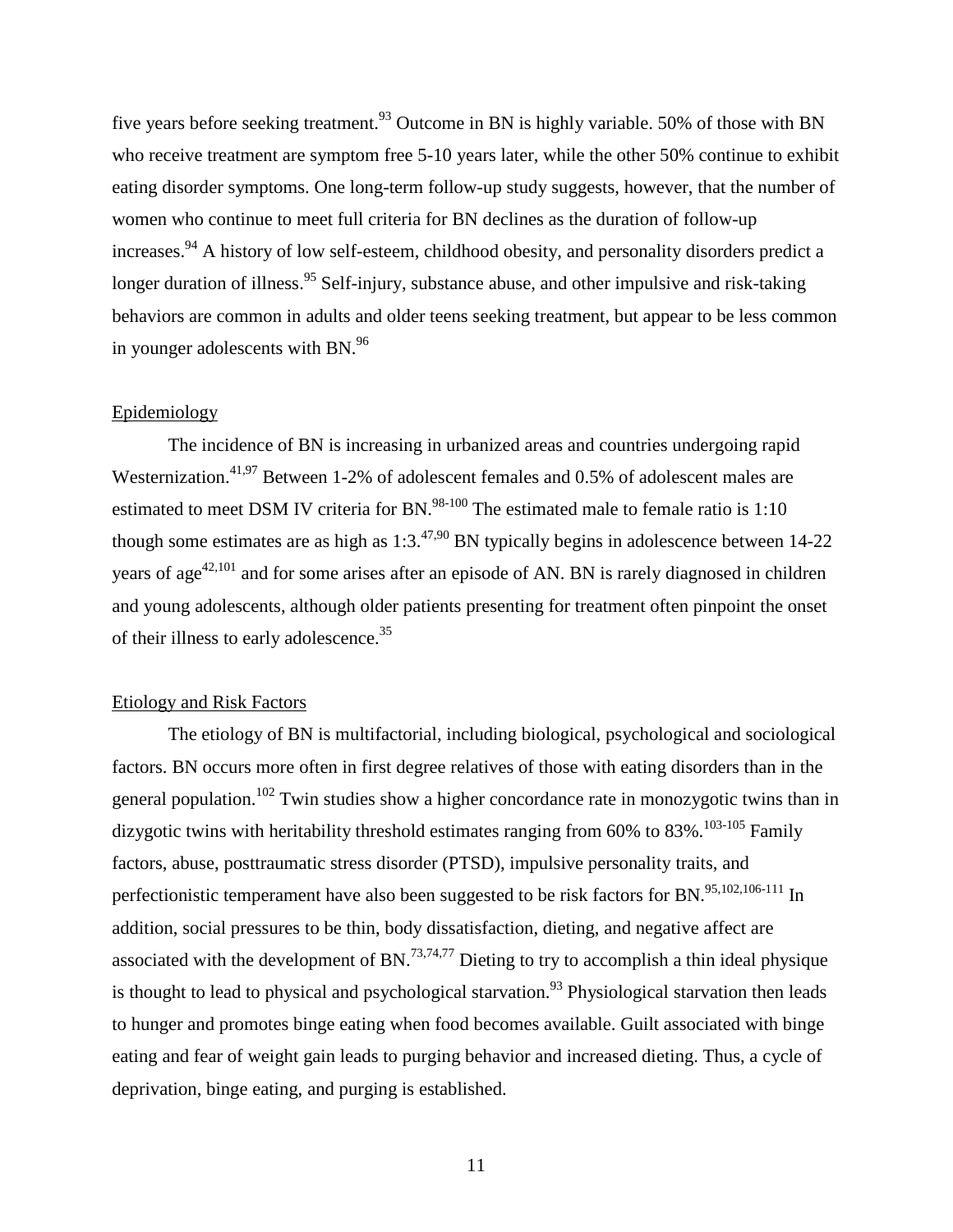## Differential Diagnosis and Comorbidity

Differential diagnosis for BN includes AN, binge/purge type, sub-threshold BN, Purging Disorder, BED, major depressive disorder, central nervous system (CNS) tumors, Kleine-Levin Syndrome, Kluver-Bucy Syndrome, and gastrointestinal pathology, such as obstruction and gastroparesis. Several psychiatric disorders are highly associated with BN, including affective disorders, anxiety disorders, substance use disorders and personality disorders.  $84,93,112$  $84,93,112$  $84,93,112$  In adolescent BN, a recent study found a lifetime psychiatric comorbidity rate of 88%, with a majority of adolescents having at least one comorbid psychiatric illness[.79](#page-31-1) In addition, significant rates of suicidal ideation (53%), plans (26%), and attempts (35%) were found among adolescents with BN.

### **BINGE EATING DISORDER (BED)**

## Clinical Presentation and Course

BED is characterized, as is BN, by recurrent binge eating episodes accompanied by a sense of loss of control over eating during the episode. In BED, these episodes are associated with at least three of the following: eating more rapidly, eating until uncomfortably full, eating when not hungry, eating alone because of embarrassment about the amount of food consumed, and feelings of disgust, depression, or guilt. According to DSM-5, binge eating episodes need to occur, on average, at least once a week for three months, and must be associated with marked distress, to meet diagnostic severity levels. BED is distinguished from BN in part because the binge eating episodes are not associated with inappropriate compensatory behaviors. In addition, to meet criteria for BED, binge eating episodes cannot occur exclusively during the course of AN or BN.

There are similar challenges in diagnosing BED and BN in childhood and adolescence because of developmental differences between younger patients and adults.<sup>33</sup> A sense of being out of control when eating is likely more important than eating an objectively large amount of food in younger patients<sup>[92](#page-31-10)</sup> because younger patients often cannot gain access to food as easily as adults.<sup>[35](#page-28-13)</sup> For these reasons, a clinical concern about BED in children and adolescents should consider using a lower threshold for the rate and duration of binge eating episodes.<sup>33</sup> A suggested rate of once per month, over the previous three month period, was recommended by a consensus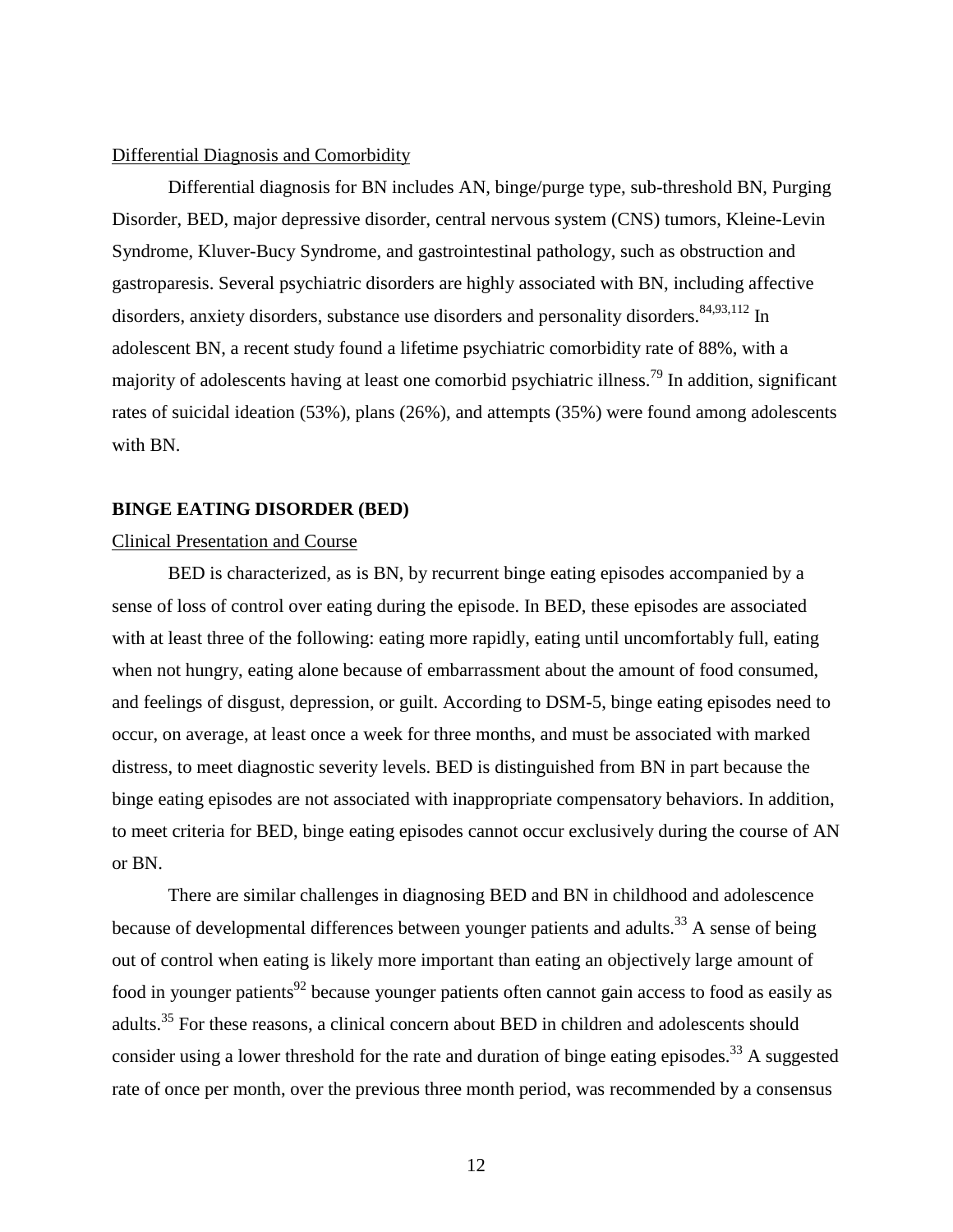group of experts in child and adolescent eating disorders.<sup>33</sup> In addition, as with AN and BN, children and adolescents are limited in their abstract thinking ability and self-expression. They may also minimize any discomfort or shame they experience when binge eating. Thus, parental interviews and other collateral reports are often necessary for making a definitive diagnosis.<sup>[33](#page-28-11)</sup> BN usually occurs in patients of normal weight or slightly overweight; BED often occurs in overweight and obese individuals. In BN, binge eating is considered to be a response to restriction of food intake,<sup>[113](#page-32-7)</sup> whereas in BED, binge eating occurs in the context of overall chaotic and unregulated eating patterns.<sup>114</sup>

## Epidemiology

BED may be the most common eating disorder, affecting 3.5% of females and 2% of males among adults.<sup>[47](#page-29-7)</sup> Rates of BED in children and adolescents are estimated to be 2.3% in adolescent females and 0.8% in adolescent males. Prevalence of sub-threshold BED is estimated to be 2.3% in female adolescents and 2.6% in male adolescents.<sup>[42](#page-29-2)</sup> Some studies suggest that among obese adolescents, about 1% meet criteria for BED, while 9% have objective binge episodes.[20](#page-27-19) A high percentage of adults and adolescents that present with BED are moderately overweight or obese. Prevalence rates of BED are higher among women enrolled in weight-control programs compared to those who are not.<sup>[115](#page-32-9)</sup>

## Etiology and Risk Factors

Comparatively, little is known about the specific risk factors for BED in children and adolescents, as it is a relatively rare disorder in younger populations. Onset of binge eating typically begins in late adolescence or early adulthood, often after a period of significant dieting or weight loss. Some studies suggest that restrictive dieting, pressure to be thin, body dissatisfaction, emotional eating, low self-esteem, and poor social support are risk factors for the onset of adolescent binge eating[.116](#page-33-0) Other studies suggest increased eating related to specific psychopathology, depressed mood, and increased anxiety are associated with the initiation of binge eating in adolescents. $117$ 

## Differential Diagnosis and Comorbidity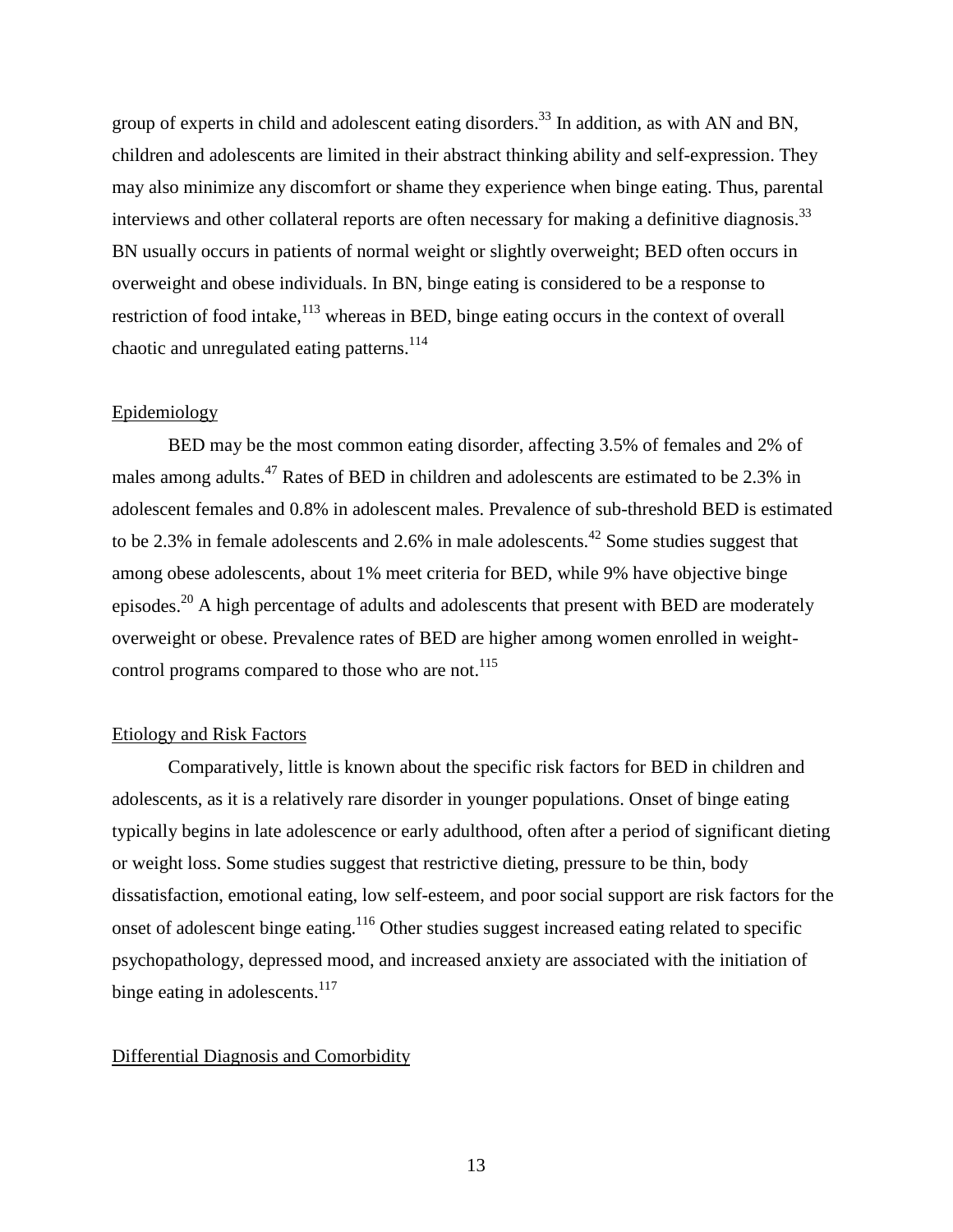Differential diagnosis includes BN, AN, and sub-threshold BED, Night Eating Syndrome, and Nocturnal Sleep Related Eating Disorder. Medical reasons for binge eating should be considered including CNS tumors, Kleine-Levin Syndrome, Kluver-Bucy Syndrome, Prader-Willi Syndrome, and gastrointestinal pathology. In adults, BED is associated with significant comorbid psychopathology, including depressive disorders, anxiety disorders, PTSD, impulse control disorders, substance use disorders, and personality disorders.<sup>[50,](#page-29-10)[118](#page-33-2)</sup>

## **AVOIDANT RESTRICTIVE FOOD INTAKE DISORDER (ARFID)**

## Clinical Presentation

Diagnostic criteria for  $ARFID^{24,119,120}$  $ARFID^{24,119,120}$  $ARFID^{24,119,120}$  $ARFID^{24,119,120}$  includes food restriction or avoidance without shape or weight concerns or intentional efforts to lose weight that results in significant weight loss, nutritional deficiencies, and is associated with disturbances in psychological development and functioning. Some patients present with highly selective eating, neophobia (the fear of new things) related to food types, or hypersensitivity to food texture, appearance, and taste.<sup>[120-123](#page-33-4)</sup> For some patients, fear of swallowing or choking contributes to food avoidance; a specific event can sometimes be identified as triggering that fear. ARFID also applies to individuals who have a lack of interest in eating or who have low appetite.

## Epidemiology

There are no epidemiological studies available for this new diagnosis.

## Etiology and Risk Factors

Specific etiologic risk factors for ARFID are unknown. Patients with autism spectrum disorders (ASD) frequently display selective eating patterns. Anxiety disorders and anxious traits, as well as depressive symptoms, often pre-date the development of ARFID. Neglect, abuse, and developmental delays may increase the risk for chewing and spitting associated with ARFID.

### Differential Diagnosis

ARFID can be confused with AN, but distinguishing features include a lack of fear of weight gain in ARFID, no shape and weight concerns in ARFID, and no specific focus on weight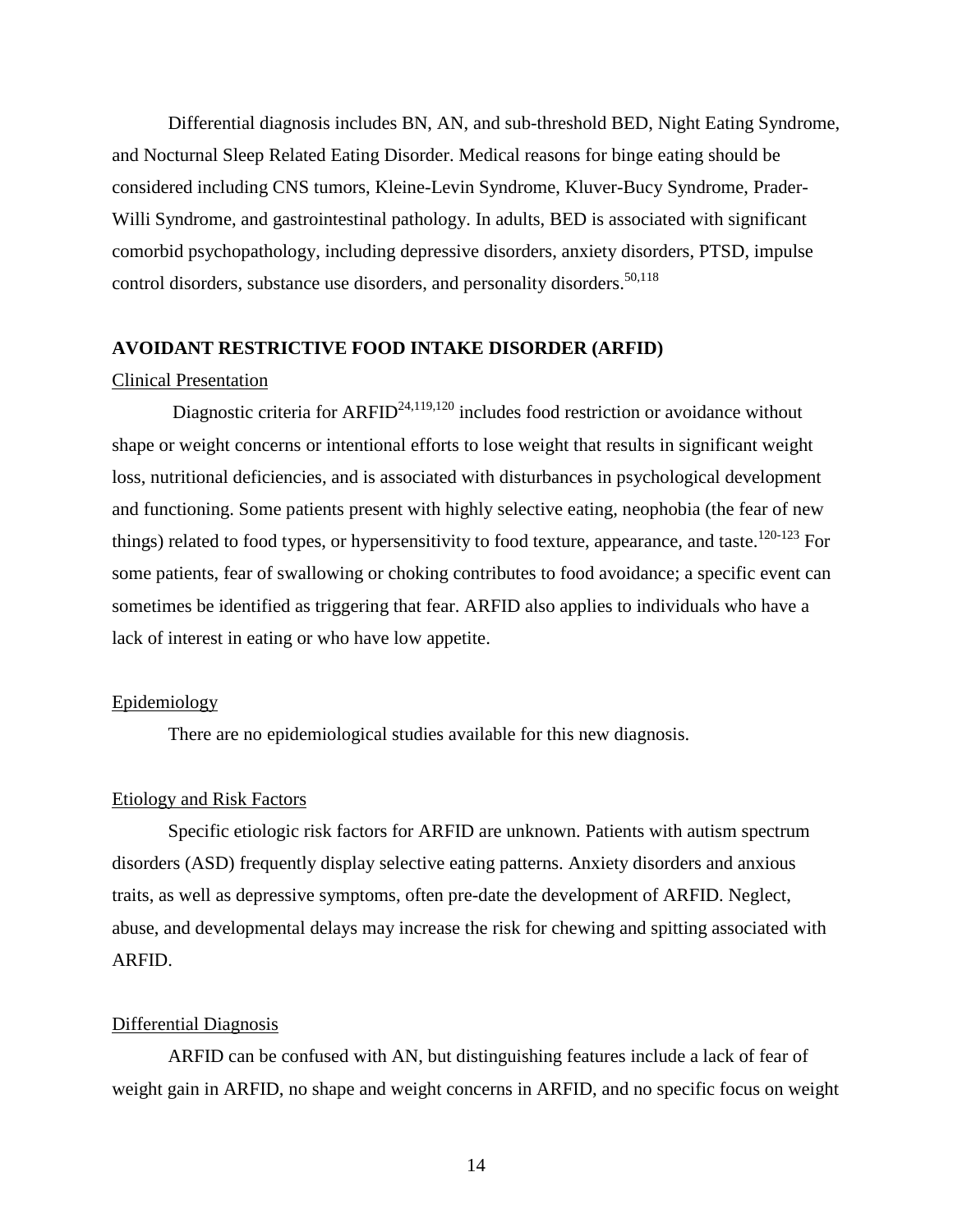loss in ARFID. It is essential to obtain collateral history from parents who will usually indicate no avoidance of high calorie food in ARFID. The patients are aware that they are low weight and may express a wish to eat more and gain weight, but their anxiety and fear prevents them from actually consuming enough.<sup>24</sup> ARFID can sometimes be confused with ASD, other neurodevelopmental disorders, and anxiety disorders.

### **OTHER SPECIFIED FEEDING OR EATING DISORDERS**

In previous iterations of the DSM, an eating disorder not otherwise specified (EDNOS) was the broad diagnostic category that encompassed atypical and subthreshold presentations of AN, BN, BED and other atypical eating problems. In DSM-5 many of the patients who would formally have been diagnosed with EDNOS will now meet the revised criteria for AN, BN, BED and ARFID. Remaining patients will be diagnosed under the general grouping of "other specified feeding or eating disorders" and will include specified diagnostic groupings such as atypical AN, which meets all criteria for AN, except that despite signficant weight loss, the individual's weight remains within or above the normal range; BN, with symptoms of low frequency and/or limited duration; BED, with symptoms of low frequency and/or limited duration; purging disorder, recurrent purging to influence body shape or weight in the absence of binge eating; and night eating syndrome, recurrent episodes of eating at night that leads to impairment and/or distress. Finally, there is a diagnosis called "unspecifed feeding and eating disorder" for cases in which the clinician chooses not to specify the reason that criteria are not met for a specific feeding or eating disorder, and includes presentations in which there is insufficient information to make a more specific diagnosis. The rationale for this reorganization in DSM-5 was based in part on studies that suggested that many younger patients with AN and BN would receive more appropriate clinical diagnoses based on DSM-5 criteria.<sup>[122](#page-33-5)</sup>

### Epidemiology, Etiology, and Risk Factors

The epidemiology of this new grouping of specified eating disorders in DSM-5 is unknown, particularly in children and adolescents. For sub-threshold AN and BN cases, the same etiologic and risk factors for full syndrome disorders are likely pertinent.

## Differential Diagnosis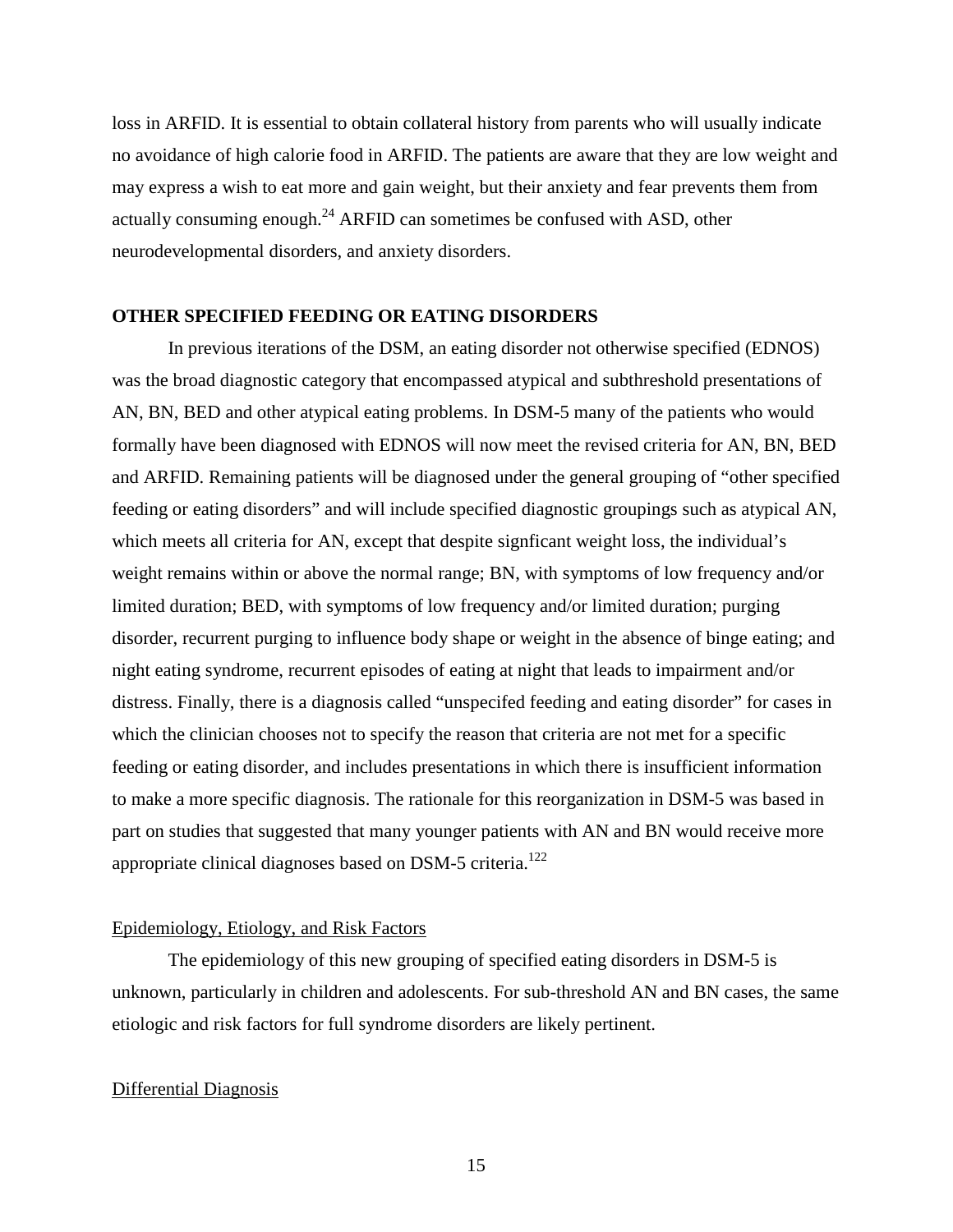The differential diagnosis of disorders likely to be found in this group includes AN and BN, as well as the range of medical and psychological problems that may cause eating and weight changes in children and adolescents. The most common psychological problems include changes in appetite related to depression, anxiety and phobia secondary to choking, difficulty swallowing, gastric upset, gastrointestinal motility problems, and fear of vomiting and food intake after viral gastroenteritis. Common medical problems include diabetes mellitus, celiac disease, irritable bowel syndrome, and allergies. In addition to these types of presentations, a clinical syndrome associated with women athletes has been described and is called the Female Triad Syndrome. The Female Triad Syndrome consists of three elements: low dietary energy availability from disordered eating, amenorrhea, and low bone density. While not a specific eating disorder, presentations consistent with this triad should be considered at high risk for an eating disorder and monitored closely for worsening medical problems and eating disorder symptoms. Studies suggest that among female high school athletes, 18.2% met criteria for disordered eating, 12.5% met criteria for menstrual irregularity, and 21.8% met criteria for low bone mass.<sup>124,[125](#page-33-7)</sup>

### **EVIDENCE BASE FOR PRACTICE PARAMETERS**

In this parameter, recommendations for best assessment and treatment practices are stated in accordance with the strength of the underlying empirical and/or clinical support, as follows:

- Clinical Standard [CS] is applied to recommendations that are based on rigorous empirical evidence, such as meta-analyses, systematic reviews, individual randomized controlled trials, and/or overwhelming clinical consensus;
- Clinical Guideline [CG] is applied to recommendations that are based on strong empirical evidence, such as non-randomized controlled trials, cohort studies, case-control studies, and/or strong clinical consensus;
- Clinical Option [OP] is applied to recommendations that are based on emerging empirical evidence, such as uncontrolled trials or case series/reports, or clinical opinion, but lack strong empirical evidence and/or strong clinical consensus;
- Not Endorsed [NE] is applied to practices that are known to be ineffective or contraindicated.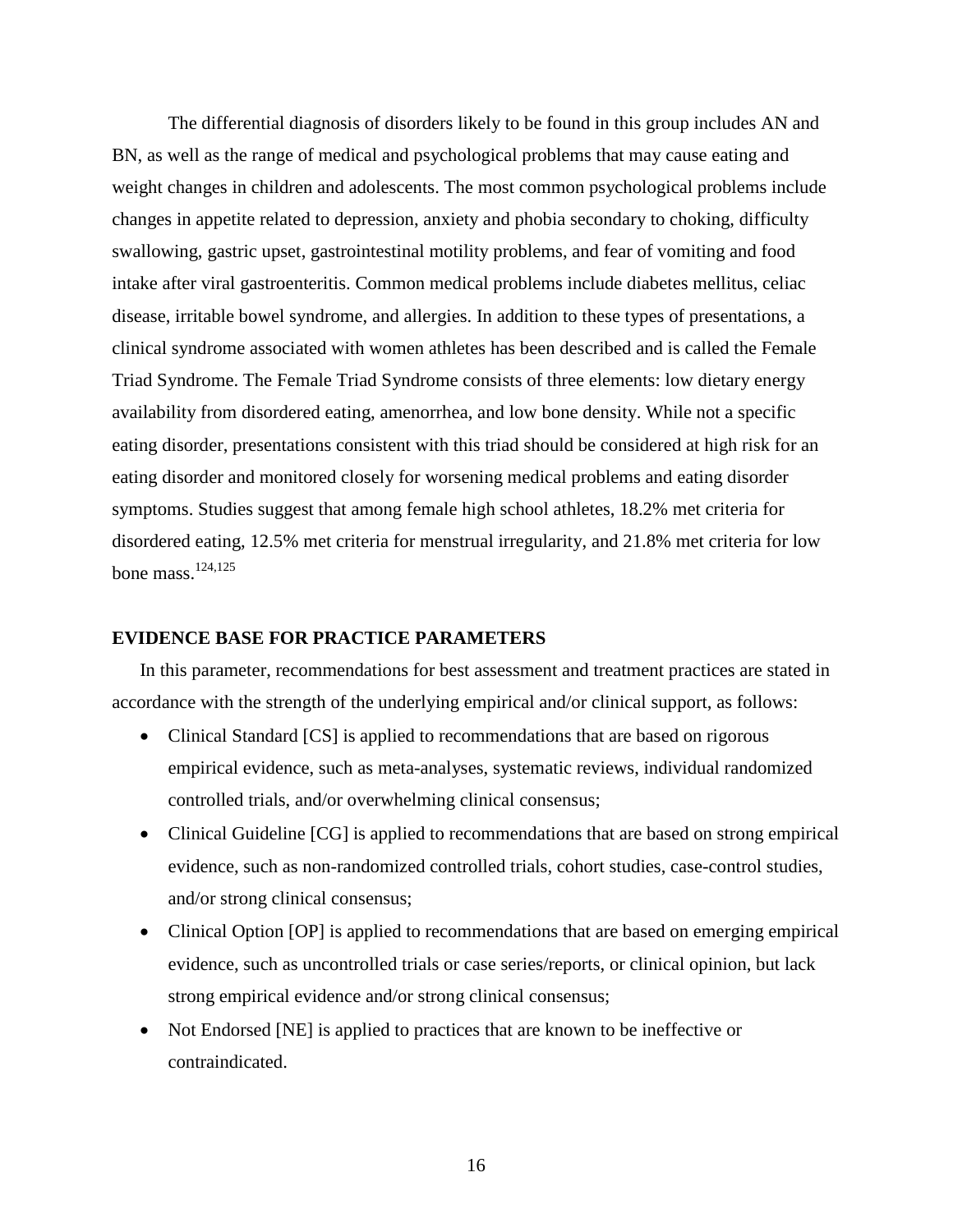The strength of the empirical evidence is rated in descending order as follows:

- Randomized, Controlled Trial [rct] is applied to studies in which subjects are randomly assigned to two or more treatment conditions;
- Controlled Trial [ct] is applied to studies in which subjects are non-randomly assigned to two or more treatment conditions;
- Uncontrolled Trial [ut] is applied to studies in which subjects are assigned to one treatment condition;
- Case Series/Report [cs] is applied to a case series or a case report.

## **RECOMMENDATIONS**

## *Recommendation 1: Mental health clinicians should screen all child and adolescent patients for eating disorders (CS).*

All preteen and adolescent patients should be asked about eating patterns and body satisfaction. In addition, height and weight should be obtained and plotted on growth curves. If there is a concern about the ratio of height to weight or evidence of growth failure, referral for further evaluation is warranted. The Eating Disorder Examination-Questionnaire (EDE-Q), Eating Disorder Inventory (EDI) and Eating Attitudes Test (EAT) are validated, short, self-report measures that can be useful screening instruments for eating disorders.<sup>[126-128](#page-33-8)</sup> The Kids' Eating Disorder Survey (KEDS), ChEDE-Q, the EDI-C, and the Child-Eating Attitudes Test (CHEAT) are all validated measures for use in younger children.<sup>129</sup>

## *Recommendation 2: A positive screening should be followed by a comprehensive diagnostic evaluation, including laboratory tests and imaging studies as indicated (CS).*

Evaluation of a child or adolescent who screens positive for an eating disorder should include complete psychiatric evaluation and physical examination. A comprehensive evaluation, in addition to components typically included in a psychiatric assessment, should include evaluation of weight and height, changes in body weight, menstrual history in females, body image concerns, presence of dieting and calorie counting, as well as the amount, type and frequency of exercise. A registered dietician can be helpful in assessing specific dietary intake. Percent of weight loss and rapidity of weight loss should also be evaluated.<sup>[130](#page-33-10)</sup> In addition, binge eating or purging behaviors should be assessed including frequency, amount consumed, and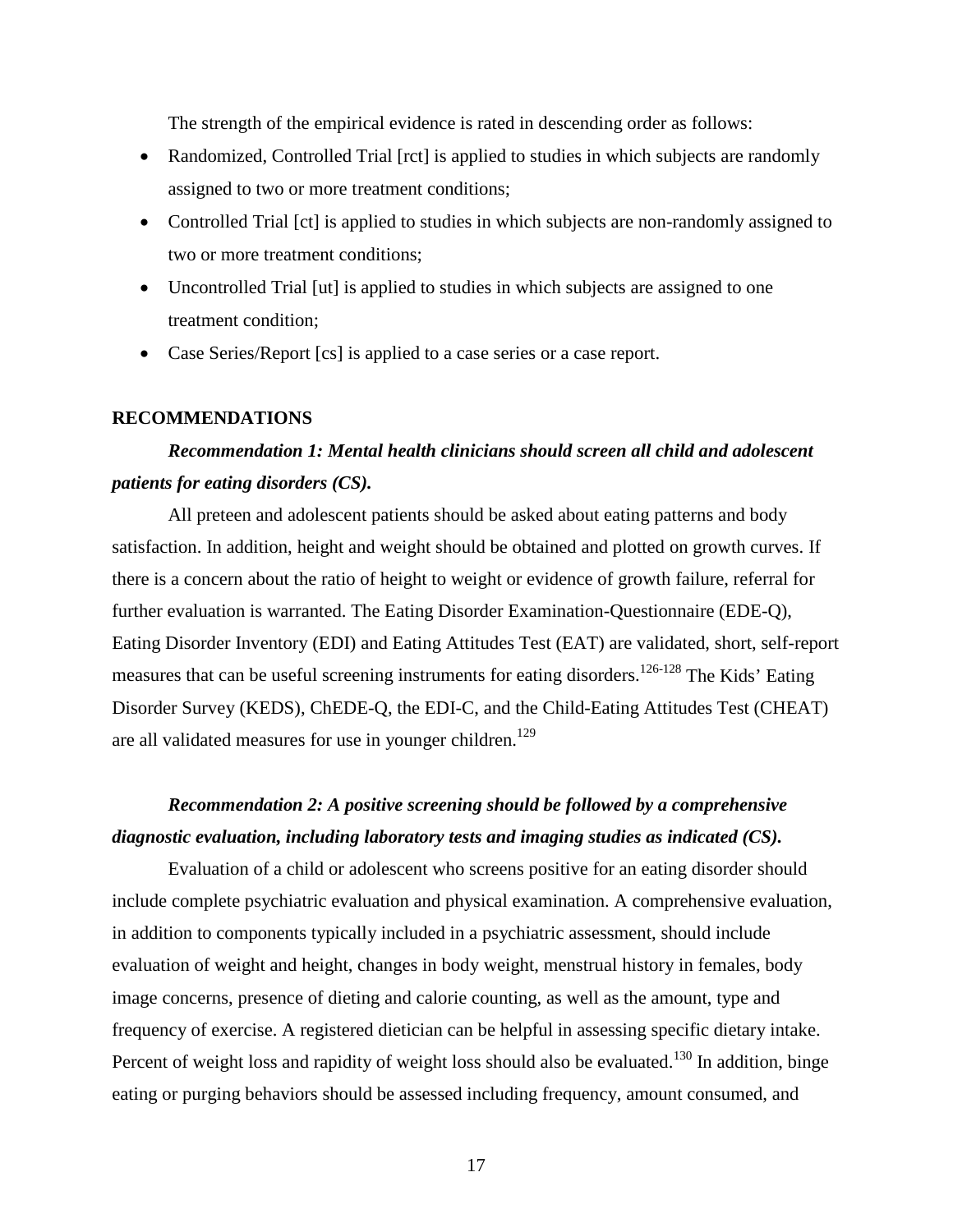duration of the behaviors. Evaluation of comorbid symptoms including depressive symptoms, anxiety symptoms, obsessional thoughts, self-injurious behavior and suicidality is also necessary. Screening for psychotic symptoms and drug use is also recommended. Inquiry into labelchecking and self-weighing can be helpful if other symptoms of body image preoccupation are denied. Obtaining a history from parents is critical to corroborate symptoms.<sup>26</sup> Percentile body mass indexes (BMIs) are necessary to estimate levels of malnutrition in children and adolescents given the inaccuracy of standard BMI calculations in this age group.<sup>30</sup> Methods for calculating percentile BMIs are available using the Centers for Disease Control (CDC) age and gender growth charts[.31,](#page-28-9)[131](#page-33-11) Efforts should be made to obtain longitudinal growth charts and deviations from individual growth trajectories should be evaluated.

The best characterized and most commonly used structured interview for assessing disordered eating behaviors and eating-related psychopathology is the Eating Disorder Examination (EDE).<sup>[132,](#page-33-12)[133](#page-33-13)</sup> The EDE is reliable for patients down to 12 years of age. A child version for evaluating children and adolescents under 14 years of age is also available.<sup>[134](#page-33-14)</sup> There is also a self-report version (EDE-Questionnaire), which takes about five minutes to complete and is reliable in adolescents.<sup>128[,135](#page-33-16)[,136](#page-33-17)</sup> It is noteworthy that for adolescent AN, studies suggest that minimization and denial may produce unusually low scores on the EDE despite the clinical presence of clear behaviors consistent with AN.<sup>26</sup> In this instance, parental report using the EDE interview provides scores similar to clinician ratings.<sup>[34](#page-28-12)</sup> In addition to the EDE, several other commonly utilized questionnaires are available, including the EAT,  $^{126}$  CHEAT,  $^{137}$  $^{137}$  $^{137}$  and (EDI).  $^{138}$  $^{138}$  $^{138}$ 

For adolescents with BN, the EDE appears to provide a good measure of eating disordered behaviors and constructs, even without parent report.<sup>34[,132](#page-33-12)</sup> Another measure specific to BN that may be considered is the Bulimia-Test-Revised (BULIT-R). Several assessment instruments are relevant for AN, BN, and BED, such as EDE, CHEAT,  $^{126,127}$  $^{126,127}$  $^{126,127}$  $^{126,127}$  EAT, and EDI.<sup>132[,137](#page-34-0)</sup> A critical review of the strengths of these various instruments is available.<sup>139</sup>

In those patients where there is evidence of malnutrition or purging behaviors, initial laboratory testing typically includes a complete blood count, chemistry profile including electrolytes, blood urea nitrogen, creatinine, glucose, and liver functions including aspartate aminotransferase (AST) and alanine aminotransferase (ALT). These tests also can be used to monitor treatment. A thyroid stimulating hormone (TSH) test should be ordered to rule out underlying thyroid dysfunction. Further blood testing should include measuring calcium,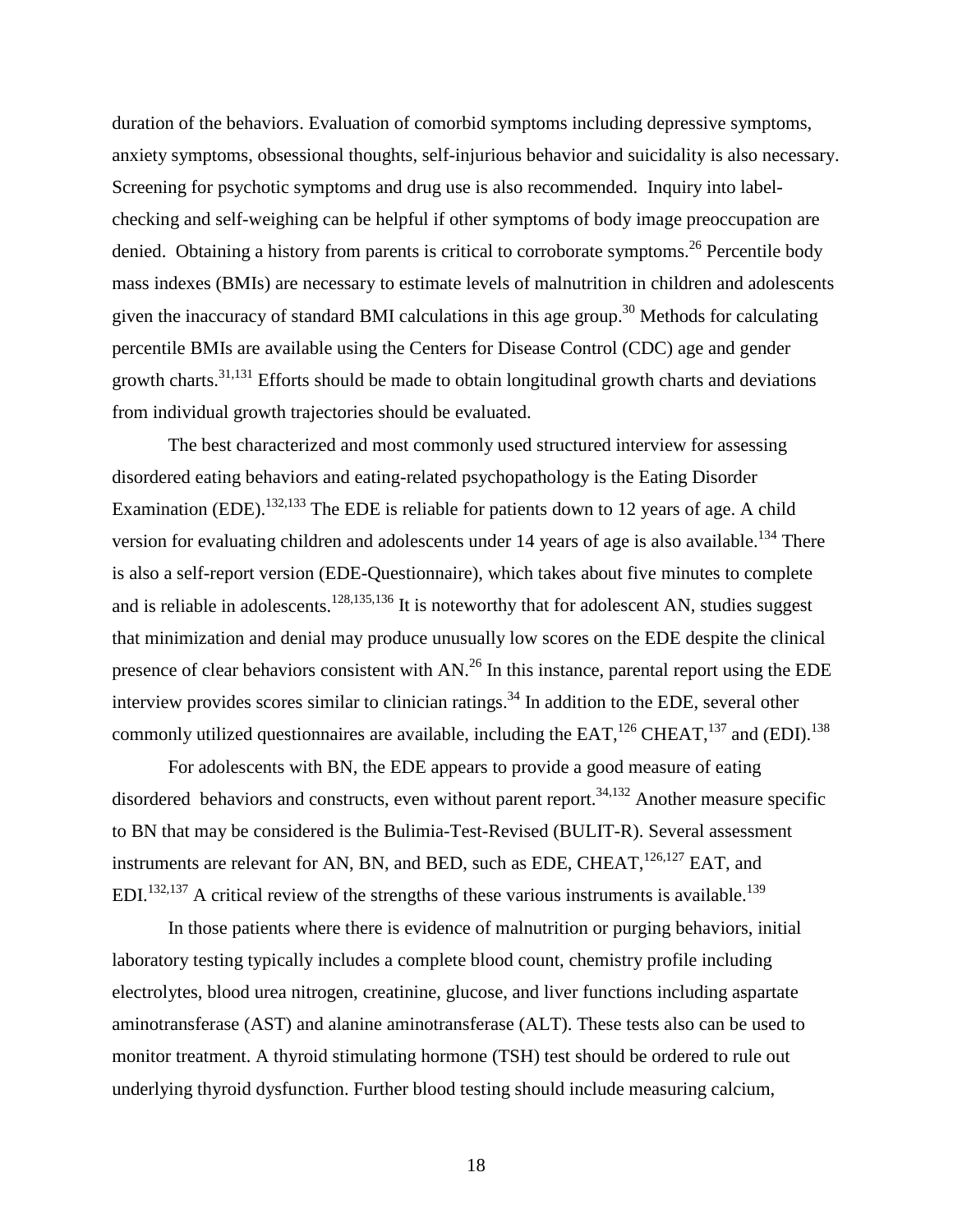magnesium, phosphate, total protein, albumin, erythrocyte sedimentation rate (ESR), amylase as some studies suggest that elevations of amylase provides evidence that the patient is vomiting, B12, and lipid profiles; in females, luteinizing hormone (LH), follicle stimulating hormone (FSH), and estradiol levels should also be tested. If indicated, a pregnancy test using beta human chorionic gonadotropin (B-hCG) should also be considered to evaluate amenorrhea. Electrocardiograms are often necessary to further evaluate bradycardia and risk of cardiac arrhythmias. Dual-energy x-ray absorptiometry (DEXA) of bone should initially be conducted on females with amenorrhea lasting more than six months and yearly if amenorrhea persists.<sup>[140](#page-34-3)</sup> All males with significant weight loss should also have a DEXA scan. Results of these data provide patients and families with guidance about the clinical impact of starvation on physical health and growth. Over time, improvements in these physical health parameters can help benchmark clinical progress. For example, for females with AN, normalization of estrogen levels can be a marker of healthy weight. At the same time, in more chronically ill patients with eating disorders, there can be a normalization or laboratory values that can suggest better health than is present.

## *Recommendation 3: Severe acute physical signs and medical complications need to be treated (CS).*

Adverse physical effects of eating disorders include cardiac arrhythmias, bradycardia, hypotension, hypothermia, dehydration, congestive heart failure, kidney failure, pancreatitis, amenorrhea or irregular menses, low bone mineral density, neurological and cognitive impairments, delay in growth or growth impairment, pubertal delay or interruption, hormonal imbalances, and fluid and electrolyte abnormalities. In addition, clinical signs of malnutrition include hair loss, lanugo hair, dry skin, dependent edema, muscle weakness, and cramps.<sup>[78](#page-31-0)</sup> Most physical abnormalities are reversible with adequate diet and restoration of a healthy weight. In children and adolescents with longstanding AN, or other low weight eating and feeding disorders, some clinical abnormalities may be irreversible, including growth impairment, decreased bone density, structural brain changes and infertility[.78](#page-31-0) Patients admitted for malnutrition should be monitored for potential re-feeding syndrome during the initial renourishment phase.<sup>141</sup>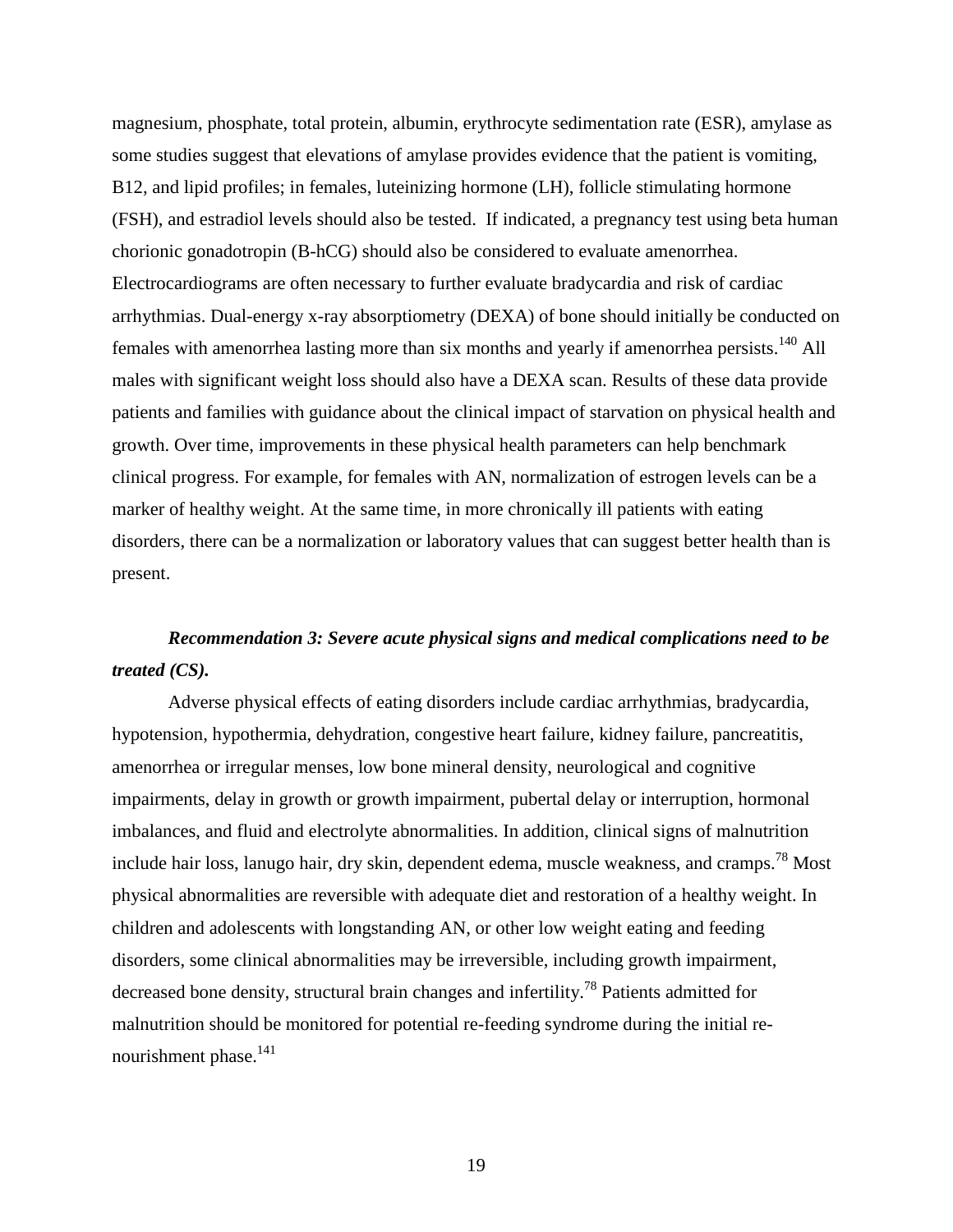Frequent purging associated with BN, or Purging Disorder, may cause parotid swelling, calluses on the dorsum of the hand (Russell's sign) from teeth scraping on top of the hand when using fingers to stimulate regurgitation, erosion of dental enamel, or serious fluid and electrolyte disturbances, such as hypokalemia.<sup>[141](#page-34-4)</sup> These problems may lead to orthostatic hypotension and syncope. Esophageal tears from excessive erosion of throat tissue can lead to serious and difficult to control bleeding. Binge-eating can cause both gastric and esophageal rupture.<sup>142</sup> The mortality rate is estimated to be about 1% in BN patients, but more recent studies suggest that this may be an underestimate. $143,144$  $143,144$ 

Indications for medical hospitalization of children and adolescents have been published by the American Academy of Pediatrics and the Society of Adolescent Health and Medicine.<sup>78,[145](#page-34-8)</sup> These include severe abnormality of heart rate (bradycardia and orthostatic heart rate changes), blood pressure (orthostatic hypotension), body temperature (hypothermia), electrolyte abnormalities, and severe malnutrition.<sup>[78,](#page-31-0)[146](#page-34-9)</sup> These standards were developed primarily in relation to physiologic impacts secondary to malnutrition and purging; they are, however, reasonable indicators of medical compromise for all child and adolescent eating disorders.

In the context of hospitalization for weight restoration, some data suggests that the use of nasogastric tube feeding is more efficient than other approaches in promoting weight gain[.147\[](#page-34-10)cs[\],148\[](#page-34-11)cs] The long term benefits of this approach, however, have not been established and the clinical need for the approach not substantiated.<sup>78</sup>

# *Recommendation 4: Psychiatric hospitalization, day programs, partial hospitalization programs, and residential programs for eating disorders in children and adolescents should be considered only after outpatient interventions have been unsuccessful (CG).*

There is no evidence that psychiatric hospitalization for eating disorders is more effective than outpatient treatment.<sup>[149\[](#page-34-12)rct[\],150\[](#page-34-13)rct]</sup> A few uncontrolled studies suggest that residential and day treatment<sup>[151\[u](#page-34-14)t]</sup> may be useful, but no studies have been randomized or have compared residential and day treatment <sup>[152\[](#page-34-15)ut]</sup> to outpatient treatment in adolescents.<sup>[153\[](#page-34-16)ut[\],154\[u](#page-34-17)t]</sup> Negative impacts of such programs include separation of the developing child from family, friends, and community. Nonetheless, such intensive programs are sometimes clinically necessary because of poor response to, or the lack of, availability of appropriate specialty outpatient treatment. In those instances, these negative impacts can be mitigated by keeping length of stay short, using the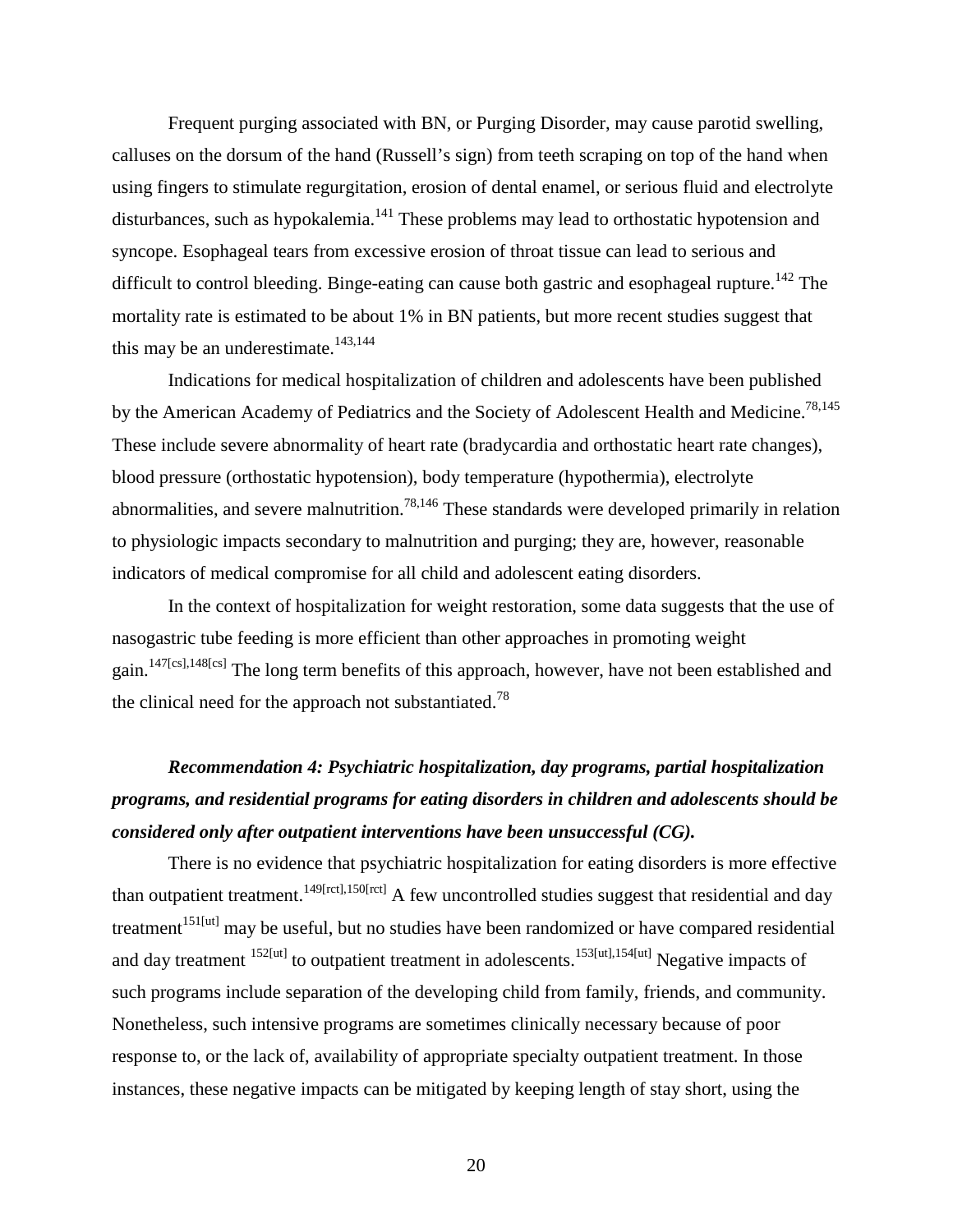lowest safe level of care, involving families in programming, and utilizing highly expert and experienced staff.

# *Recommendation 5: Treatment of eating disorders in youth usually involves a multidisciplinary team that is developmentally aware, sensitive, and skilled in the care of children and adolescents with eating disorders (CS).*

Eating disorders affect the psychological and physical health of children and adolescents with these illnesses.<sup>[155](#page-34-18)</sup> It is therefore usually necessary to have a team of practitioners who work together. The team typically consists of a psychotherapist, pediatrician, and dietician. There may also be a role for medication management by a child psychiatrist who may play a dual role as both psychotherapist and psychopharmacologist. The physician tasked with ongoing medical monitoring ensures the patient is safe for outpatient treatment according to the guidelines provided by the American Academy of Pediatrics and the Society of Adolescent Health and Medicine.<sup>[78,](#page-31-0)[145](#page-34-8)</sup> The dietician may be a consultant to the pediatrician or therapist about any nutritional concerns. Some dieticians may provide direct consultation to families and patients, depending on the overall treatment approach being utilized. Studies do not support the use of nutritional counseling as a sole treatment for eating disorders.<sup>[156\[](#page-34-19)rct][,157\[](#page-35-0)rct]</sup>

## *Recommendation 6: Outpatient psychosocial interventions are the initial treatment of choice for children and adolescents with eating disorders (CS).*

There is a limited database of empirically supported treatment in AN.<sup>158,[159](#page-35-2)</sup> Outpatient psychosocial interventions studied for adolescent AN include family and individual therapies. Six RCTs, including a total of 323 adolescent participants, have evaluated family therapy for adolescents with AN.<sup>160[rct]-165[rct]</sup> The findings from these studies and a meta-analysis of  $RCTs$ <sup>150</sup> suggested that family therapy, particularly Family-Based Treatment (FBT),<sup>[13](#page-27-12)</sup> sometimes referred to as Maudsley Family Therapy,<sup>166</sup> is effective and superior to comparison individual therapies. FBT is an outpatient form of family therapy. FBT consists of between 10-20 family meetings over a 6-12 month treatment course.<sup>[13](#page-27-12)</sup> FBT empowers parents to take charge of the weight restoration of their child by taking action to disrupt symptoms of self-starvation and over exercise. Once the child is able to eat independently without parental supervision and has reached a normal weight, the treatment briefly focuses on developmental issues of adolescence.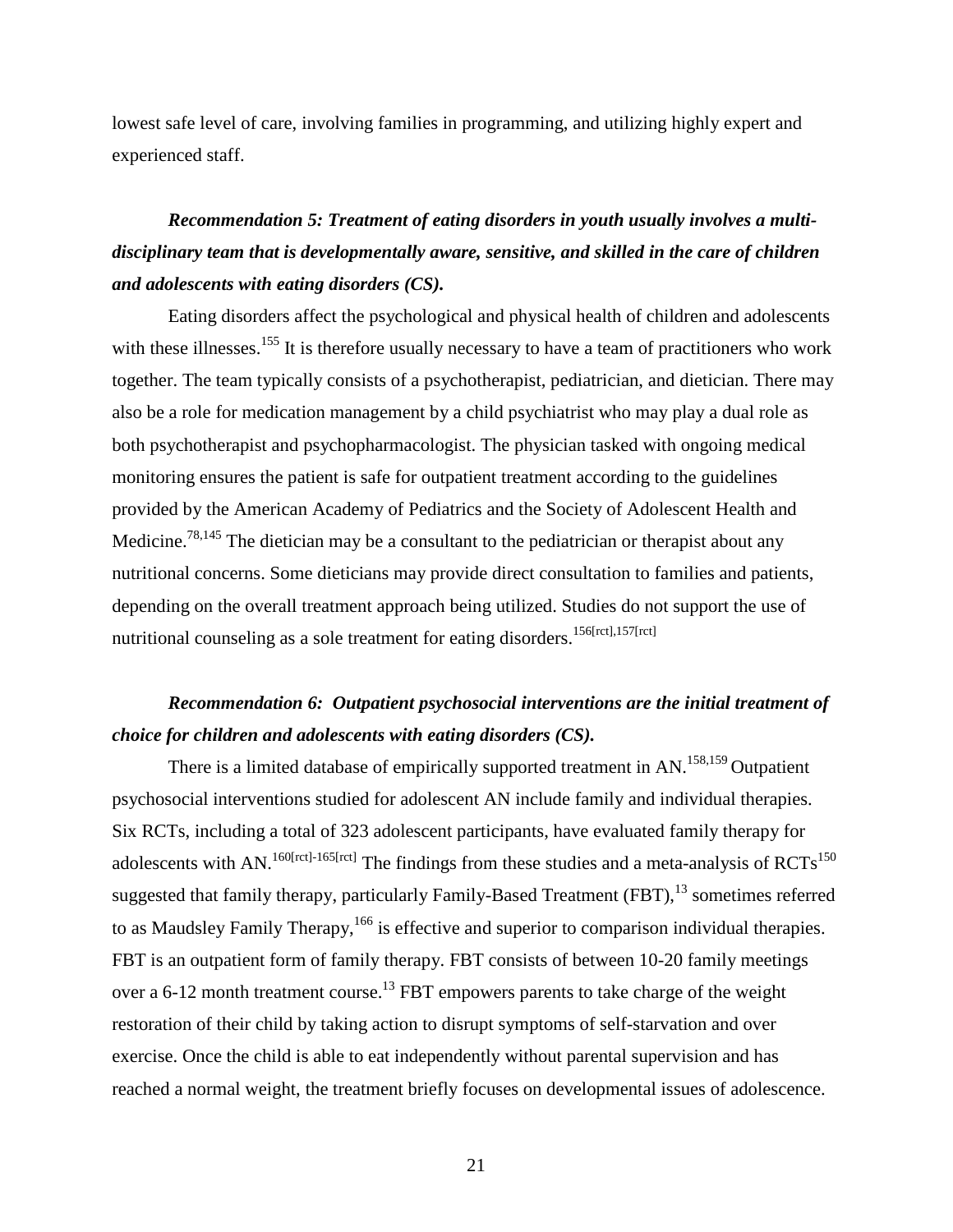There is evidence that this approach is both highly efficient <sup>163[rct]</sup> and likely decreases the need for hospitalization.<sup>[167\[](#page-35-5)ut]</sup> Although individual therapy was not as effective as family therapy in these studies,<sup>165[rct]</sup> individual approaches were nonetheless beneficial and could be offered for patients where FBT is not an acceptable or tenable option.<sup>[164\[](#page-35-7)rct]</sup> In particular, Adolescent Focused Therapy (AFT), which is an individual therapy focused on individuation and self-efficacy, was found to be useful.<sup>[168\[](#page-35-8)rct]</sup> AFT encourages the adolescent to manage her own eating and weight gain through the relationship with the therapist. In addition, the main focus of AFT is to encourage an increased awareness and tolerance of emotions, particularly negative ones.<sup>[168](#page-35-8)</sup> CBT for adolescent AN was used in one study<sup>150[rct]</sup> and found to be the most cost-effective approach compared to treatment as usual or hospitalization.<sup>169[rct]</sup> More recent studies suggest that a new form of expanded CBT (CBT-E), may be useful for adolescents with AN, BN, and patients who do not meet full criteria for these disorders, though randomized studies have not yet been conducted.<sup>[170\[](#page-35-10)ut]</sup>

Although there are a number of RCTs examining treatment for adults with BN, there are only two RCTs examining treatment for adolescent BN including a total of 165 adolescent participants. Schmidt and colleagues compared FBT and a self-help version of CBT for 85 adolescents (ages 13-20) who met full or partial DSM-IV BN criteria.<sup>171[rct]</sup> CBT begins with psycho-education about BN followed by cognitive and behavioral exercises designed to change maladaptive eating-related thoughts and behaviors. CBT initially focuses on normalizing eating patterns to reduce excessive hunger and binge eating. Use of self-monitoring through a diet record is central to this aspect of CBT for BN. Once a normal pattern of eating is established, cognitive distortions and behavioral experiments are encouraged to challenge beliefs and fears.<sup>172</sup> One study of adolescents with BN comparing CBT group therapy with FBT found that the CBT group had a significantly lower rate of binge-eating compared to those in the FBT group at the end of treatment, although no statistically significant difference was found between treatments at the six-month follow-up.<sup>171[rct]</sup> Le Grange and colleagues compared FBT and individual supportive psychotherapy (SPT) in adolescents (ages 12 to 19) who met full or partial DSM-IV BN criteria.<sup>[173\[](#page-35-13)rct]</sup> Results of this study indicated that FBT was more effective than SPT at both end-of-treatment and six-month follow-up. Additionally, FBT reduced binge eating/purging rates in significantly shorter time when compared to SPT**.** Other psychosocial interventions have been examined and found useful in adults with BN, including interpersonal psychotherapy  $(IPT)^{174}$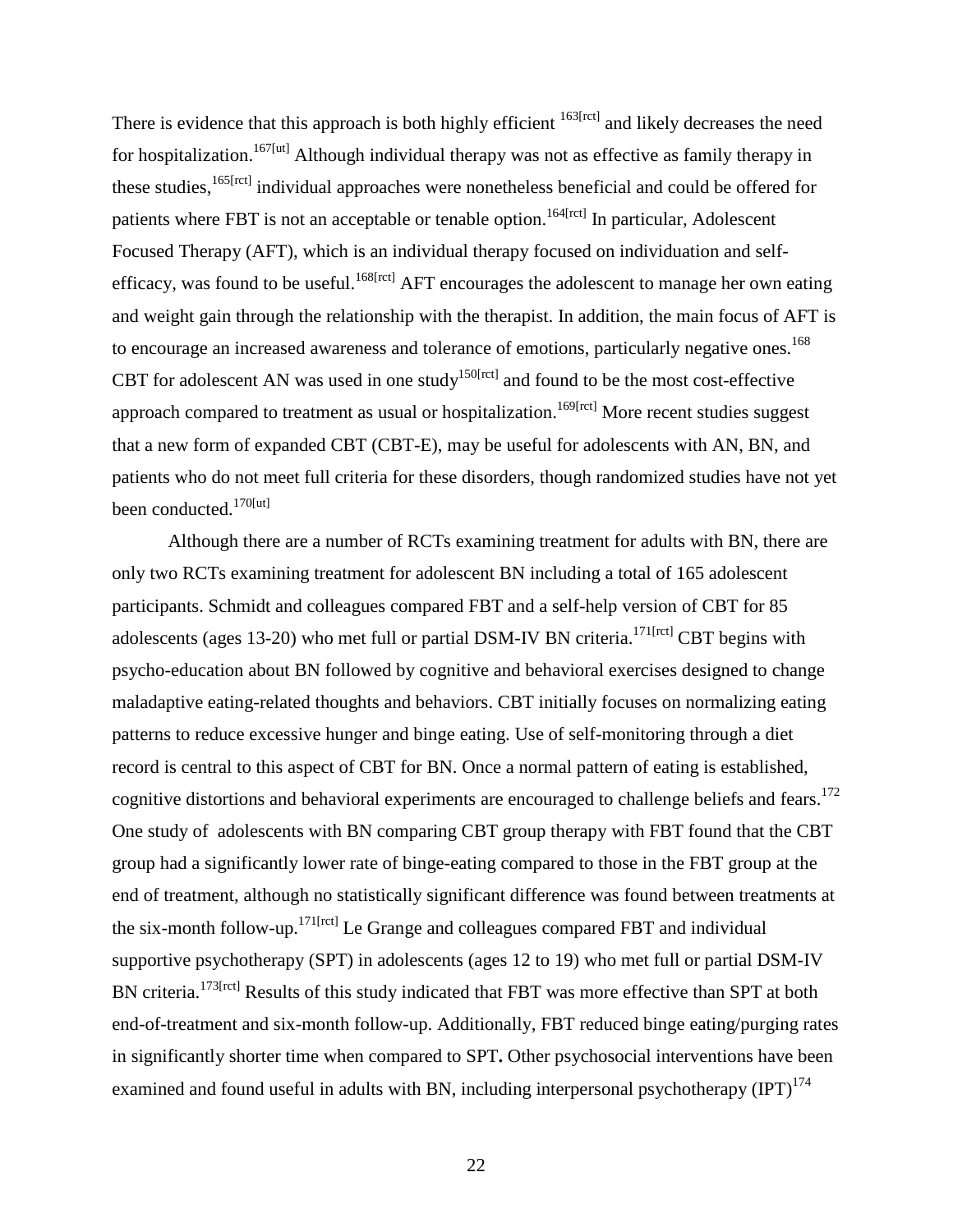and dialectical behavioral therapy (DBT).<sup>175[rct]</sup> In one multi-site study of adults with BN that compared CBT to IPT, CBT resulted in a shorter time to abstinence from binge eating and purging, but at follow-up there were no differences in outcome between the two treatments.<sup>176[rct]</sup> IPT has not been studied in adolescent BN, but it is effective for adolescent depression.<sup>177[rct]</sup> DBT has been modified for use with adolescent BN, but only case reports are available.<sup>178[cs]</sup> DBT has also been gaining an evidence base for adolescents with multiple diagnoses who have affect dysregulation and self-harming behaviors, and has been applied to adults with eating disorders<sup>[179](#page-36-4)</sup> and comorbid borderline personality disorder. The results suggested that DBT is worthy of further study.

Treatment of BED in adults has received considerable attention in research studies.<sup>163[cs],165[rct],166[rct],167[rct],168 [ut]</sup> To date, studies in adults suggest that CBT,<sup>21[rct]</sup> IPT,<sup>21[rct]</sup> and  $DBT<sup>180[ret]</sup>$  are effective. In adolescents with BED, preliminary studies support the use of IPT, but BED has otherwise been relatively unexamined in younger patients.<sup>23[cs]</sup>

For those children and adolescents with ARFID, there are no empirical studies to guide treatment. For the most part, these disorders require individualized behavioral plans to address the specific eating problem, but use of CBT and family interventions may be helpful. For example, gradual desensitization procedures are often helpful along with behavior reinforcement plans for many of these problems.<sup>121[cs]</sup> When these problems are severe enough to lead to medical instability or severe malnutrition, hospitalization may be needed.<sup>78[cs]</sup>

## *Recommendation 7: The use of medications, including complementary and alternative medications, should be reserved for comorbid conditions and refractory cases (CG).*

Medications for adults with AN have been tried in case series and small pilot studies. To date, the results of these studies are not encouraging.<sup>[181\[](#page-36-6)cs]</sup> Selective serotonin reuptake inhibitors (SSRIs) were initially thought to be helpful to prevent relapse, but larger scale studies did not support this.<sup>182[rct]</sup> No systematic studies of SSRIs have been conducted in adolescents with AN. More recently, atypical antipsychotics have been examined in small studies<sup>[183\[](#page-36-8)cs]</sup> and small RCTs in adults<sup>[184\[rct\]-186\[rct\]](#page-36-9)</sup> because of their potential effects on weight, anxiety, and obsessive thinking.<sup>187</sup> Feasibility and acceptability of medication is a major problem because of fear of weight gain in adolescents.<sup>[188\[](#page-36-11)rct]</sup> A recent pilot RCT for adolescents with AN found few benefits to adding risperidone to standard treatment, though the medication appeared to be well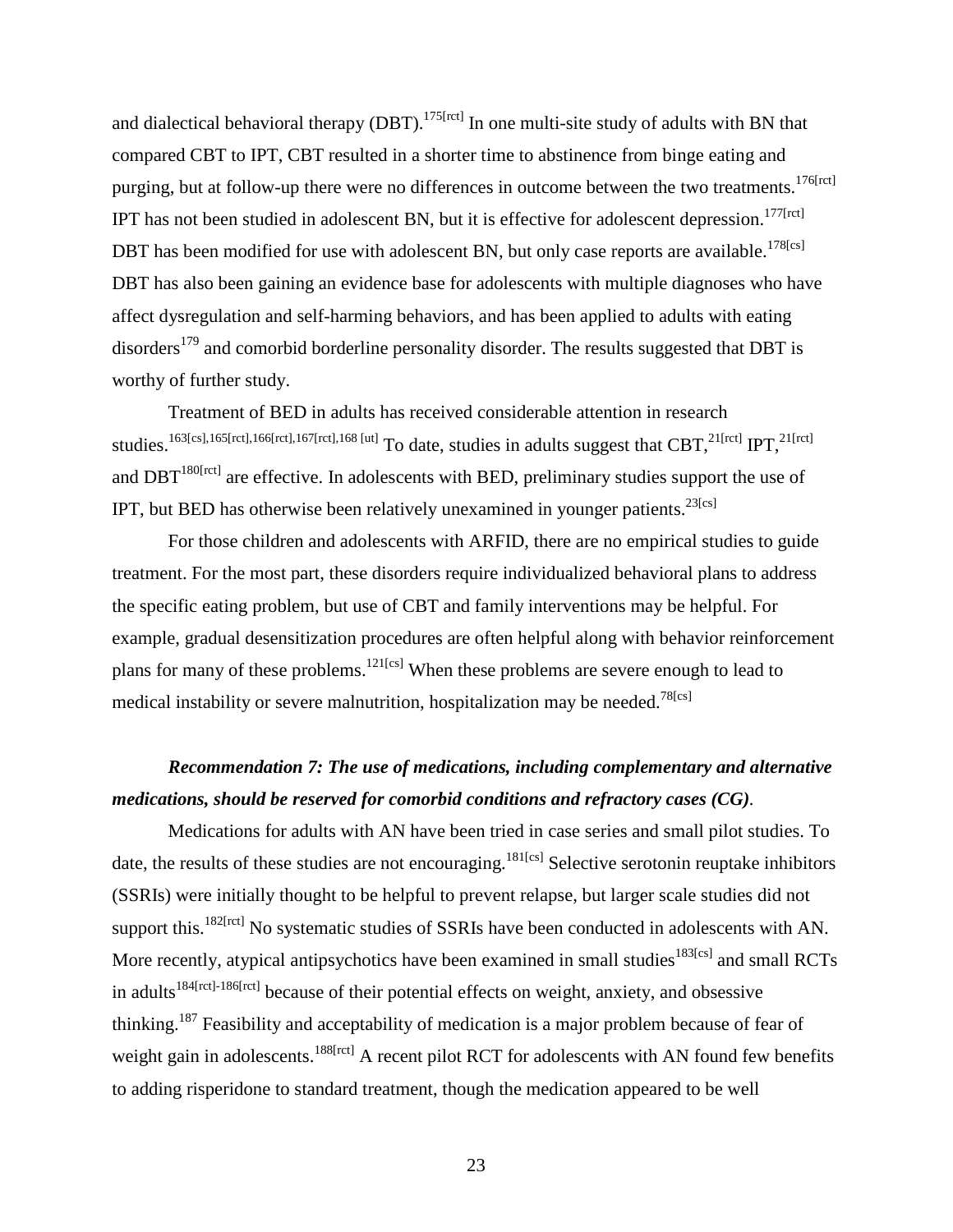tolerated.<sup>189[rct]</sup> Another small trial combined treatment as usual with either placebo or olanzapine over a 10 week period and found no differential benefit with the addition of olanzapine.<sup>186[rct]</sup> A small randomized study of quetiapine, compared to treatment as usual found some evidence of greater improvements in weight and eating related thinking in the group randomized to quetiapine, but there were no statistically significant differences between groups.<sup>190[rct]</sup>

Medications for BN have been studied almost exclusively in adults with the disorder.<sup>17</sup> Studies suggest that antidepressants are feasible, acceptable, and effective in adults with BN. Fluoxetine has been the most widely studied, and has been found to decrease urges to binge and purge. Fluoxetine is FDA approved for the treatment of BN, but the dose of fluoxetine in these studies was considerably higher than typically needed for depression (e.g., 60 mg per day). One small study of antidepressants such as SSRIs in adolescents found that the medications were feasible and acceptable with few side effects in this age group[.191\[](#page-36-15)ut] CBT, however, appears to be superior to antidepressants and current recommendations support the use of medications for patients who refuse CBT or who do not have an optimal response to CBT.<sup>192</sup> Adult studies suggest that for depressed patients with BN, the combination of CBT and SSRIs is the most effective approach. Although some medications appear to be useful for adults with BED, none have been studied in adolescents.

For comorbid conditions, guidelines for the specific condition should be followed. When patients are starved, however, lower levels of available serotonin may limit the effectiveness of SSRIs and other antidepressants until weight is at least partially restored. In addition, it is important to note that obsessionality and depressed mood often improve with weight gain alone[.193\[](#page-37-1)cs]

## **PARAMETER LIMITATIONS**

AACAP Practice Parameters are developed to assist clinicians in psychiatric decision making. These Parameters are not intended to define the sole standard of care. As such, the Parameters should not be deemed inclusive of all proper methods of care or exclusive of other methods of care directed at obtaining the desired results. The ultimate judgment regarding the care of a particular patient must be made by the clinician in light of all of the circumstances presented by the patient and his or her family, the diagnostic and treatment options available, and available resources.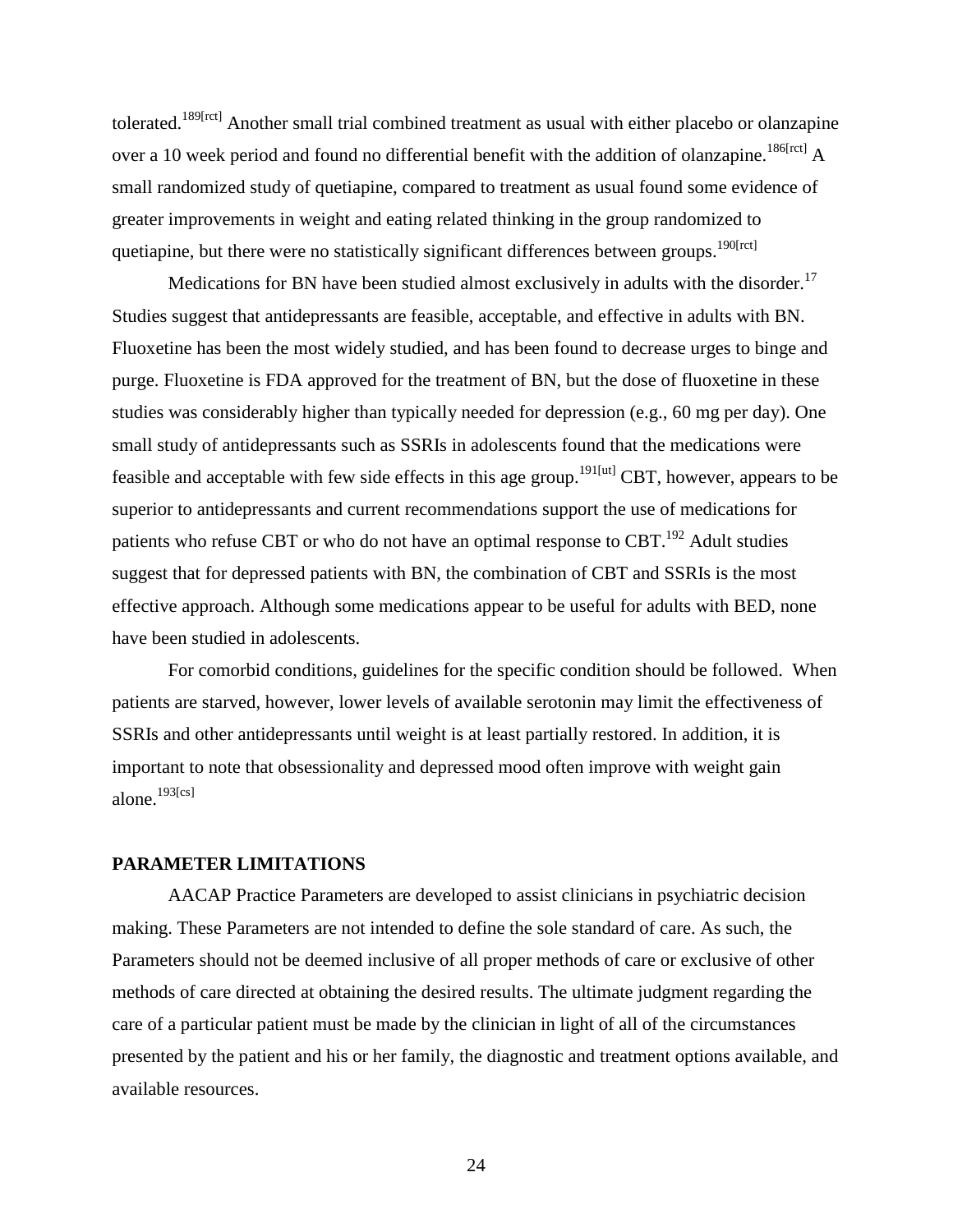*Disclosures: James Lock, MD, PhD serves or has served on the Advisory Board for the Center for Discovery, the Global Foundation for Eating Disorders, and the National Eating Disorders Association; serves or has served as a consultant for the Training Institute for Eating Disorders in Children and Adolescents; receives or has received grant support from the Davis Foundation, the Global Foundation for Eating Disorders, and the National Institutes of Health; and, receives royalties from Guilford Press and Oxford University Press. Maria C. La Via, MD received research funding from the National Institute of Mental Health. Oscar Bukstein, MD, MPH, cochair, receives royalties from Routledge Press. Heather Walter, MD, MPH, co-chair, has no financial relationships to disclose.*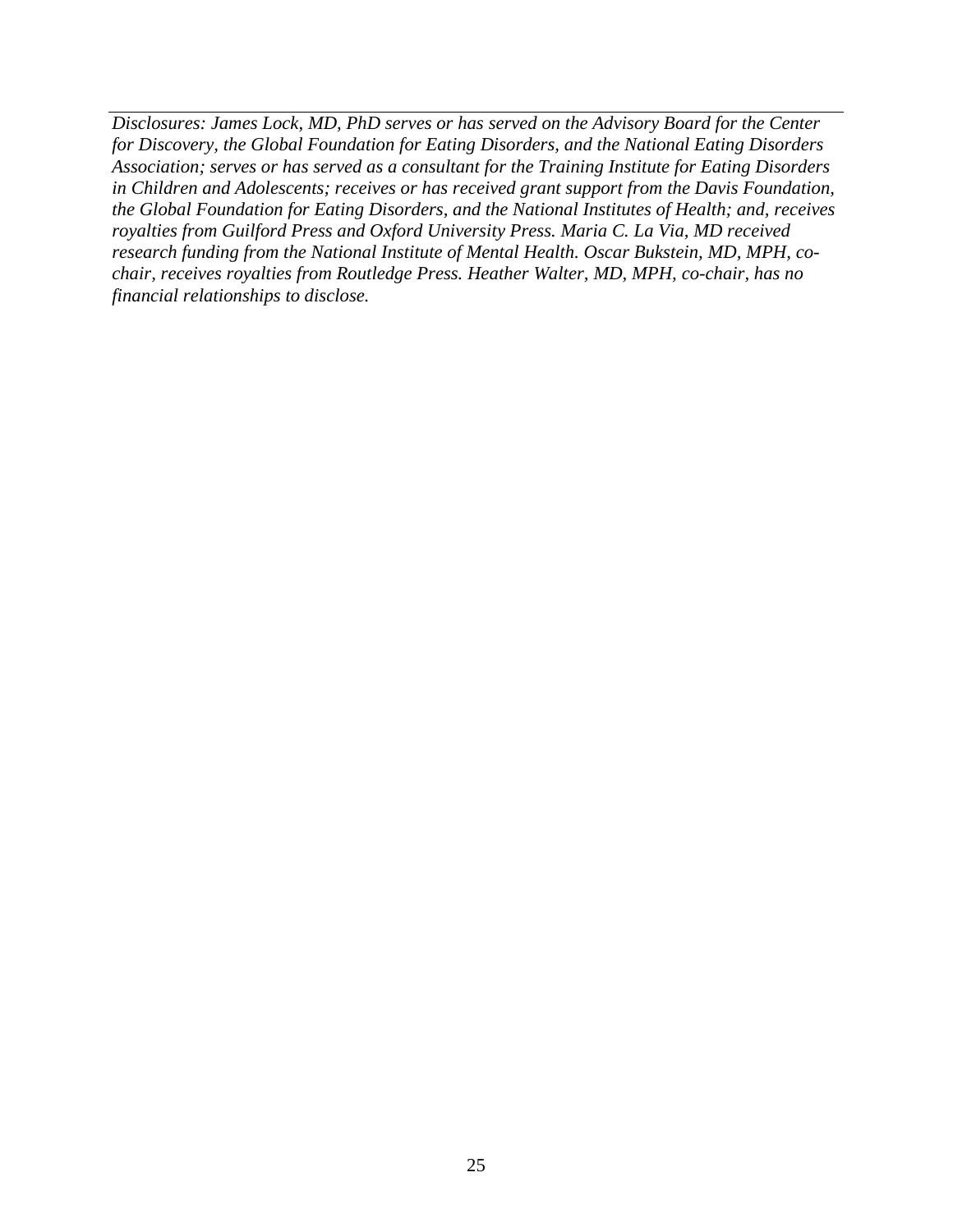| Table 1: TREATMENTS FOR CHILD AND ADOLESCENT EATING DISORDERS |                          |                                   |                          |
|---------------------------------------------------------------|--------------------------|-----------------------------------|--------------------------|
| Treatment                                                     | <b>Treatment Targets</b> | Evidence-Base                     | Recommendations          |
| Family-Based                                                  | Family therapy           | Six randomized                    | Useful for most cases of |
| Treatment <sup>194</sup>                                      | supports parental        | controlled trials <sup>160-</sup> | short duration AN and BN |
|                                                               | management of            | <sup>165</sup> support efficacy   | in young patients.       |
|                                                               | eating and related       | for AN. Superiority               |                          |
|                                                               | behavior until           | over other                        |                          |
|                                                               | adolescent               | treatments unclear.               |                          |
|                                                               | demonstrates             | Two randomized                    |                          |
|                                                               | improvement.             | controlled trials                 |                          |
|                                                               |                          | supporting                        |                          |
|                                                               |                          | usefulness for                    |                          |
|                                                               |                          | $BN.$ <sup>171,195</sup>          |                          |
| Adolescent                                                    | Individual therapy       | This treatment has                | Useful for adolescents   |
| <b>Focused Therapy</b>                                        | targets autonomy         | been the subject of               | with AN when FBT is not  |
|                                                               | and self-efficacy in     | two $\text{RCTs}^{164,165}$       | feasible.                |
|                                                               | the context of           | where it performed                |                          |
|                                                               | adolescent               | worse than FBT for                |                          |
|                                                               | development.             | AN, but was still                 |                          |
|                                                               |                          | effective.                        |                          |
| Cognitive                                                     | Individually             | This treatment has                | Adolescent version of    |
| <b>Behavior</b>                                               | focused therapy          | been the subject of               | CBT may be appropriate   |
| Therapy                                                       | targets adolescent       | one RCT and one                   | for use with BN.         |
|                                                               | management of            | case series for                   |                          |
|                                                               | behaviors and            | adolescents with                  |                          |
|                                                               | distorted cognitions     | BN. <sup>171,172</sup> No         |                          |
|                                                               | associated with AN       | published studies of              |                          |
|                                                               | and BN.                  | CBT for adolescent                |                          |
|                                                               |                          | AN.                               |                          |
|                                                               |                          |                                   |                          |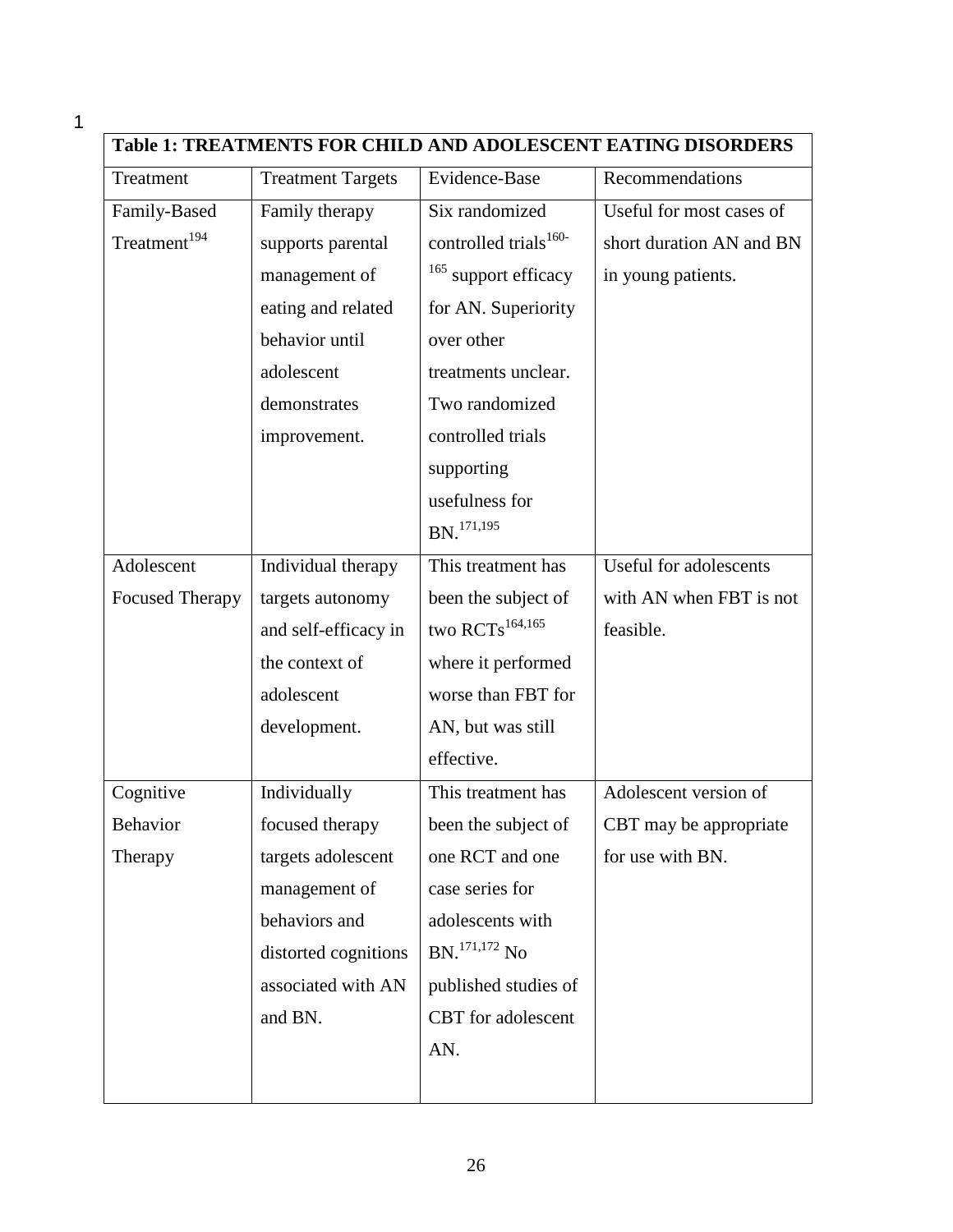| Interpersonal       | Interpersonal          | Two randomized                      | Useful for cases of BN     |
|---------------------|------------------------|-------------------------------------|----------------------------|
| Psychotherapy $174$ | Psychotherapy          | controlled trials <sup>21,176</sup> | and BED as an alternative  |
|                     | (IPT) focuses on       | in adults with BN                   | to CBT. $^{21}$            |
|                     | changing               | and BED support the                 |                            |
|                     | problematic            | use of IPT for these                |                            |
|                     | interpersonal          | disorders.                          |                            |
|                     | relationships that     | Preliminary studies                 |                            |
|                     | trigger or maintain    | suggest that IPT is                 |                            |
|                     | eating disorder        | useful for                          |                            |
|                     | symptoms.              | adolescents with                    |                            |
|                     |                        | BED. <sup>23, 196</sup>             |                            |
| Antidepressants     | Symptoms of            | One uncontrolled                    | Useful for comorbid        |
|                     | obsessionality,        | trial <sup>191</sup> suggests       | disorders. Use as a second |
|                     | anxiety, and           | antidepressants are                 | line treatment for         |
|                     | depression in AN       | tolerated and may be                | adolescent BN.             |
|                     | and BN. Targets        | helpful for                         |                            |
|                     | binge eating and       | adolescent BN.                      |                            |
|                     | purging in $BN.^{197}$ |                                     |                            |
| Atypical            | Body image             | Case series data and                | Useful for comorbid        |
| Antipsychotics      | distortion, weight     | three pilot                         | conditions. Further study  |
|                     | gain fears, and        | RCTs. 186, 189, 190                 | needed to determine        |
|                     | anxiety related to     | Insufficient evidence               | efficacy for core          |
|                     | AN.                    | to suggest efficacy                 | symptoms of AN.            |
|                     |                        | for use in AN.                      |                            |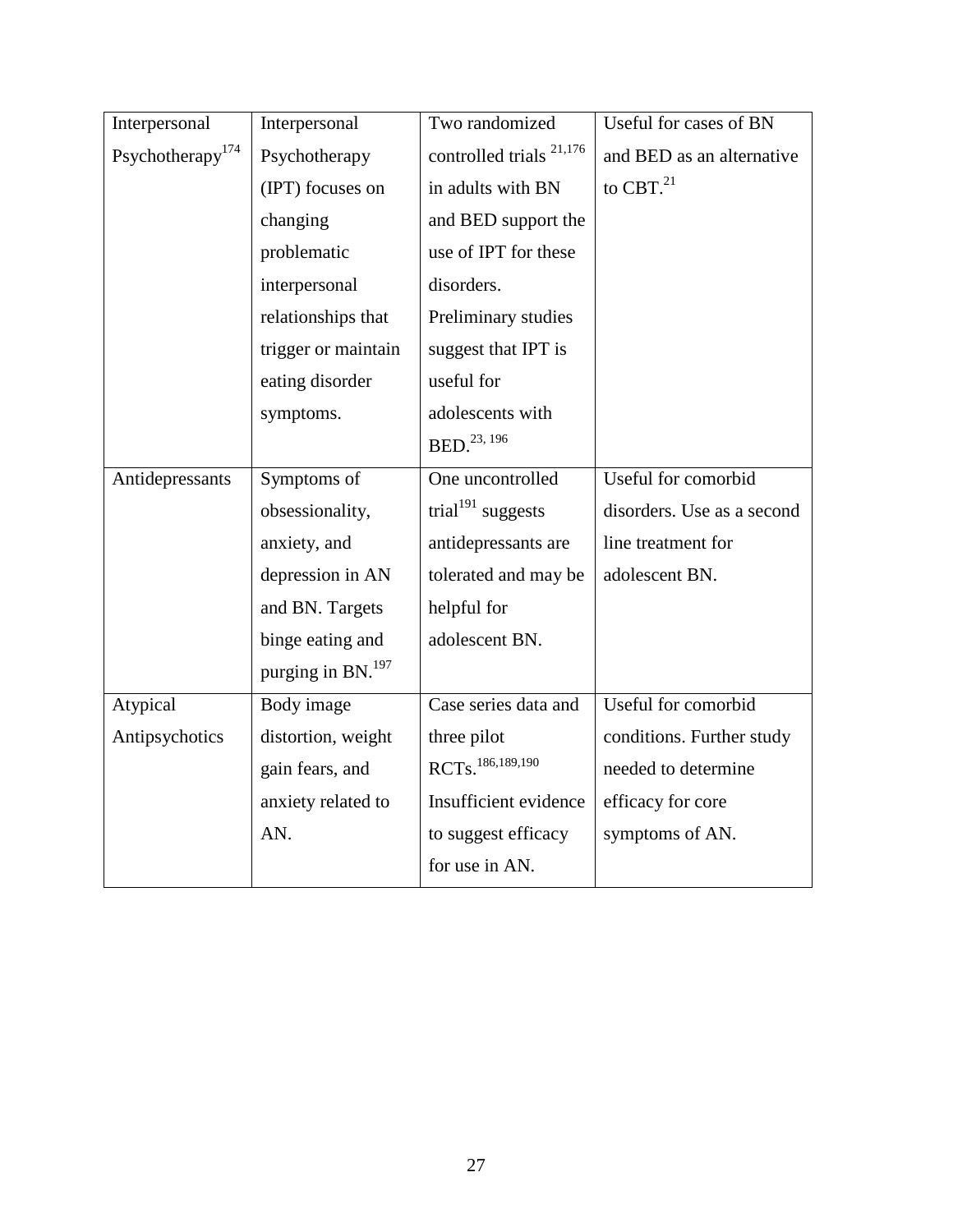## **REFERENCES**

- <span id="page-27-0"></span> 1. Morton R. *Phthisiologia: Or, a Treatise of Consumptions.* London: Smith & Walford; 3 1694.<br>4 2. Saraf
- <span id="page-27-1"></span> 2. Saraf M. Holy anorexia an anorexia nervosa: Society and concept of disease. *The Pharos.* 1998;61:2-4.
- <span id="page-27-2"></span> 3. Gull W. Anorexia Nervosa (apepsia hysterica, anorexia hysterica). *Transactions of the Clinical Society of London.* 1874;7:222-228.
- <span id="page-27-3"></span> 4. Silverman J. Charcot's comments on the therapeutic role of isolation in the treatment of anorexia nervosa. *Int J Eat Disord.* 1997;21:295-298.
- <span id="page-27-4"></span>5. McKenzie JM. Hospitalization for anorexia nervosa. *Int J Eat Disord.* 1992;11:235-241.
- <span id="page-27-5"></span> 6. Zhao Y, Encinosa W. Hospitalizations for eating disorders from 1999-2006. In: Quality AfHRa, ed*.* Vol April 20092009.
- <span id="page-27-6"></span>7. Thoma H. *Anorexia Nervosa.* New York: International Universities Press; 1967.
- <span id="page-27-7"></span> 8. Bruch H. *Eating Disorders: Obesity, Anorexia Nervosa, and the Person Within.* New York: Basic Books; 1973.
- <span id="page-27-8"></span> 9. Bruch H. *The Golden Cage: The Enigma of Anorexia Nervosa.* Cambridge, MA: Harvard University Press; 1978.
- <span id="page-27-9"></span> 10. Meads C, Gold L, Burls A. How effective is outpatient compared to inpatient care for treatment of anorexia nervosa? A systematic review. *European Eating Disorders Review.* 2001;9:229-241.
- <span id="page-27-10"></span> 11. Minuchin S, Rosman B, Baker I. *Psychosomatic Families: Anorexia Nervosa in Context.* Cambridge, MA: Harvard University Press; 1978.
- <span id="page-27-11"></span> 12. Dare C, Eisler I. Family therapy for anorexia nervosa. In: Cooper I, Stein A, eds. *The Nature and Management of Feeding Problems in Young People*. New York: Harwood Academics; 1992:146-160.
- <span id="page-27-12"></span> 13. Lock J, Le Grange D. *Treatment Manual for Anorexia Nervos: A Family-Based Approach.* 2nd ed. New York: Guilford Press; 2013.
- <span id="page-27-13"></span> 14. Boskind-Lodahl M. Cinderella's stepsisters: a feminist perspective on anorexia nervosa. *Signs.* 1976;2:342-356.
- <span id="page-27-14"></span> 15. Boskind-Lodahl M, White W. The definition and treatment of bulimiarexia in college age women-a pilot study. *Journal of the American College Health Association.* 1978;27:84- 97.
- <span id="page-27-15"></span> 16. Russell G. Bulimia nervosa: An ominous variant of anorexia nervosa. *Psychological Medicine.* 1979;9:429-448.
- <span id="page-27-16"></span> 17. Mitchell J, Agras WS, Wonderlich S. Treatment of bulimia nervosa: Where are we and where are we going? *Int J Eat Disord.* 2007;40:95-101.
- <span id="page-27-17"></span> 18. Mitchell J, Agras W, Crow S, et al. Stepped care and cognitive-behavioural therapy for bulimia nervosa :randomised trial. *Br J Psychiatry.* 2011;198:391-397.
- <span id="page-27-18"></span> 19. Association AP. *Diagnostic and Statistical Manual of Mental Disorders, .* Arlington, VA: American Psychiatric Association; 2013.
- <span id="page-27-19"></span> 20. Decaluwe V, Braet C. Prevalence of binge eating in obse children and adolescents seeking weight loss treatment. *International Journal of Obesity.* 2003;27:404-409.
- <span id="page-27-20"></span> 21. Wilson G, WIlfley D, Agras W, Bryson S. Psychological treatments of binge eating disorder. *Arch Gen Psychiatry.* 2010;67:94-101.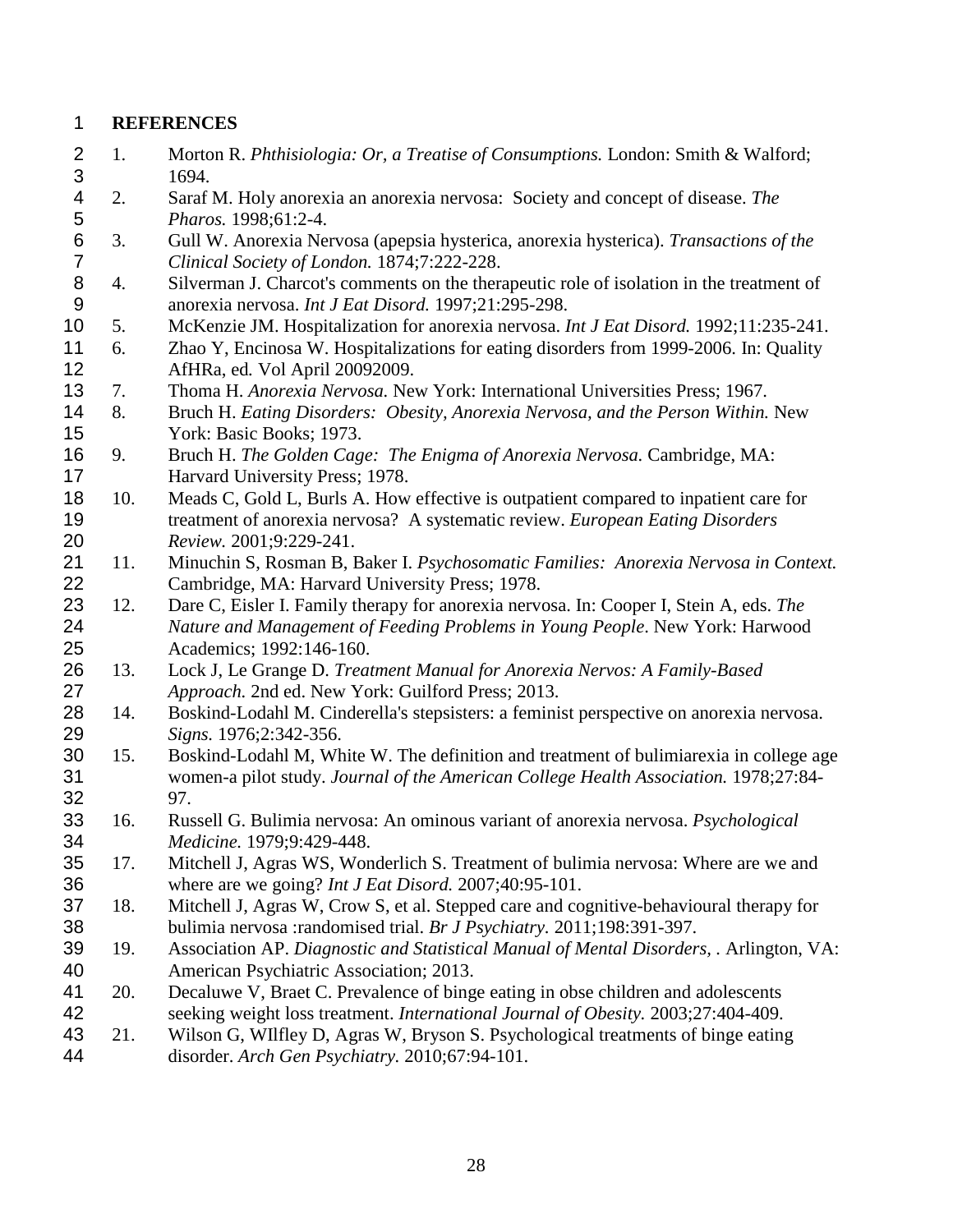<span id="page-28-17"></span><span id="page-28-16"></span><span id="page-28-15"></span><span id="page-28-14"></span><span id="page-28-13"></span><span id="page-28-12"></span><span id="page-28-11"></span><span id="page-28-10"></span><span id="page-28-9"></span><span id="page-28-8"></span><span id="page-28-7"></span><span id="page-28-6"></span><span id="page-28-5"></span><span id="page-28-4"></span><span id="page-28-3"></span><span id="page-28-2"></span><span id="page-28-1"></span><span id="page-28-0"></span>

| $\mathbf{1}$     | 22. | Wilfley D, Crow S, Hudson JI, et al. Efficacy of subutramine for the treatment of binge                                   |
|------------------|-----|---------------------------------------------------------------------------------------------------------------------------|
| $\overline{2}$   |     | eating disorder: a randomized mutlicenter placebo-controlled double-blind study.                                          |
| 3                |     | American Journal of Psychiatry. 2008;165:51-58.                                                                           |
| 4                | 23. | Tanofsky-Kraff M, Wilfley D, Young J, et al. A pilot study of interpersonal                                               |
| 5                |     | psychotherapy for preventing excess weight gain in adolescent girls at-risk for obesity.                                  |
| $\boldsymbol{6}$ |     | IJED. 2010;43:701-706.                                                                                                    |
| $\overline{7}$   | 24. | Bryant-Waugh R, Kreipe R. Avoidant/Restrictive Food Intake Disorder in DSM-5.                                             |
| 8                |     | Psychiatric Annals. 2012;42:402-405.                                                                                      |
| $\boldsymbol{9}$ | 25. | American Psychiatric Assocation. Diagnostic and Statistical Manual of Mental                                              |
| 10               |     | Disorders, $5^{th}$ edition: DSM-5. Washington D.C.: American Psychiatric Association;                                    |
| 11               |     | 2013.                                                                                                                     |
| 12               | 26. | Couturier J, Lock J. Denial and minimization in adolescent anorexia nervosa. Int J Eat                                    |
| 13               |     | Disord. 2006;39:175-183.                                                                                                  |
| 14               | 27. | Roberto C, Steinglass J, Walsh BT. The clinical significance of amenorrhea as a                                           |
| 15               |     | diagnostic criterion for anorexia nervosa. Int J Eat Disord. 2008;41:559-563.                                             |
| 16               | 28. | Hebebrand J, Himmelmann G, Hesecker H, Schaefer H, Remschmidt H. The use of                                               |
| 17               |     | percentiles for the body mass index in anorexia nervosa: diagnostic, epidemiological, and                                 |
| 18               |     | therapeutic considerations. Int J Eat Disord. 1996;19:359-369.                                                            |
| 19               | 29. | Zhang A, Lai, HuicChan J. Comparison of the use of body mass index percentiles and                                        |
| 20               |     | percentage of ideal body weight to screen for malnutrition in children with cystic fibrosis.                              |
| 21               |     | American Journal of Clinical Nutrition. 2004;80:982-991.                                                                  |
| 22               | 30. |                                                                                                                           |
| 23               |     | Hebebrand J, Wehmeier P, Remschmidt H. Weight criteria for diagnosis of anorexia<br>nervosa. Am J Psychiatry. 2000;157:6. |
| 24               | 31. | Le Grange D, Doyle P, Swanson S, Ludwig K, Glunz C, Kreipe R. Calculation of                                              |
| 25               |     | expected body weight in adolescents with eating disorders. Pediatrics. 2012;129:e438-                                     |
| 26               |     | e446.                                                                                                                     |
| 27               |     |                                                                                                                           |
| 28               | 32. | Company MLI. 1983 Metropolitan height and weight tables. Stat Bull Metropolitan Life                                      |
| 29               | 33. | Insurance Company. 1983;64:1-9.<br>Workgroup, Adolescents fCoEDiCa. Classification of child and adolescent eating         |
|                  |     |                                                                                                                           |
| 30               |     | disturbances. Int J Eat Disord. 2007;40(S117-S122).                                                                       |
| 31               | 34. | Couturier J, Lock J, Forsberg S, Vanderheyden D, Lee HY. The addition of a parent and                                     |
| 32               |     | clinician component to the eating disorder examination for children and adolescents. Int J                                |
| 33               |     | Eat Disord. 2007;40:472-475.                                                                                              |
| 34               | 35. | Peebles R, Wilson J, Lock J. How do children and adolescents with eating disorders                                        |
| 35               |     | differ at presentation, Journal of Adolescent Health. Journal of Adolecent Health.                                        |
| 36               |     | 2006;39:800-805.                                                                                                          |
| 37               | 36. | Pinhas L, Morris A, Crosby R, Katzman D. Incidence and age specific presentation of                                       |
| 38               |     | restrictive eating disorders in children: a Canadian surveillance program study. Archives                                 |
| 39               |     | of Pediatrics and Adolescent Medicine. 2011;165:895-899.                                                                  |
| 40               | 37. | Steinhausen H. The outcome of anorexia nervosa in the 20th century. Am J Psychiatry.                                      |
| 41               |     | 2002;159:1284-1293.                                                                                                       |
| 42               | 38. | Arcelus J, Mitchell A, Wales J, Nielsen S. Mortality rates in patients with anorexia                                      |
| 43               |     | nervosa and other eating disorders. Archives of General Psychiatry. 2011;68:724-731.                                      |
| 44               | 39. | Fichter M, Quadflieg N, Hedlund S. Twelve-year course and outcome predictors of                                           |
| 45               |     | anorexia nervosa. Int J Eat Disord. 2006;39:87-100.                                                                       |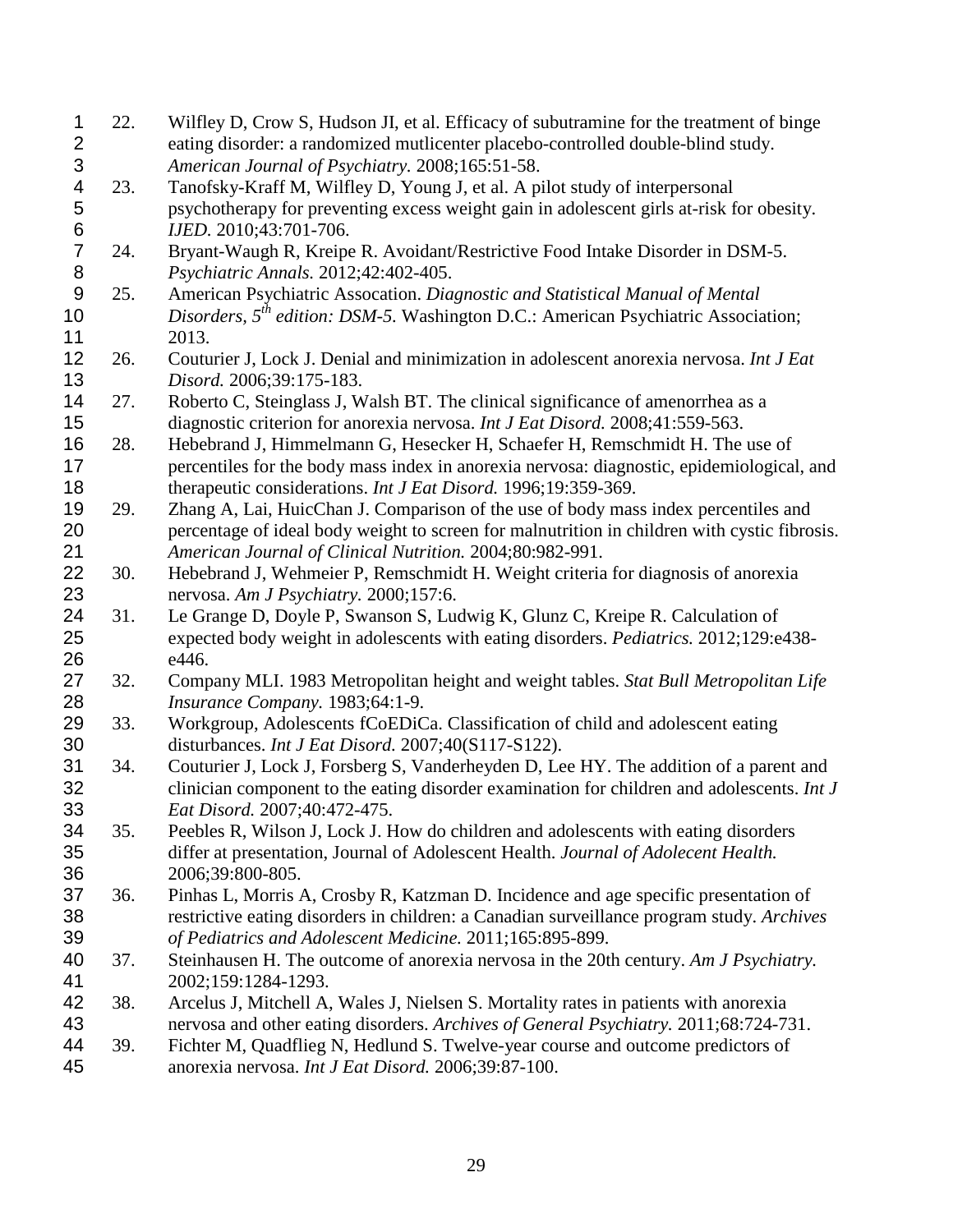<span id="page-29-18"></span><span id="page-29-17"></span><span id="page-29-16"></span><span id="page-29-15"></span><span id="page-29-14"></span><span id="page-29-13"></span><span id="page-29-12"></span><span id="page-29-11"></span><span id="page-29-10"></span><span id="page-29-9"></span><span id="page-29-8"></span><span id="page-29-7"></span><span id="page-29-6"></span><span id="page-29-5"></span><span id="page-29-4"></span><span id="page-29-3"></span><span id="page-29-2"></span><span id="page-29-1"></span><span id="page-29-0"></span>

| $\mathbf{1}$   | 40. | Herperz-Dahlmann B, Muller B, Herperz S, Heussen N, Hebebrand J, Remschmidt H.                 |
|----------------|-----|------------------------------------------------------------------------------------------------|
| $\overline{2}$ |     | Prospective 10-year follow-up in adolescent anorexia nervosa--course, outcome,                 |
| 3              |     | psychiatric comorbidity, and psychosocial adaptation. J Child Psychol Psychiatry.              |
| 4              |     | 2001;42:603-612.                                                                               |
| 5              | 41. | Hoek H, Hoeken Dv. Review of prevalence and incidence of eating disorders. Int J Eat           |
| 6              |     | Disord. 2003;34:383-396.                                                                       |
| $\overline{7}$ | 42. | Swanson J, SJ C, Le Grange D, Swendsen J, Merikangas K. Prevalence and correlates of           |
| 8              |     | eating disorders in adolescents: Results from the National CoMorbidity Survey                  |
| 9              |     | Replication Adolescent Supplement. Archives of General Psychiatry. 2011;68:714-723.            |
| 10             | 43. | Lucas AR, Beard CM, O'Fallon WM. 50-year trends in the incidence of anorexia nervosa           |
| 11             |     | in Rochester, Minn: A population-based study. American Journal of Psychiatry.                  |
| 12             |     | 1991;148:917-929.                                                                              |
| 13             | 44. | Keski-Rahkonen A, Hoek H, Susser ES, et al. Epidemiology and course of anorexia                |
| 14             |     | nervosa in the community. Am J Psychiatry. 2007;164:1259-1165.                                 |
| 15             | 45. | Norris M, Apsimon M, Harrison M, et al. An examination of medical and psychological            |
| 16             |     | morbidity in adolescent males with eating disorders. Eating Disorders. 2012;20:405-415.        |
| 17             | 46. | Braun D, Sunday S, Huang A, Halmi CA. More males seek treatment for eating                     |
| 18             |     | disorders. Int J Eat Disord. 1999;25:415-424.                                                  |
| 19             | 47. | Hudson JI, Hiripi E, Pope HG, Kessler RC. The prevalence and correlates of eating              |
| 20             |     | disorders in the national comorbidity survey replication. Biological Psychiatry.               |
| 21             |     | 2007;61:348-358.                                                                               |
| 22             | 48. | Strober M, RK F, Lampert C, Diamond J, WH K. Males with anorexia nervosa: a                    |
| 23             |     | controlled study of eating disorders in first degree relatives. <i>IJED</i> . 2001;29:263-269. |
| 24             | 49. | Lock J. Fitting Square Pegs into Round Holes: Males with Eating Disorders. Journal of          |
| 25             |     | Adolecent Health. 2008;44:99-100.                                                              |
| 26             | 50. | Hudson JI, Hiripi E, Pope HG J, RC K. The prevalence and correlates of eating disorders        |
| 27             |     | in the National Comorbidity Survey Replication. Biol Psychiatry. 2007;61(3):348-358.           |
| 28             | 51. | Hoek H, van Harten PN, Hermans KM, Katzman MA, Matroos GE, Susser ES. The                      |
| 29             |     | incidence of anorexia nervosa on Curacao. Am J. Psychiatry. 2005;162:748-752.                  |
| 30             | 52. | Joergensen J. The epidemiology of eating disorders in Fyn Country, Denmark, 1977-              |
| 31             |     | 1986. Acta Psychiatrica Scandinavica. 1992;85:30-34.                                           |
| 32             | 53. | Halmi K, Brodland G, Loney J. Progress in anorexia nervosa. Annals of Internal                 |
| 33             |     | Medicine. 1973;78:907-909.                                                                     |
| 34             | 54. | Nicholls D, Lynn R, Viner R. Childhoood eating disorders: British national surveillance        |
| 35             |     | study. Br J Psychiatry. 2011;198:295-301.                                                      |
| 36             | 55. | Bulik C, Sullivan P, Tozzi F, Furberg H, Lichtenstein P, Pedersen N. Prevalence,               |
| 37             |     | heritability and prospective risk factors for anorexia nervosa. Archives of General            |
| 38             |     | Psychiatry. 2006;63:305-312.                                                                   |
| 39             | 56. | Klump KL, McGue M, Iacona W. Age differences in genetic and environmental                      |
| 40             |     | influences on eating attitudes and behaviors in preadolescent female twins. Journal of         |
| 41             |     | Abnormal Psychology. 2000;109:239-251.                                                         |
| 42             | 57. | Klump KL, Burt SA, McGue M, Iacona W. Changes in genetic and environmental                     |
| 43             |     | influences on disordered eating across adolescence: A longitudinal twin study. Archives        |
| 44             |     | of General Psychiatry. 2007;64:1409-1415.                                                      |
| 45             | 58. | Klump KL, McGue M, Iacona W. Differential heritabilty of eating attitudes and                  |
| 46             |     | behaviors in prepubertal versus pubertal twins. IJED. 2003;33:287-292.                         |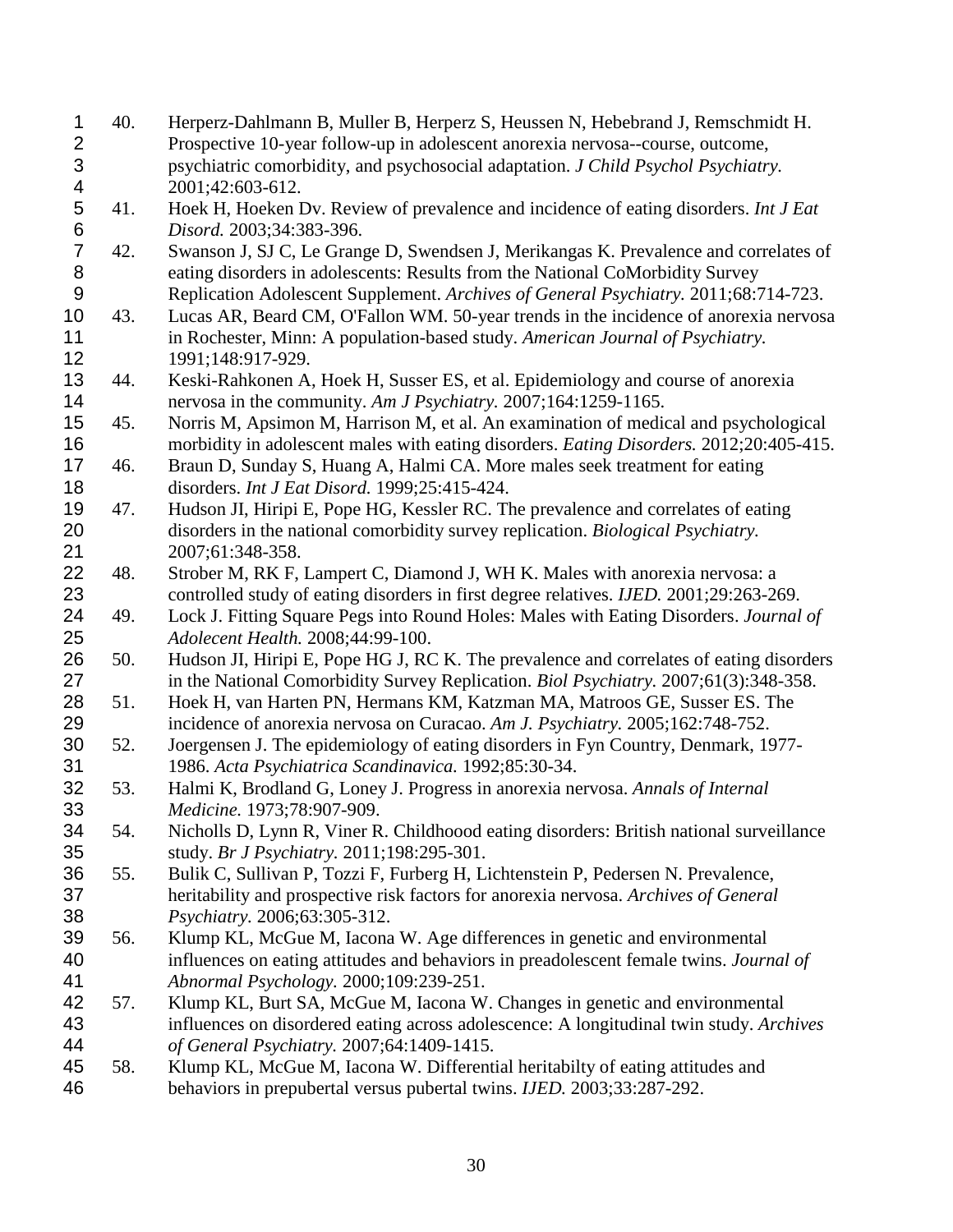<span id="page-30-13"></span><span id="page-30-12"></span><span id="page-30-11"></span><span id="page-30-10"></span><span id="page-30-9"></span><span id="page-30-8"></span><span id="page-30-7"></span><span id="page-30-6"></span><span id="page-30-5"></span><span id="page-30-4"></span><span id="page-30-3"></span><span id="page-30-2"></span><span id="page-30-1"></span><span id="page-30-0"></span>

| $\mathbf 1$    | 59. | Klump KL, Perkins P, Burt SA, McGue M, Iacona W. Puberty moderates genetic                   |
|----------------|-----|----------------------------------------------------------------------------------------------|
| $\overline{2}$ |     | influences on disordered eating. Psychological Medicine. 2007;37:627-634.                    |
| 3              | 60. | Klump K, Bulik CM, Pollice C, et al. Temperament and character in women with                 |
| 4              |     | anorexia nervosa. J Nerv Ment Dis. 2000;188:559-567.                                         |
| 5              | 61. | Cassin S, von Ramson L. Personality and eating disorders: A decade in review. Clin           |
| 6              |     | Psycho Rev. 2005;25:895-916.                                                                 |
| $\overline{7}$ | 62. | Wade T, Tiggemann M, Bulik CM, Fairburn CG, Wray N, Martin N. Shared                         |
| 8              |     | temperament risk factors for anorexia nervosa: A twin study. Psychosomatic Medicine.         |
| 9              |     | 2008;70:239-244.                                                                             |
| 10             | 63. | Tchanturia K, Davies H, Harrison A, et al. Poor cognitive flexibility in eating disorders:   |
| 11             |     | Examining the evidence. <i>PloS ONE</i> . 2012;7:e28331.                                     |
| 12             | 64. | Lopez C, Tchanturia K, Stahl D, Treasure J. Central coherence in eating disorders: a         |
| 13             |     | systematic review. Psychol Med. 2008;38:1075-1084.                                           |
| 14             | 65. | Holliday J, Tchanturia K, Landau S, Collier D. Is Impaired Set-Shifting an                   |
| 15             |     | Endophenotype of Anorexia Nervosa? Am J Psychiatry. 2005;162:2269-2275.                      |
| 16             | 66. | Treasure J. Getting beneath the phenotype of anorexia nervosa: the search for viable         |
| 17             |     | endophenotypes and genotypes. La revuew de psychiatrie. 2007;52:212-219.                     |
| 18             | 67. | Fitzpatrick K, Lock J, Darcy A, Colburn D, Gudorf C. Neurocognitive processes in             |
| 19             |     | adolescent anorexia nervosa. 2012:12 JUN 2012   DOI: 2010.1002/eat.22027.                    |
| 20             | 68. | Marchi M, Cohen P. Early childhood eating behaviors and adolescent eating disorders. J       |
| 21             |     | Am Acad Child Adolesc Psychiatry. 1990;29:112-117.                                           |
| 22             | 69. | Crisp AH. Anorexia Nervosa as flight from growth: Assessment and treatment based on          |
| 23             |     | the model. In: Garner DM, Garfinkel P, eds. Handbook of treatment for eating disorders.      |
| 24             |     | New York: Guilford; 1997:248-277.                                                            |
| 25             | 70. | Attie I, Brooks-Gunn J. Development of eating problems in adolescent girls: A                |
| 26             |     | longitudinal study. Developmental Psychology. 1989;25:70-79.                                 |
| 27             | 71. | Killen JD, Taylor CB, Hayward C, al e. Pursuit of thinness and onset of eating disorder      |
| 28             |     | symptoms in a community sample of adolescent girls: a three year prospective analysis.       |
| 29             |     | Int J Eat Disord. 1994;16:227-238.                                                           |
| 30             | 72. | Investigators M. Risk factors for the onset of eating disorders in adolescent girls: results |
| 31             |     | of the McKnight longitudinal risk factor study. Am J Psychiatry. 2003;160:248-254.           |
| 32             | 73. | Anderson-Fye, Becker AE. Sociocultural Aspects of Eating Disorders. In: Thompson J,          |
| 33             |     | ed. Handbook of Eating Disorders and Obesity. Hoboken, New Jersey: John Wiley &              |
| 34             |     | Sons; 2004:565-589.                                                                          |
| 35             | 74. | Stice E. Sociocultural influences on body image and eating disturbance. In: Fairburn CG,     |
| 36             |     | Brownell K, eds. Eating and Weight Disorders and Obesity: A Comprehensive                    |
| 37             |     | Handbook. Second ed. New York: Guilford Press; 2002:103-107.                                 |
| 38             | 75. | Lake A, Staiger P, Glowinski H. Effects of western culture on women's attitudes to eating    |
| 39             |     | and perceptions of body shape. Int J Eat Disord. 2000;27:83-89.                              |
| 40             | 76. | Wildes J, Emery R. The roles of ethnicity and culture in the development of eating           |
| 41             |     | disturbance and body dissatisfaction: A meta-analytic review. Clinical Psychology            |
| 42             |     | Reviw. 2001;21:521-551.                                                                      |
| 43             | 77. | Gunewardene A, Huon G, Zheng R. Exposure to westernization and dieting: a cross-             |
| 44             |     | cultural study. Int J Eat Disord. 2001;29:289-293.                                           |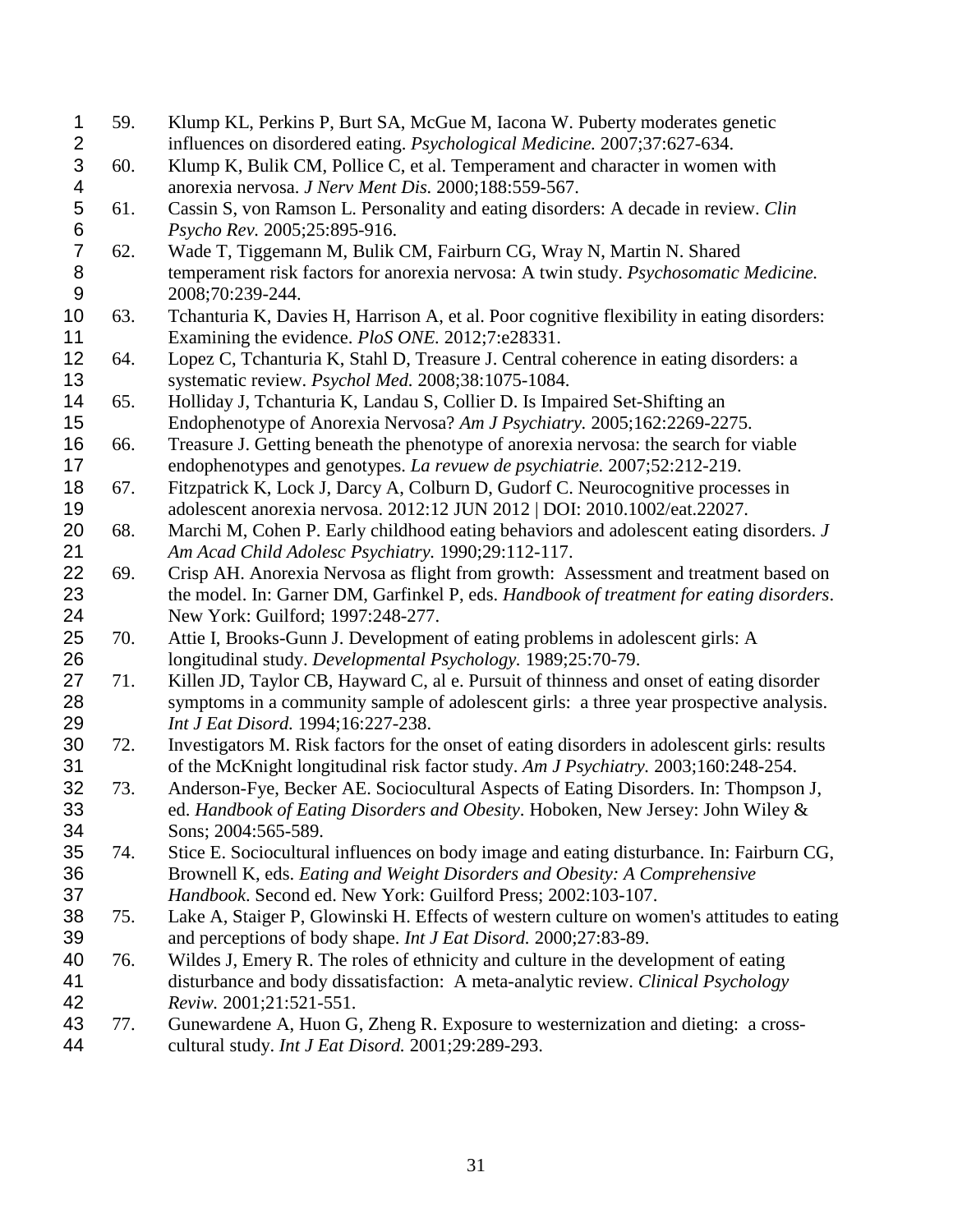<span id="page-31-15"></span><span id="page-31-14"></span><span id="page-31-13"></span><span id="page-31-12"></span><span id="page-31-11"></span><span id="page-31-10"></span><span id="page-31-9"></span><span id="page-31-8"></span><span id="page-31-7"></span><span id="page-31-6"></span><span id="page-31-5"></span><span id="page-31-4"></span><span id="page-31-3"></span><span id="page-31-2"></span><span id="page-31-1"></span><span id="page-31-0"></span>

| 1                       | 78. | Golden N, Katzman D, Kreipe R, et al. Eating disorders in adolescents: position paper of    |
|-------------------------|-----|---------------------------------------------------------------------------------------------|
| $\overline{\mathbf{c}}$ |     | the Society for Adolescent Medicine: Medical Indications for Hospitalization in an          |
| 3                       |     | Adolescent with an Eating Disorder. J Adolesc Health. 2003;33:496-503.                      |
| 4                       | 79. | Swanson J, Crow S, Le Grange D, Swendsen J, Marikangas K. Prevalence and correlates         |
| 5                       |     | of eating disorders in adolescents. Archives of General Psychiatry. 2011;68:714-713.        |
| $\,6$                   | 80. | Godart N, Flament M, Perdereau F, Jeammet P. Comorbidity between eating disorders           |
| $\overline{7}$          |     | and anxiety disorders: A review. Int J Eat Disord. 2002;32:253-270.                         |
| 8                       | 81. | Kaye W, Bulik CM, Thonton L, et al. Anxiety disorders comorbid with bulimia and             |
| $\boldsymbol{9}$        |     | anorexia nervosa. Am J Psychiatry. 2004;161:2215-2221.                                      |
| 10                      | 82. | Strober M. The association of anxiety disorders and obsessive compulsive personality        |
| 11                      |     | disorder with anorexia nervosa: evidence from a family study with discussion of             |
| 12                      |     | nosological and neurodevelopmental implications. Int J Eat Disord. 2007;40:S46-S51.         |
| 13                      | 83. | Bulik CM, Sullivan PF, Fear J, Joyce PR. Eating disorders and antecedent anxiety            |
| 14                      |     | disorders: a controlled study. Acta Psychiatrica Scandinavica. 1997;96:101-107.             |
| 15                      | 84. | Godart NT, Flament MF, Lecrubier Y, Jeammet P. Anxiety disorders in anorexia nervosa        |
| 16                      |     | and bulimia nervosa: comorbidity and chronology of appearance. European Psychiatry.         |
| 17                      |     |                                                                                             |
|                         |     | 2000;15:38-45.                                                                              |
| 18                      | 85. | Silberg J, Bulik CM. The developmental association between eating disorder symptomss        |
| 19                      |     | and symptoms of depression and anxiety in juvenile twin girls. Journal of Child             |
| 20                      |     | Psychology and Psychiatry. 2005;46:1317-1326.                                               |
| 21                      | 86. | Eisenberg M, Wall M, Neumark-Sztainer D. Muscle enhancing behaviors among                   |
| 22                      |     | adolescent girls and boys. Pediatrics. 2012;130:1019-1026.                                  |
| 23                      | 87. | Le Grange D, Lock J. Bulimia nervosa in adolescents: Treatment, eating pathology, and       |
| 24                      |     | comorbidity. South AFrican Psychiatry Review. 2002; August: 19-22.                          |
| 25                      | 88. | Le Grange D, Loeb KL, Orman S, Jellar C. Bulimia nervosa: a disorder in evolution?          |
| 26                      |     | Archives of Pediatrics and Adolescent Medicine. 2004;158:478-482.                           |
| 27                      | 89. | Eisenberg M, Neumark-Sztainer D, Paxton S. Five-year change in body satisfaction            |
| 28                      |     | among adolescents. Journal of Psychosomatic Research. 2004;61:521-527.                      |
| 29                      | 90. | Carlat DJ, Camargo CA, Jr., Herzog DB. Eating disorders in males: a report on 135           |
| 30                      |     | patients. Am J Psychiatry. 1997;154(8):1127-1132.                                           |
| 31                      | 91. | Russell C, Keel P. Homosexuality as a specific risk factor for eating disorders in men. Int |
| 32                      |     | J Eat Disord. 2002;31:300-306.                                                              |
| 33                      | 92. | Marcus M, Kalarchian M. Binge eating in children and adolescents. Int J Eat Disord.         |
| 34                      |     | 2003;34 Suppl:S47-57.                                                                       |
| 35                      | 93. | Fairburn CG, Cooper Z, Doll H, Norman P, O'Connor M. The natural course of bulimia          |
| 36                      |     | nervosa and binge eating disorder in young women. Archives of General Psychiary.            |
| 37                      |     | 2000;57:659-665.                                                                            |
| 38                      | 94. | Wilson GT, Fairburn CG, Agras WS, Walsh BT, Kraemer H. Cognitive behavior therapy           |
| 39                      |     | for bulimia nervosa: time course and mechanism of change. J Clin Consulting                 |
| 40                      |     | Psychology. 2002;70:267-274.                                                                |
| 41                      | 95. | Fairburn CG, Welch SL, Doll HA, Davies BA, O'Connor ME. Risk factors for bulimia            |
| 42                      |     | nervosa. A community-based case-control study. Arch Gen Psychiatry. 1997;54(6):509-         |
| 43                      |     | 517.                                                                                        |
| 44                      | 96. | Jacobi C, Hayward C, de Zwaan M, Kraemer H, Agras W. Coming to terms with risk              |
| 45                      |     | factors for eating disorders: application of risk terminology and suggestions for a general |
| 46                      |     | taxonomy. Psychological Bulletin. 2004;130:19-65.                                           |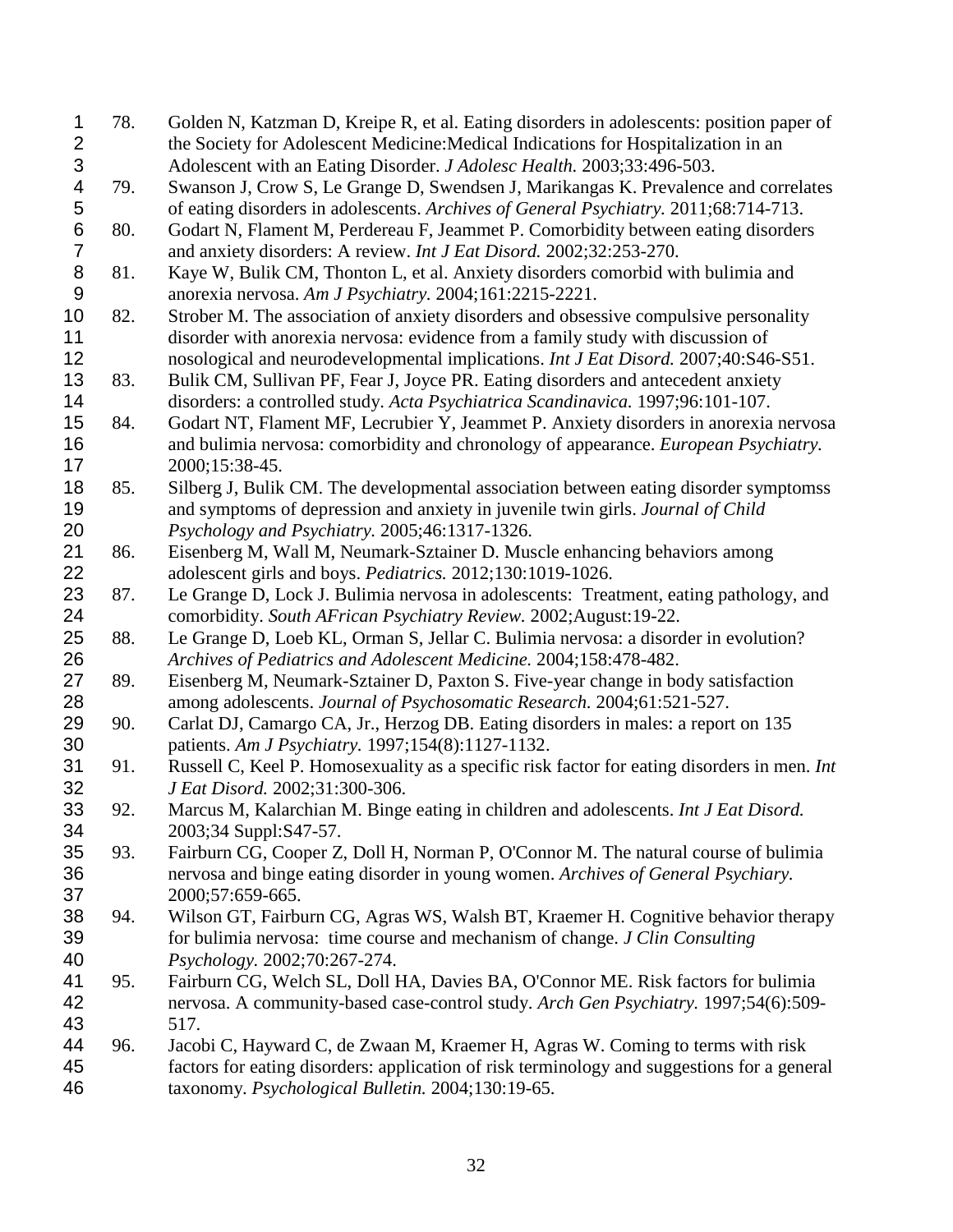<span id="page-32-9"></span><span id="page-32-8"></span><span id="page-32-7"></span><span id="page-32-6"></span><span id="page-32-5"></span><span id="page-32-4"></span><span id="page-32-3"></span><span id="page-32-2"></span><span id="page-32-1"></span><span id="page-32-0"></span>

| 1                | 97.  | Crowther C, Armey M, Luce K, Dalton G, Leahey T. The point prevalence of bulimia              |
|------------------|------|-----------------------------------------------------------------------------------------------|
| $\overline{2}$   |      | nervosa from 1990-2004. Int J Eat Disord. 2008;41:491-497.                                    |
| 3                | 98.  | Flament M, Ledoux S, Jeammet P, Choquet M, Simon Y. A population study of bulimia             |
| 4                |      | nervosa and subclinical eating disorders in adolescence. In: Steinhausen H, ed. Eating        |
| 5                |      | Disorders in Adolescence: Anorexia and Bulimia Nervosa. New York: Brunner/Mazel;              |
| $\,6$            |      | 1995:21-36.                                                                                   |
| $\overline{7}$   | 99.  | Fairburn CG, Beglin SJ. Studies of the epidemiology of bulimia nervosa. Am J                  |
| $\bf 8$          |      | Psychiatry. 1990;147(4):401-408.                                                              |
| $\boldsymbol{9}$ | 100. | Ahs F, Furmark T, Michelgard A, et al. Hypothalamic blood flow correlates positively          |
| 10               |      | with stress-induced cortisol levels in subjects with social anxiety disorder. Psychosomatic   |
| 11               |      | Medicine. 2006;68:859-862.                                                                    |
| 12               | 101. | Stice E, Agras WS. Predicting onset and cessation of bulimic behaviors during                 |
| 13               |      | adolescence: A longitudinal grouping analysis*. Behavior Therapy. 1998;29(2):257-276.         |
| 14               | 102. | Strober M, Humphrey L. Family contributions to the etiology and course of anorexia            |
| 15               |      | nervosa and bulimia nervosa. J Consulting Clin Psychol. 1987;55:654-659.                      |
| 16               | 103. | Bulik C, Sullivan PF, Wade T, Kendler KS. Twin studies of eating disorders: a review.         |
| 17               |      | IJED. 2000;27:1-20.                                                                           |
| 18               | 104. | Fairburn CG, Cowen PJ, Harrison PJ. Twin studies and the etiology of eating disorders.        |
| 19               |      | Int J Eat Disord. 1999;26(4):349-358.                                                         |
| 20               | 105. | Bulik CM, Sullivan PF, Kendler KS. Heritability of binge eating and broadly defined           |
| 21               |      | bulimia nervosa. Biological Psychiatry. 1998;44:1210-1218.                                    |
| 22               | 106. | Welch SL, Fairburn CG. Sexual abuse and bulimia nervosa: three integrated case control        |
| 23               |      | comparisons. Am J Psychiatry. 1994;151(3):402-407.                                            |
| 24               | 107. | Fairburn CG, Doll HA, Welch SL, Hay PJ, Davies BA, O'Connor ME. Risk factors for              |
| 25               |      | binge eating disorder: a community-based, case-control study. Arch Gen Psychiatry.            |
| 26               |      | 1998;55(5):425-432.                                                                           |
| 27               | 108. | de Zwaan M, Mitchell JE, Seim HC, et al. Eating related and general psychopathology in        |
| 28               |      | obese females with binge eating disorder. Int J Eat Disord. 1994;15(1):43-52.                 |
| 29               | 109. | Dansky B, Brewerton T, O'Neil P, Kilpatrick D. The National Women's Study:                    |
| 30               |      | Relationship of crime victimization and PTSD and Eating Disorders. IJED. 1997;21:213-         |
| 31               |      | 228.                                                                                          |
| 32               | 110. | Brewerton T. Eating disorders, trauma, and comorbidity: Focus on PTSD. Eating                 |
| 33               |      | Disorders. 2007;15:285-304.                                                                   |
| 34               |      |                                                                                               |
|                  | 111. | Mitchell K, Mazzeo S, Schlesinger M, Brewerton T, Smith B. Comorbidity adn partial            |
| 35               |      | ans subthreshold PTSD in men and women with eating disorders in the National                  |
| 36               |      | Comorbidity Survey-Replication Study. IJED. 2012;45:307-315.                                  |
| 37               | 112. | Herzog DB, Keller MB, Sacks NR, Yeh CJ, Lavori PW. Psychiatric comorbidity in                 |
| 38               |      | treatment-seeking anorexics and bulimics. J Am Acad Child Adolesc Psychiatry.                 |
| 39               |      | 1992;31(5):810-818.                                                                           |
| 40               | 113. | Fairburn CG. Cognitive Behavioral Therapy and Eating Disorders. New York: Guilford;           |
| 41               |      | 2008.                                                                                         |
| 42               | 114. | Wilfley D, Schwartz M, Spurrell E, Fairburn C. Using the Eating Disorder Examination          |
| 43               |      | to identify the specific psychopathology of being eating disorder. <i>IJED</i> . 2000;27:259- |
| 44               |      | 269.                                                                                          |
| 45               | 115. | Striegel-Moore RH, Wilson GT, Wilfley DE, Elder KA, Brownell KD. Binge eating in an           |
| 46               |      | obese community sample. Int J Eat Disord. 1998;23(1):27-37.                                   |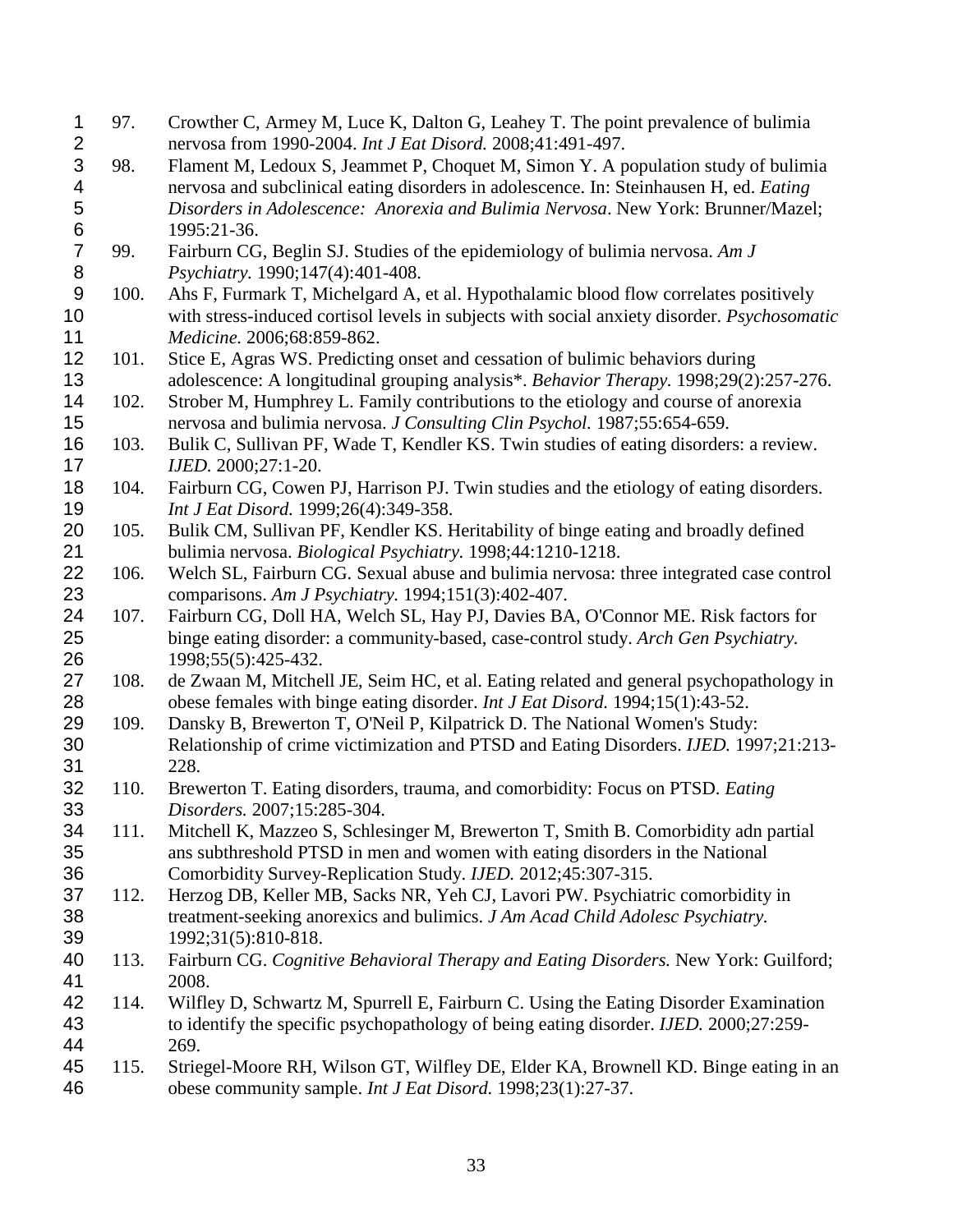<span id="page-33-19"></span><span id="page-33-18"></span><span id="page-33-17"></span><span id="page-33-16"></span><span id="page-33-15"></span><span id="page-33-14"></span><span id="page-33-13"></span><span id="page-33-12"></span><span id="page-33-11"></span><span id="page-33-10"></span><span id="page-33-9"></span><span id="page-33-8"></span><span id="page-33-7"></span><span id="page-33-6"></span><span id="page-33-5"></span><span id="page-33-4"></span><span id="page-33-3"></span><span id="page-33-2"></span><span id="page-33-1"></span><span id="page-33-0"></span> 116. Stice E, Presnell K, Spangler D. Risk factors for binge eating onset in adolescent girls: A 2-year prospective investigation. *Health Psychology.* 2002;21:131-138.<br>3 117. Glasofer D, Tanofsky-Kraff M, Eddy K, et al. Binge eating in overweig 117. Glasofer D, Tanofsky-Kraff M, Eddy K, et al. Binge eating in overweight treatment 4 seeking adolescents. *Journal of Pediatric Psychology*. 2007;32:95-105.<br>5 118. Wilfley D, friedman M, Dounchis J, al. E. Comorbid psychopathology i 118. Wilfley D, friedman M, Dounchis J, al. E. Comorbid psychopathology in binge eating disorder: relation to eating disorder severity at baseline and following treatment. *Journal of Consulting & Clinical Psychology.* 2000;68:641-649. 119. Bryant-Waugh R, Markham L, Kreipe R, Walsh BT. Feeding and eating disorders in childhood. *IJED.* 2010;43:98-111. 120. Kreipe R, Palomaki A. Beyond picky eating: Avoidant/Restrictive Food Intake Disorder. *Curr Psychiatry Rep.* 2012;14:421-431. 121. Nicholls D, Randall D, Lask B. Selective eating: Symptom disorder or normal variant? *Clin Child Psychology and Psychiatry.* 2001;6:257-270. 122. Bryant-Waugh R, Nicholls D, eds. *Diagnosis and classification of disordered eating in childhood.* New York: Guilford Press; 2011. Le Grange D, Lock J.. In (eds): . . , eds. 123. Faith M, ed *Development of child taste and food preferences: The role of exposure.* New York: Oxford Press; 2010. Agras WS, ed. The Oxford Handbook of Eating Disorders. 124. Nichols J, Rauh M, Lawson M, Barkai H. Prevalence of the female athlete triad syndrome among high school athletes. *Arch Pediatr Adolesc Med.* 2006;160:137-142. 20 125. Thein-Nissenbaum J, Carr K. Female athlete triad syndrome in the high school athlete. *Phys Ther Sport.* 2011; August 12(3):108-115. 126. Garner DM, Olmsted M, Bohr Y, Garfinkel P. The Eating Attitudes Test: Psychometric features and clinical correlates. *Psychol Med.* 1982;12:871-878. 127. Garner D, Olmstead M, Polivy J. Development and validation of a multidimensional eating disorder inventory for anorexia nervosa and bulimia. *IJED.* 1983;2:15-34. 128. Passi V, Bryson S, Lock J. Assessment of eating disorders in adolescents with anorexia nervosa: Self-report versus interview. *Int J Eat Disord.* 2003;33:45-54. 129. Childress A, Brewerton T, Hodges E, Jarrell M. The Kids Eating Disorder Survey (KEDS): A study of middle school students. *J Am Acad Child Adolesc Psychiatry.*  1993;32:843-850. 31 130. Lock J, Peebles R. Predictors of Serious Medical Complications in Adolescent Females<br>32 Hospitalized for Eating Disorders. Paper presented at: Academy of Eating Hospitalized for Eating Disorders. Paper presented at: Academy of Eating Disorders2010; Saltzburg, Austria. 131. Control CfD. *CDC Growth Charts for the United States: Development and Methods.*  Atlanta, GA: Center for Disease Control;2002. 132. Cooper Z, Fairburn CG. The Eating Disorder Examination: A semi-structured interview for the assessment of the specific psychopathology of eating disorders. *International Journal of Eating Disorders.* 1987;6:1-8. 133. Cooper Z, Cooper PJ, Fairburn CG. The validity of the eating disorder examination and its subscales. *British Journal of Psychiatry.* 1989;154:807-812. 134. Bryant-Waugh R, Cooper P, Taylor C, Lask B. The use of the Eating Disorders Examination with children: A pilot study. *Int J Eat Disord.* 1996;19:391-397. 135. Fairburn CG, Beglin SJ. Assessment of eating disorders: interview or self-report questionnaire? *Int J Eat Disord.* 1994;16(4):363-370. 136. Binford R, Le Grange D, Jellar C. EDE and adolescent bulimia nervosa: Interview or self-report? *Int J Eat Disord.* 2005;37:44-49.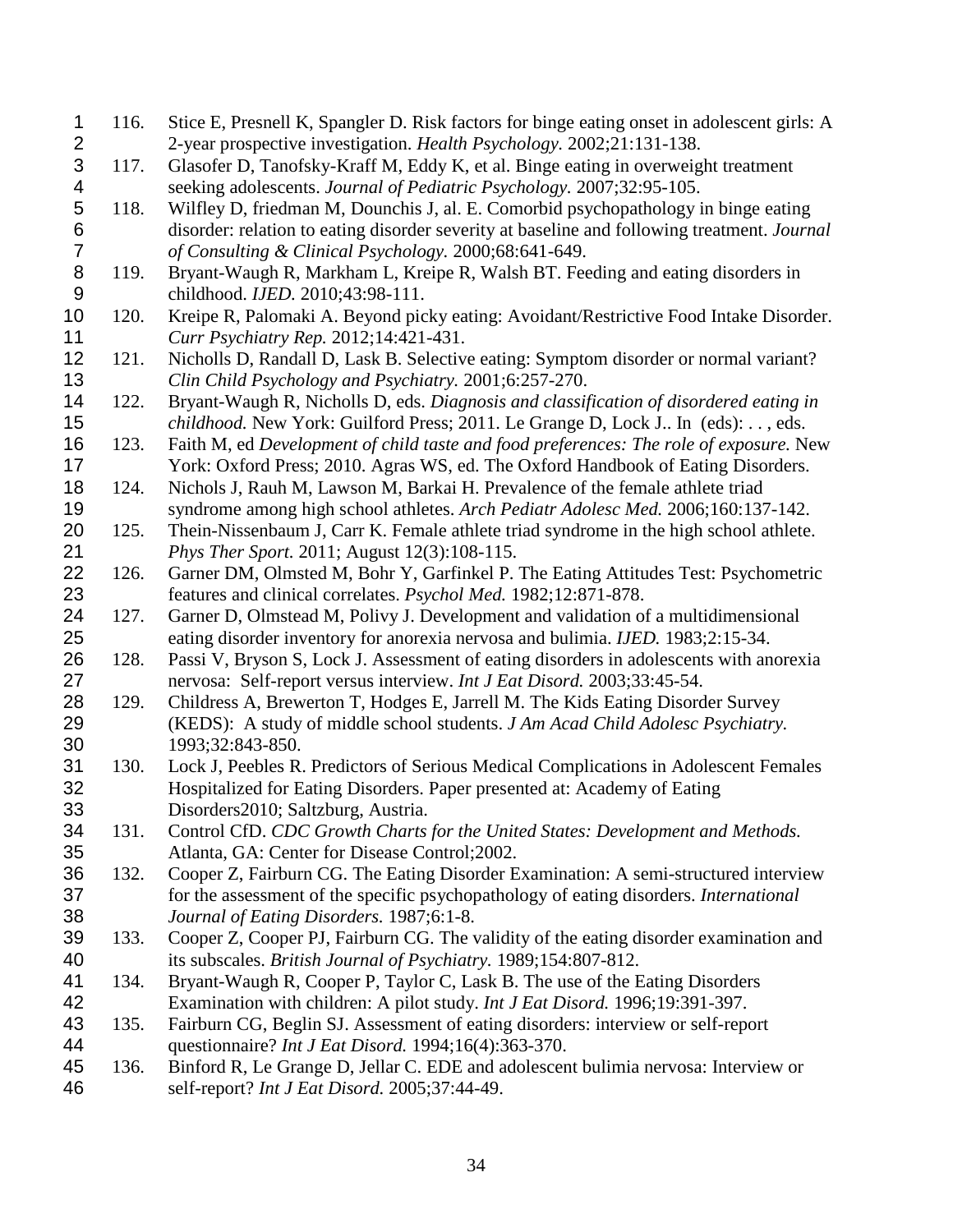<span id="page-34-19"></span><span id="page-34-18"></span><span id="page-34-17"></span><span id="page-34-16"></span><span id="page-34-15"></span><span id="page-34-14"></span><span id="page-34-13"></span><span id="page-34-12"></span><span id="page-34-11"></span><span id="page-34-10"></span><span id="page-34-9"></span><span id="page-34-8"></span><span id="page-34-7"></span><span id="page-34-6"></span><span id="page-34-5"></span><span id="page-34-4"></span><span id="page-34-3"></span><span id="page-34-2"></span><span id="page-34-1"></span><span id="page-34-0"></span>

| $\mathbf 1$    | 137. | Maloney M, McQuire J, Daniels S. The reliability testing of a children's version of the  |
|----------------|------|------------------------------------------------------------------------------------------|
| $\mathbf{2}$   |      | Eating Attitudes Test. J Am Acad Child Adolesc Psychiatry. 1988(27):541-543.             |
| 3              | 138. | Garner DM, Olmsted M, Polivy J. Development and validation of a multidimensional         |
| 4              |      | eating disorder inventory for anorexia nervosa and bulimia. Int J Eat Disord. 1983;2:15- |
| 5              |      | 34.                                                                                      |
| $\,6$          | 139. | Anderson D, Lundgren J, Shapiro J, Paulosky C. Assessment of eating disorders.           |
| $\overline{7}$ |      | Behavior Modification. 2004;28:763-782.                                                  |
| $\bf 8$        | 140. | Katzman D. Medical Complications in Adolescents with Anorexia Nervosa: A Review of       |
| 9              |      | the Literature. Int J Eat Disord. 2005;37:S52-S59.                                       |
| 10             | 141. | Golden NH. Eating disorders in adolescence and their sequelae. Best Pract Res Clin       |
| 11             |      | Obstet Gynaecol. Feb 2003;17(1):57-73.                                                   |
| 12             | 142. | Rome ES, Ammerman S. Medical complications of eating disorders: an update. J Adolesc     |
| 13             |      | Health. Dec 2003;33(6):418-426.                                                          |
| 14             | 143. | Fichter MM, Quadflieg N. Six-year course of bulimia nervosa. Int J Eat Disord. Dec       |
| 15             |      | 1997;22(4):361-384.                                                                      |
| 16             | 144. | Crow S, Peterson C, Swanson S, et al. Increased mortality in bulimia nervosa dn other    |
| 17             |      | eating disorders. Am J Psychiatry. 2009;166:1342-1346.                                   |
| 18             | 145. | Pediatrics AAo. Policy Statement: Identifying and treating eating disorders. Pediatrics. |
| 19             |      | 2003;111:204-211.                                                                        |
| 20             | 146. | Pediatrics AAo. Identifying and Treating eating disorders: Policy statement. Pediatrics. |
| 21             |      | 2003;111:204-211.                                                                        |
| 22             | 147. | Robb A, Silber T, Orrell-Valente J, et al. Supplemental Nocturnal Nasogastric Refeeding  |
| 23             |      | for Better Short-Term Outcome in Hospitalized Adolescent Girls With Anorexia             |
| 24             |      | Nervosa. American Journal of Psychiatry. 2002;159:1347-1353.                             |
| 25             | 148. | Silber T, Robb A, Orrell-Valente J, Ellis N, Valadez-Meltzer A, Dadson M. Nocturnal      |
| 26             |      | nasogastric refeeding for hospitalized boys with anorexia nervosa. Developmental and     |
| 27             |      | Behavioral Pediatrics. 2004;25:415-418.                                                  |
| 28             | 149. | Crisp AH, Norton K, Gowers S, et al. A controlled study of the effect of therapies aimed |
| 29             |      | at adolescent and family psychopathology in anorexia nervosa. Br J Psychiatry.           |
| 30             |      | 1991;159:325-333.                                                                        |
| 31             | 150. | Gowers S, Clark A, Roberts C, et al. Clinical effectiveness of treatments for anorexia   |
| 32             |      | nervosa in adolescents. Br J Psychiatry. 2007;191:427-435.                               |
| 33             | 151. | Olmsted M. Day hospital treatment of anorexia nervosa and bulimia nervosa. In: Fairburn  |
| 34             |      | CG, Brownell K, eds. Eating Disorders and Obesity: A Comprehensive Review. New           |
| 35             |      | York: Guilford Press; 2002:330-334.                                                      |
| 36             | 152. | Gerlinghoff M, Backmund H, Franzen U. Evaluation of a day treatment programme for        |
| 37             |      | eating disorders. European Eating Disorders Review. 1998;6:96-106.                       |
| 38             | 153. | Brewerton T, Costin C. Treatment results of anorexia nervosa and bulimia nervosa in a    |
| 39             |      | residential treatment program. Eating Disorders. 2011;19:117-131.                        |
| 40             | 154. | Brewerton T, Costin C. Long-term outcome of residential treatment for anorexia nervosa   |
| 41             |      | and bulimia nervosa. Eating Disorders. 2011;19:132-144.                                  |
| 42             | 155. | Lock J. The Oxford Handbook of Child and Adolescent Eating Disorders: Developmental      |
| 43             |      | Perspectives. New York, New York: Oxford University Press; 2012.                         |
| 44             | 156. | Hall A, Crisp AH. Brief psychotherapy in the treatment of anorexia nervosa: Outcome at   |
| 45             |      | one year. Br J Psychiatry. 1987;151:185-191.                                             |
|                |      |                                                                                          |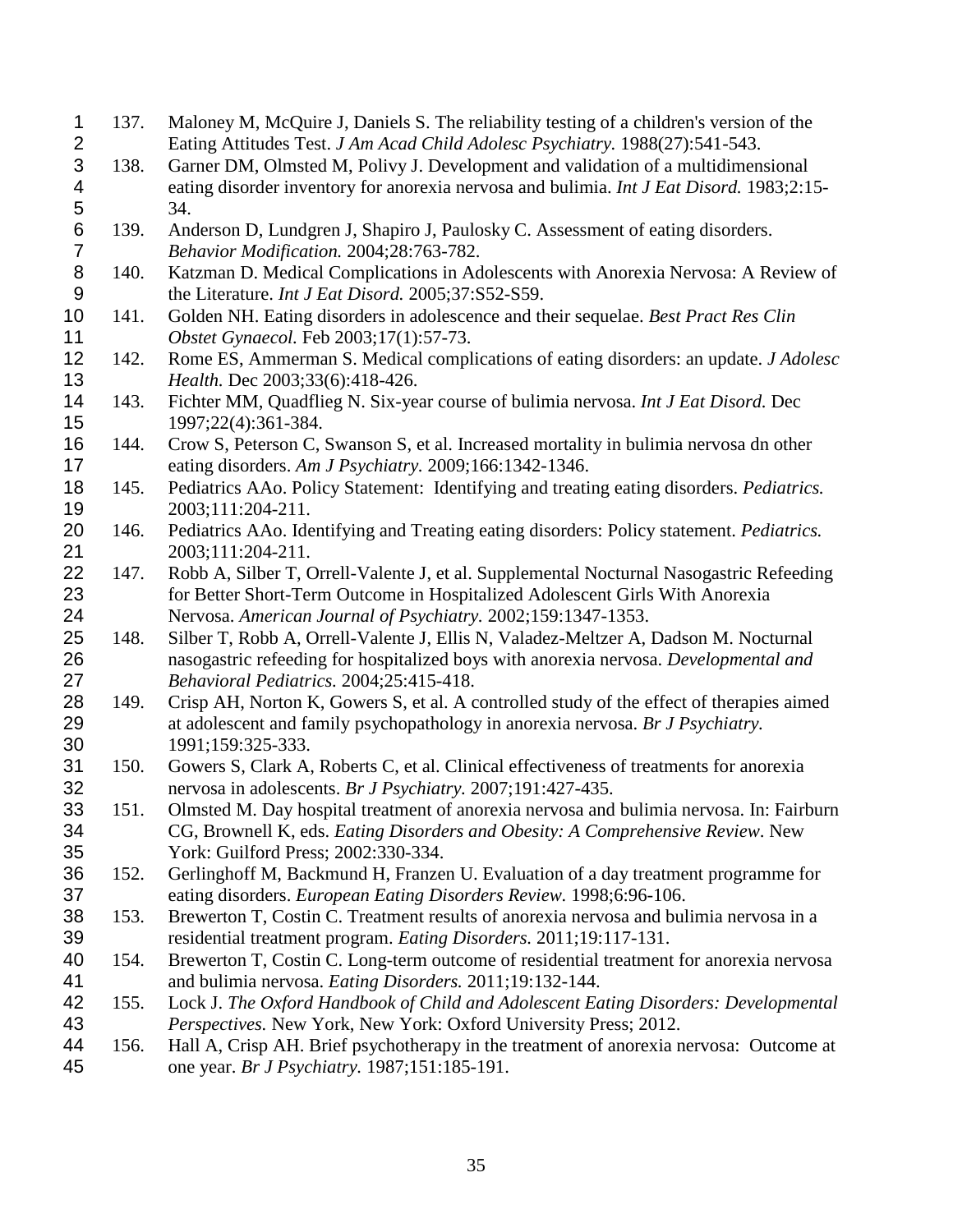<span id="page-35-15"></span><span id="page-35-14"></span><span id="page-35-13"></span><span id="page-35-12"></span><span id="page-35-11"></span><span id="page-35-10"></span><span id="page-35-9"></span><span id="page-35-8"></span><span id="page-35-7"></span><span id="page-35-6"></span><span id="page-35-5"></span><span id="page-35-4"></span><span id="page-35-3"></span><span id="page-35-2"></span><span id="page-35-1"></span><span id="page-35-0"></span>1 157. Pike K, Walsh BT, Vitousek K, Wilson GT, Bauer J. Cognitive-Behavioral Therapy in<br>2 the Posthospitalization Treatment of Anorexia Nervosa. American Journal of Psychiatr the Posthospitalization Treatment of Anorexia Nervosa. *American Journal of Psychiatry.*  2004;160:2046-2049. 158. Berkman N, Lohr K, Bulik C. Outcomes of eating disorders: A systematic review of the literature. *IJED.* 2007;40:283-309. 159. Hay P. A systematic review of evidence for psychological treatments in eating disorders: 2005-2012. *IJED.* 2013;46:462-469. 8 160. Russell GF, Szmukler GI, Dare C, Eisler I. An evaluation of family therapy in anorexia<br>9 mervosa and bulimia nervosa. Arch Gen Psychiatry. 1987;44(12):1047-1056. nervosa and bulimia nervosa. *Arch Gen Psychiatry.* 1987;44(12):1047-1056. 161. Le Grange D, Eisler I, Dare C, Russell G. Evaluation of family treatments in adolescent anorexia nervosa: a pilot study. *Int J Eat Disord.* 1992;12(4):347-357. 162. Eisler I, Dare C, Hodes M, Russell G, Dodge E, Le Grange D. Family therapy for adolescent anorexia nervosa: the results of a controlled comparison of two family interventions. *J Child Psychol Psychiatry.* 2000;41(6):727-736. 163. Lock J, Agras WS, Bryson S, Kraemer H. A comparison of short- and long-term family therapy for adolescent anorexia nervosa. *Journal of the American Academy of Child and Adolescent Psychiatry.* 2005;44:632-639. 164. Lock J, Le Grange D, Agras WS, Moye A, Bryson S, Jo B. A randomized clinical trial comparing family based treatment to adolescent focused individual therapy for adolescents with anorexia nervosa. *Archives of General Psychiatry.* 2010;67:1025-1032. 165. Robin A, Siegal P, Moye A, Gilroy M, Dennis A, Sikand A. A controlled comparison of family versus individual therapy for adolescents with anorexia nervosa. *J Am Acad Child Adolesc Psychiatry.* 1999;38(12):1482-1489. 166. Eisler I. The empirical and theoretical base of family therapy and multiple family day therapy for adolescent anorexia nervosa. *Journal of Family Therapy.* 2005;27:104-131. 167. Wallis A, Rhodes P, Kohn M, Madden S. Five-years of family based treatment for anorexia nervosa: the Maudsley Model at the Children's Hospital at Westmead. *Int J Adolesc Med Health.* 2007;19:277-283. 168. Fitzpatrick K, Moye A, Hostee R, Le Grange D, Lock J. Adolescent Focused Therapy for Adolescent Anorexia Nervosa. *Journal of Contemporary Psychotherapy.* 2010;40:31-39. 31 169. Byford S, Barrett B, Roberts C, et al. Economic evaluation of a randomised controlled<br>32 trial for anorexia nervosa in adolescents. Br J Psychiatry. 2007;191:436-440. trial for anorexia nervosa in adolescents. *Br J Psychiatry.* 2007;191:436-440. 170. Dalle Grave R, Calugi S, Doll H, Fairburn C. Enhanced cognitive behavioral therapy for adolescents with anorexia nervosa: An alternative to family therapy? *Behav Res Ther.*  2013;51:R9-R12. 171. Schmidt U, Lee S, Beecham J, et al. A randomized controlled trial of family therapy and cognitive behavior therapy guided self-care for adolescents with bulimia nervosa and related conditions. *Am J Psychiatry.* 2007;164:591-598. 172. Lock J. Adjusting Cognitive Behavioral Therapy for Adolescent Bulimia Nervosa: Results of a Case Series. *American Journal of Psychotherapy.* 2005;59:267-281. 173. Le Grange D, Crosby RD, Rathouz PJ, Leventhal BL. A randomized controlled comparison of family-based treatment and supportive psychotherapy for adolescent bulimia nervosa. *Archives of General Psychiatry.* 2007;64(9):1049. 174. Fairburn CG. Interpersonal psychotherapy for bulimia nervosa. In: Garner DM, Garfinkel P, eds. *Handbook of Treatment for Eating Disorders, Second Edition*. New York: Guilford Press; 1997.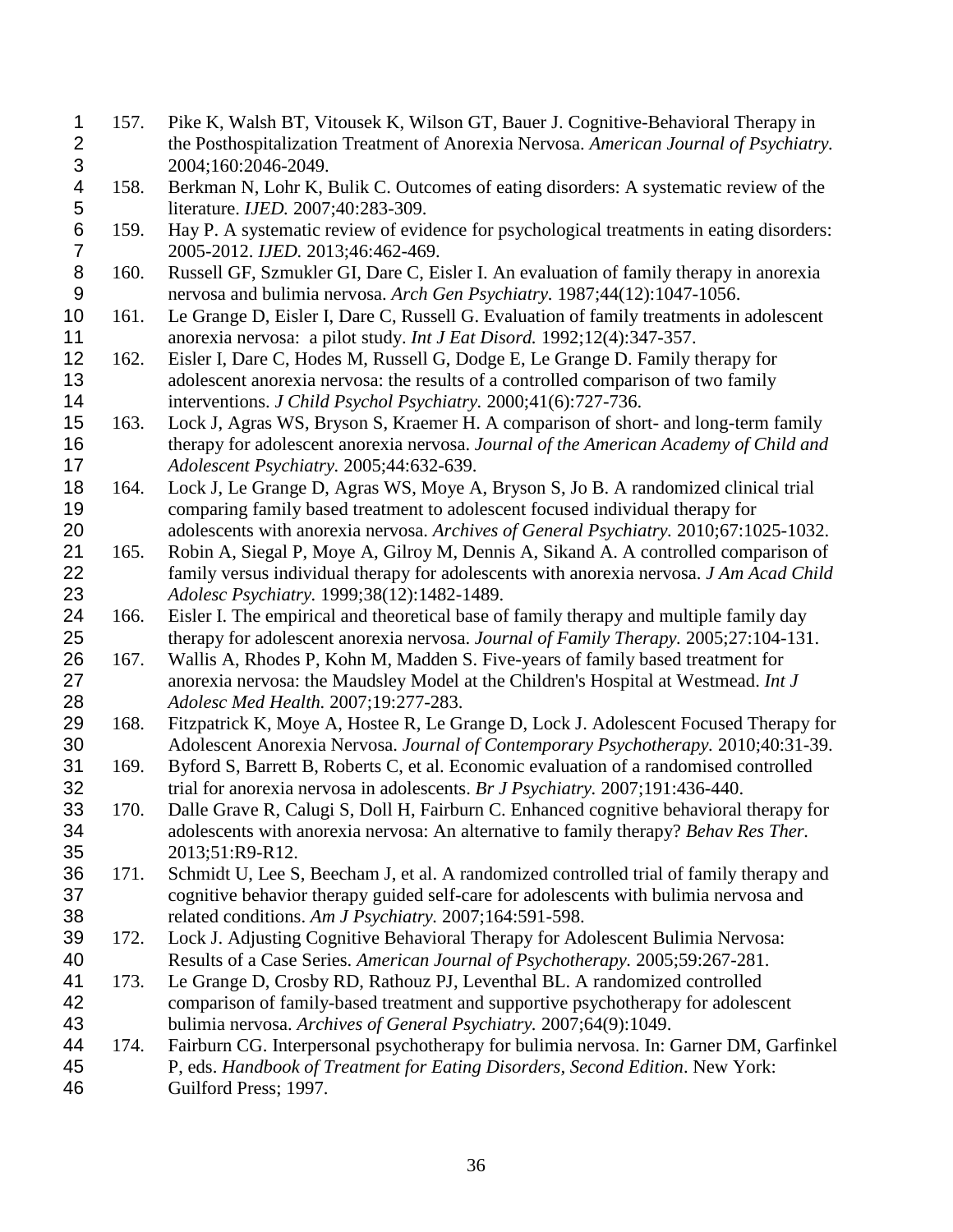<span id="page-36-15"></span><span id="page-36-14"></span><span id="page-36-13"></span><span id="page-36-12"></span><span id="page-36-11"></span><span id="page-36-10"></span><span id="page-36-9"></span><span id="page-36-8"></span><span id="page-36-7"></span><span id="page-36-6"></span><span id="page-36-5"></span><span id="page-36-4"></span><span id="page-36-3"></span><span id="page-36-2"></span><span id="page-36-1"></span><span id="page-36-0"></span>

| 1                       | 175. | Safer DL, Telch C, F., Agras WS. Dialectical behavior therapy for bulimia nervosa. Am J     |
|-------------------------|------|---------------------------------------------------------------------------------------------|
| $\overline{\mathbf{c}}$ |      | Psychiatry. 632-634 2001(158).                                                              |
| 3                       | 176. | Agras WS, Walsh BT, Fairburn CG, Wilson GT, Kraemer HC. A multicenter comparison            |
| 4                       |      | of cognitive-behavioral therapy and interpersonal psychotherapy for bulimia nervosa.        |
| 5                       |      | Archives of General Psychiatry. 2000;57:459-466.                                            |
| $\,6$                   | 177. | Mufson L, Weissman MM, Moreau D, Garfinkel R. Efficacy of interpersonal                     |
| $\overline{7}$          |      | psychotherapy for depressed adolescents. Arch Gen Psychiatry. 1999;56:573-579.              |
| 8                       | 178. | Safer D, Couturier J, Lock J. Dialectical Behavior Therapy modified for adolescent binge    |
| 9                       |      | eating disorders: a case report. Cognitive Behavioral Practice. 2007;14:157-167.            |
| 10                      | 179. | Federici A, Wisniewski L, Ben-Porath D. Description of an intensive dialectical behavior    |
| 11                      |      | therapy program for multidiagnostic clients with eating disorders. Journal of Counseling    |
| 12                      |      | and Development. 2012;90:330-338.                                                           |
| 13                      | 180. | Safer DL, Robinson AH, Jo B. Outcome from a Randomized Controlled Trial of Group            |
| 14                      |      | Therapy for Binge Eating Disorder: Comparing Dialectical Behavior Therapy Adapted           |
| 15                      |      | for Binge Eating to an Active Comparison Group Therapy. Behavior Therapy.                   |
| 16                      |      | 2010;41:106-120.                                                                            |
| 17                      | 181. | Attia E, Mayer L, Killory E. Medication response in the treatment of patients with          |
| 18                      |      | anorexia nervosa. Journal of Psychiatric Practice. 2001;7:157-162.                          |
| 19                      | 182. | Walsh BT, Kaplan AS, Attia E, et al. Fluoxetine after weight restoration in anorexia        |
| 20                      |      | nervosa: a randomized clinical trial. JAMA. 2006;295:2605-2612.                             |
| 21                      | 183. | La Via M, Gray J, WH K. Case reports of olanzapine treatment of anorexia nervosa. Int J     |
| 22                      |      | Eat Disord. 2000;27:363-366.                                                                |
| 23                      | 184. | Bissada H, Tasca G, Barber A, Bradwejn J. Olanzapine in the treatment of low body           |
| 24                      |      | weight and obsessive thinking in women with anorexia nervosa: a randomized, double-         |
| 25                      |      | blind, placebo controlled trial. Am J Psychiatry. 2008;165:1281-1288.                       |
| 26                      | 185. | Mondraty N, Birmingham C, Touys W, Sundakov V, Chapman L, Beumont P.                        |
| 27                      |      | Randomized controlled trial of olanzapine in the treatment of cognitions in anorexia        |
| 28                      |      | nervosa. Australas Psychiatry. 2005;13:72-75.                                               |
| 29                      | 186. | Kafantaris V, Leigh E, Hertz S. A placebo controlled pilot study of adjuctive olanzapine    |
| 30                      |      | for adolescents with anorexia nervosa. Journal of Child and Adolescent                      |
| 31                      |      | Psychopharmacology. 2011;21:207-2012.                                                       |
| 32                      | 187. | Brewerton T. Anti-psychotic agents in the treatment of anorexia nervosa:                    |
| 33                      |      | Neuropsychopharmacologic rationale and evidence from controlled trials. Current             |
| 34                      |      | Psychiatry Reports. 2012;14:398-405.                                                        |
| 35                      | 188. | Norris R, Spettigue W, Buchholz A, Henderson K, Obeid N. Factors influencing research       |
| 36                      |      | drug trials in adolescents with anorexia nervosa. Eating Disorders. 2010;18:210-217.        |
| 37                      | 189. | Hagman J, Gralla J, Sigel E, et al. A double-blind, placebo-controlled study of             |
| 38                      |      | risperidone for the treatment of adolescents and young adults with anorexia nervosa: a      |
| 39                      |      | pilot study. American Journal of Child and Adolescent Psychiatry. 2011;50:915-924.          |
| 40                      |      |                                                                                             |
|                         | 190. | Court A, Mulder C, Kerr M, et al. Investigating the effectiveness, safety, and tolerability |
| 41                      |      | of quetiapine for anorexia nervosa in young people: a pilot study. Journal of Psychiatric   |
| 42                      |      | Research. 2010;44:1027-1034.                                                                |
| 43                      | 191. | Kotler L, Devlin B, Davies M, Walsh BT. An open trial of fluoextine in adolescents with     |
| 44                      |      | bulimia nervosa. Journal of Child and Adolescent Psychopharmacology. 2003;13:329-           |
| 45                      |      | 325.                                                                                        |